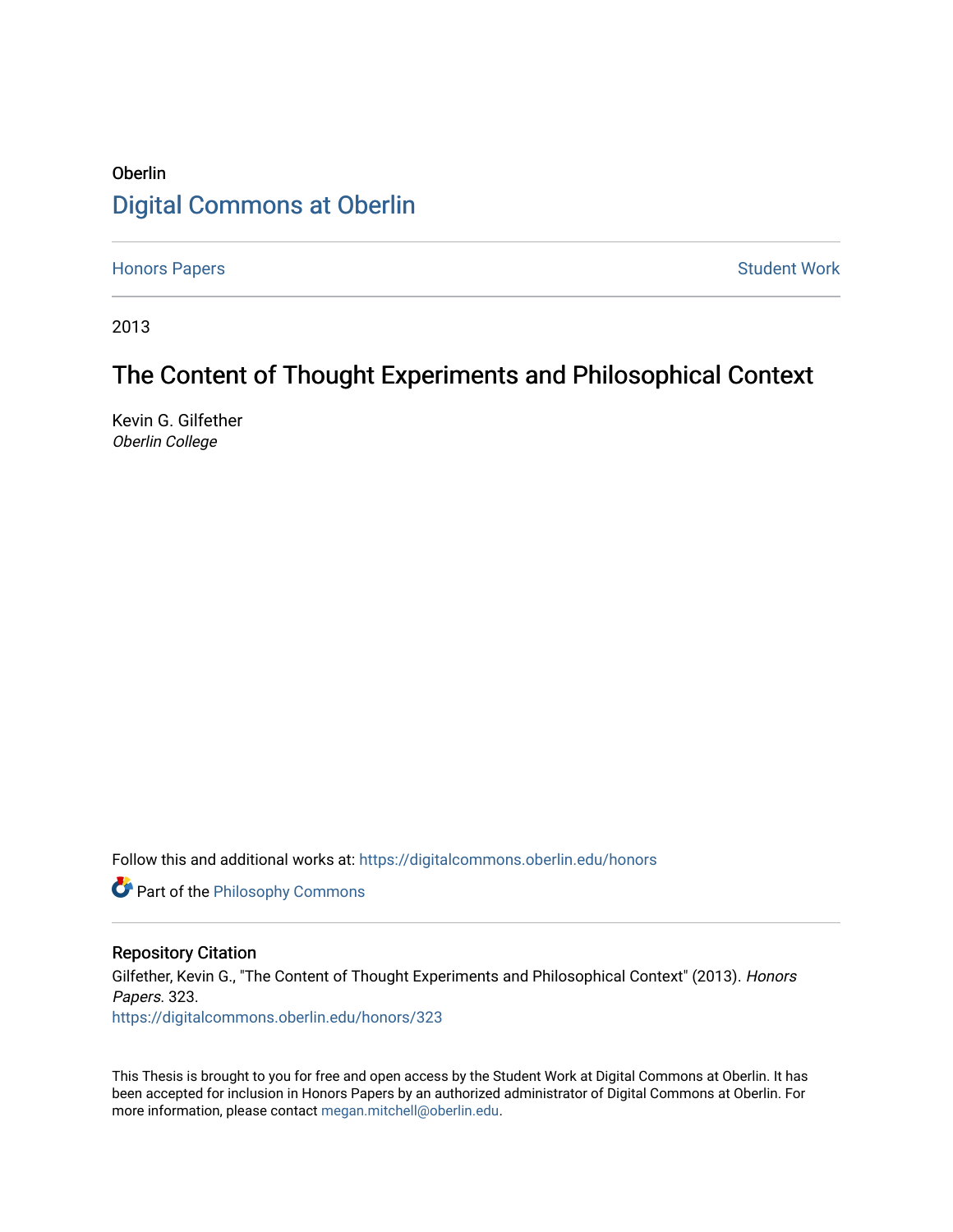# Kevin G. Gilfether – Final Honors Thesis – pg. 1 of 59

#### **The Content of Thought Experiments and Philosophical Context**

Kevin G. Gilfether

Philosophy Honors Thesis

Oberlin College

Advisor: Dorit Ganson

April, 2013

Philosophers deal with many issues where there is empirical debate. For instance, many hypotheses in philosophy of mind, if true, would have consequences relevant to empirical psychology. Similarly, hypotheses in empirical psychology, if true, would likely impact work in philosophy of mind. But, philosophy and the so-called empirical sciences tend to have different methodologies. Philosophy is often viewed as a more *a priori* exercise than empirical sciences. The name of the most generally practiced academic branch of philosophy in the English-speaking world, "analytic philosophy," gives some hints to its supposed primary method of conceptual analysis. This "armchair method" is often articulated as holding that philosophy is somehow more reflective or conceptual than other disciplines. Empirical sciences, on the other hand, are typically construed as *a posteriori* ventures, where the evidential factors are experimentation and analysis of data gathered through examinations of items or situations in the observable world. Negotiating the relationship between philosophy and empirical sciences has been increasingly scrutinized of late because hypotheses in areas of philosophy such as philosophy of mind, epistemology, and areas of value theory deal with cognition. Philosophy seems to have consequences for theorizing in empirical sciences, and vice versa. Increasingly, intuition-driven philosophical treatments are polarized; whether they are a good or bad method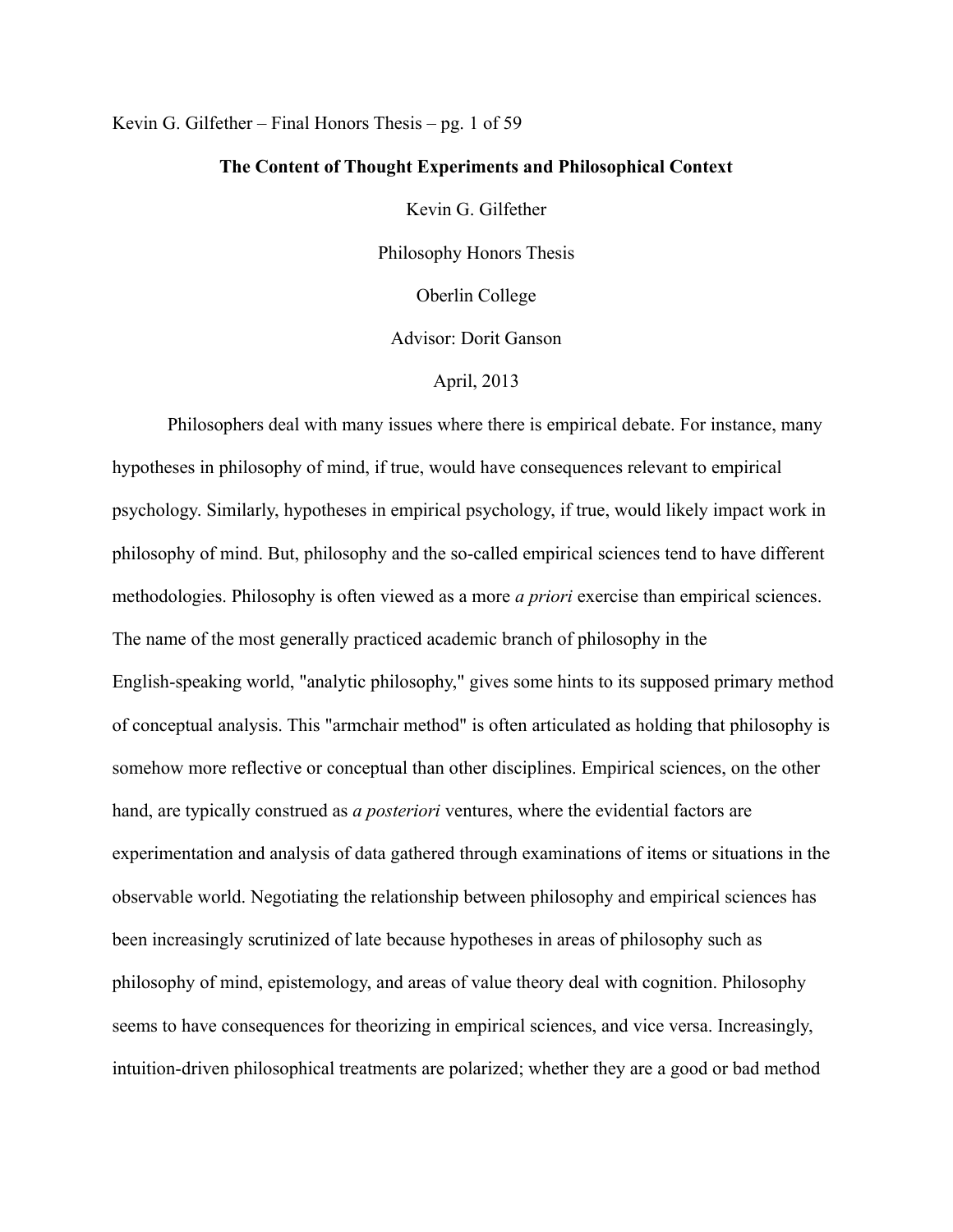Kevin G. Gilfether – Final Honors Thesis – pg. 2 of 59 for philosophy seems to depend on your standpoint.

My goal here is to examine two takes on the thought experiment as it is used in philosophy. Timothy Williamson has the view that thought experiments are valid arguments about counterfactual possibilities, and that the intuitive judgements about them are intuitions about counterfactual conditionals.<sup>[1](#page-2-0)</sup> Williamson makes many claims about foundational principles of traditional analytic philosophy. I will briefly examine these in the course of providing exposition of his views about thought experiments and intuitive judgements. Anna-Sara Malmgren has the view that thought experiments, generally understood, are not about, designed to show, or really based upon counterfactual conditionals at all.<sup>[2](#page-2-1)</sup> The results of thought experiments are rather judgements of a sort of metaphysical possibility claim. I do not intend to spend a large time fleshing out Malmgren's positive view, but instead wish to focus on her critique of Williamson's stance. I seek to show that Malmgren can accept or deflect many or all of Williamson's revisionary claims about traditional analytic philosophy and still have a cogent criticism of his view. I will exhibit a few potential technical solutions which Williamson might adopt, the most successful I think coming from some suggestions that Tamar Szabó Gendler makes about intuitions and thought experiments. I will then close with a brief examination of ways this research can continue.

#### **Caveats and Delimiting Remarks**

A few caveats are in order. First, Malmgren's criticisms in "Rationalism and the Content of Intuitive Judgements" are not generally focused upon Williamson's work in *Philosophy of Philosophy*. Her complaints are mostly focused on some earlier issues raised in a 2005 work of

<span id="page-2-0"></span><sup>1</sup> Williamson, Timothy., pgs. 180, 194-195, 204-207.

<span id="page-2-1"></span><sup>2</sup> Malmgren, Anna-Sara. pg. 307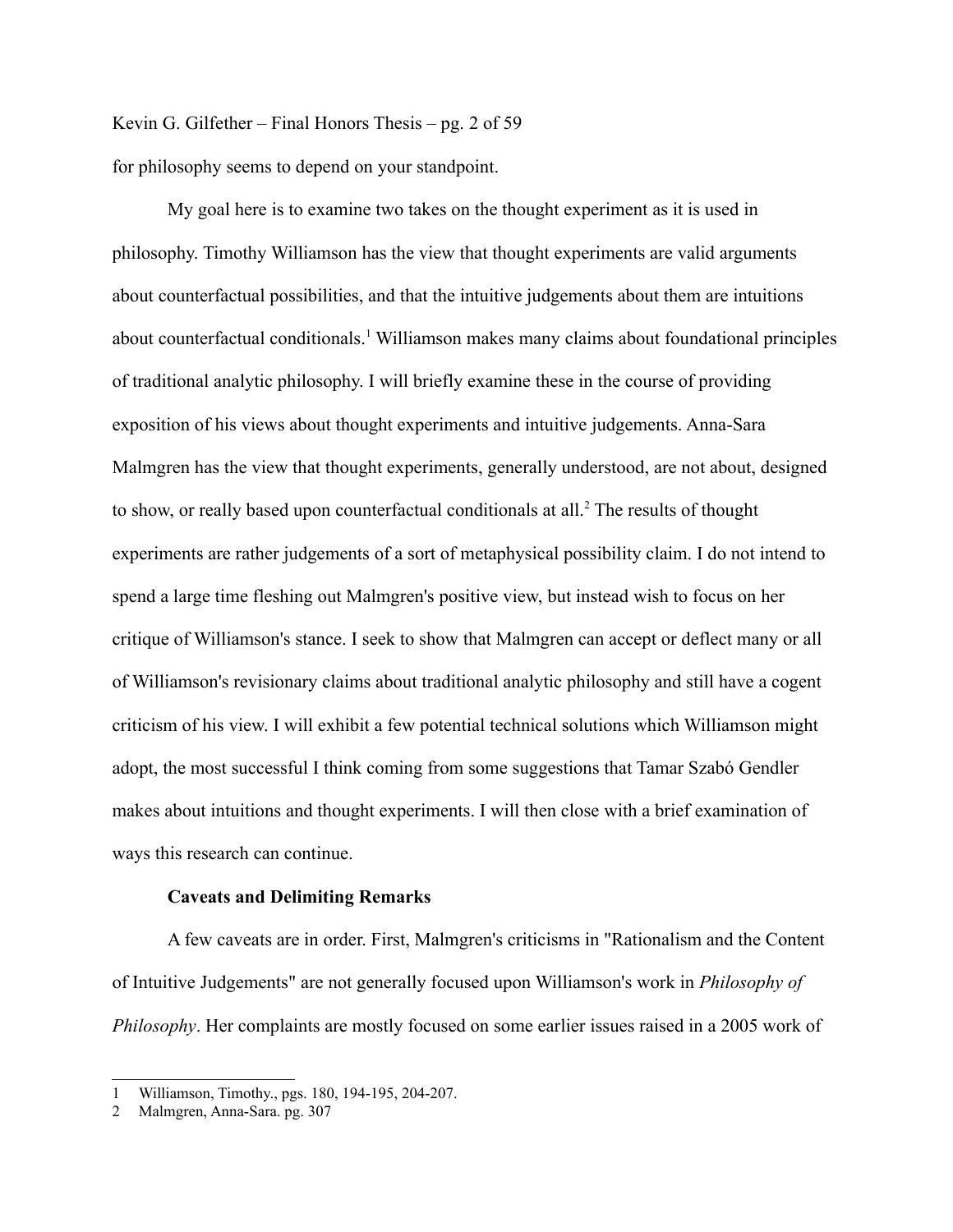# Kevin G. Gilfether – Final Honors Thesis – pg. 3 of 59

Williamson's called "Armchair Philosophy, Metaphysical Modality and Counterfactual Thinking."<sup>[3](#page-3-0)</sup> However, Malmgren thinks, and I agree, that the body of her complaints here could be used against much of what Williamson says in *The Philosophy of Philosophy*, with relevant changes. A small part of my task here is to attempt to diagnose what specific changes will need to be made to the structure of Malmgren's argument. My larger goal is to show how Malmgren's critiques of Williamson's view on thought experiments, even if successful, leave a large portion of his revisionary work relatively unscathed.

Second, Malmgren and Williamson both have purposes and commitments beyond considerations here. Their views on issues further afield than just thought experiments inform their thinking on thought experiments. Deep and formalized inquiry of philosophical methodology of the sort that Malmgren and Williamson are doing is a somewhat new field, even if philosophers thinking about the nature of philosophy is not. The relationships between holding certain views in this discourse of philosophical methodology and having associated co-commitments are not very well defined yet. I have the view that as a literature builds up, and more commentary is done, better maps of the philosophical territory will emerge. Malmgren and Williamson's arguments deal with issues (much) larger than just what is at stake in the narrow aspects of their argumentation I consider here; both Malmgren and Williamson seem to have goals beyond just talking about the nature of thought experiments. Williamson has at least the basis for some positive proposal of revising current thinking about philosophical method. Malmgren has the views that some forms of currently orthodox philosophical practice are be able to survive Williamson's criticisms with certain more modest revisions.

Third, there are certain critiques of intuitions and thought experiments that I will not be

<span id="page-3-0"></span><sup>3</sup> Malmgren, Anna-Sara., pg. 270.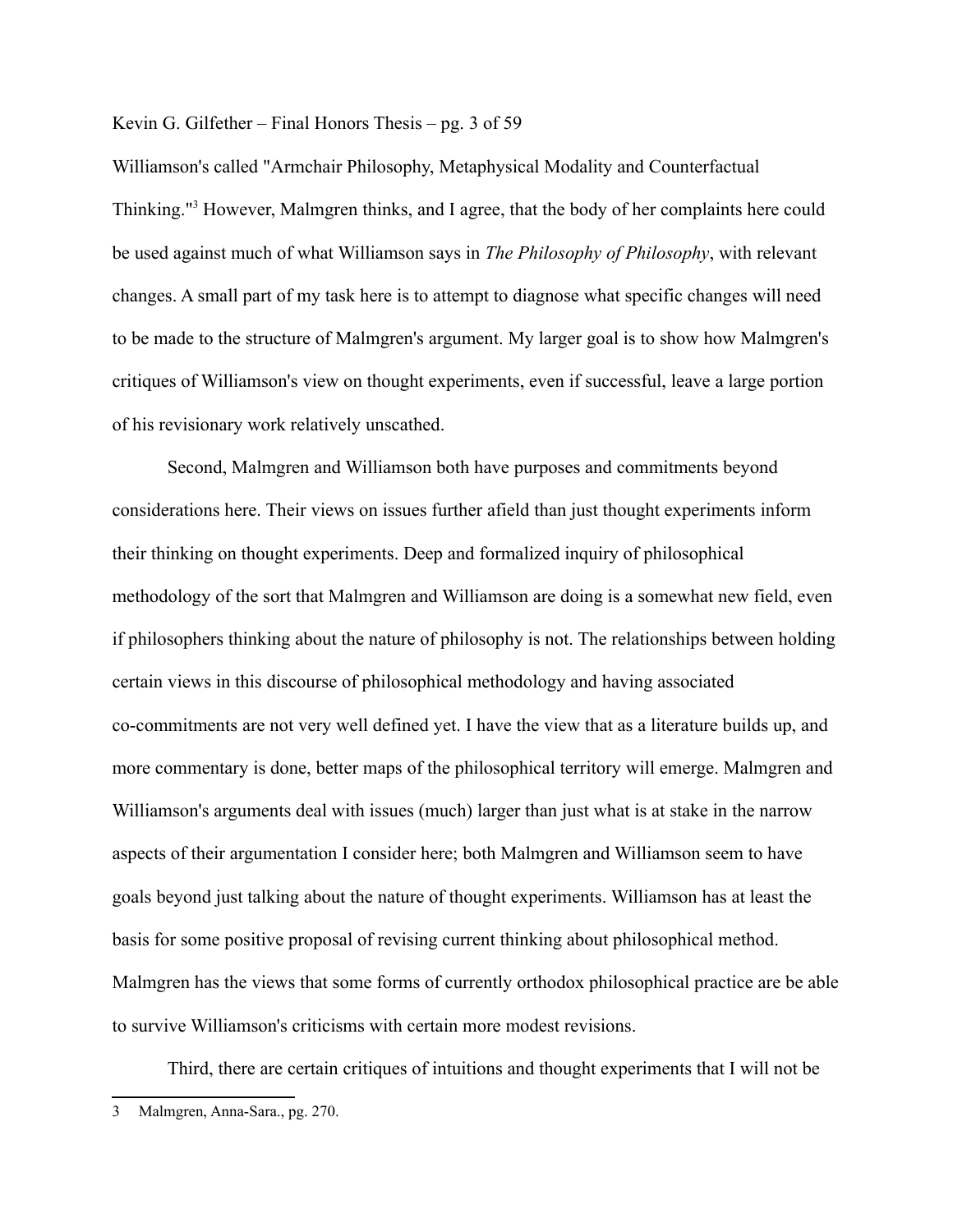#### Kevin G. Gilfether – Final Honors Thesis – pg. 4 of 59

considering here. Generally speaking, I will not do a serious examination of skeptical critiques of philosophy because I do not have enough time to do them justice. For instance, experimental epistemology provides many critiques of philosophical methodology derived from the view that the norms governing certain areas of philosophical research are not just pure facts of the matter. Instead, they are, for some reason or another, very probably contingent upon cultural situation (like race, ethnic background, gender, sexuality, socioeconomic status, or other factors), or something else suitably outside of orthodox (philosophical) theorizing. Weinberg, Nichols, and Stitch provide some statistical evidence for this hypothesis in "Normativity and Epistemic Intuitions." There, they analyze the results of numerous surveys where respondents of two or more different social groups (groups entirely made up of people from different races, groups with members of different socioeconomic status, and so on) are presented with specific example cases from epistemology which are thought to show justified true belief without an incidence of knowledge. It turned out that statistically significant numbers of non-white, non-high socioeconomic status respondents responded in some of these cases differently than white, high socioeconomic status respondents (a population to which the majority of academic philosophers probably belong).<sup>[4](#page-4-0)</sup> Should philosophers' methods be viewed as exceptionally good at doing what they set out to do? It seems as though certain realizations deviant from mainstream philosophical orthodoxy might be somehow acculturated through exposure to certain academic experiences. Further, one might assert that those orthodox views are contingent; had the orthodoxies been different, the intuitive judgements might have been as well. I have only provided a very light gloss on a lot of theorizing that Weinberg, Nichols, and Stitch do about the appropriateness, objectivity, or bias of epistemic norms, but I think the gist remains. While this critique is

<span id="page-4-0"></span><sup>4</sup> Weinberg, Jonathan M., Shaun Nichols, and Stephen Stitch.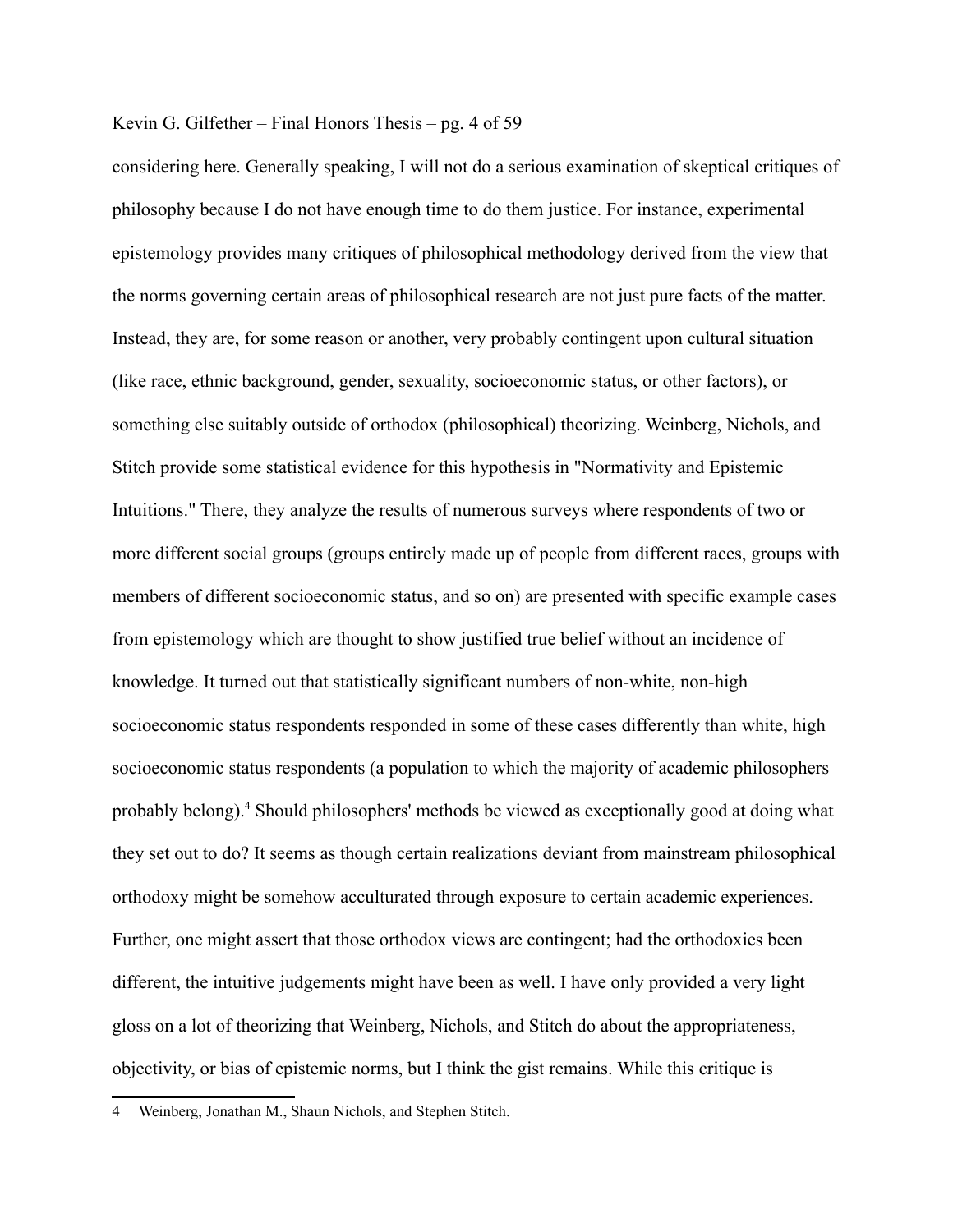#### Kevin G. Gilfether – Final Honors Thesis – pg. 5 of 59

extremely interesting, and I find it deeply troublesome for a few of the views I consider here, it is not the focus of this work. (For his part, Williamson responds to these sorts of criticisms by splitting the difference. He tries to make space for the norms philosophical training while saying that perspectives outside of academic philosophical orthodoxy might have interesting and cogent input. Williamson thinks that in careful examination of the subtle differences between different concepts and cases, a trained philosopher can come to good judgements and avoid the deep quicksand of contingency or relativism. He does say that philosophers without formal training might be able to come up with valuable iconoclastic points. If anything, though, Williamson views good philosophical training as a virtue, and not a vice.)<sup>[5](#page-5-0)</sup> Again, I am focusing on what Williamson and Malmgren have to say about thought experiments.

Fourth and finally, studying philosophy by way of philosophy might present some problems. For instance, much of this current inquiry is about intuitions and intuitive judgements. But, I am using intuitive judgements as evidence, at least some of the time. In philosophy, many subfields of inquiry also use intuitive judgements or "seems that" statements as evidence, so there is at least tradition on my side here. (Malmgren thinks it better to say "intuitive judgements" than "intuitions," to make room for non-quasiperceptual judgements, and generally avoid controversy at the outset.<sup>[6](#page-5-1)</sup> I will use "intuitions" and "intuitive judgements" roughly interchangeably, though I will pay special care to follow Malmgren when I am looking at her work.) However, there is a *prima facie* reason that intuitive inquiry might not help us in considering philosophical methodology: one of the things in our consideration here is what role intuition and intuitive judgements should play in philosophical methodology. Thus, we risk

<span id="page-5-0"></span><sup>5</sup> Williamson, Timothy., pg. 191.

<span id="page-5-1"></span><sup>6</sup> Malmgren, Anna-Sara., pgs. 267-268.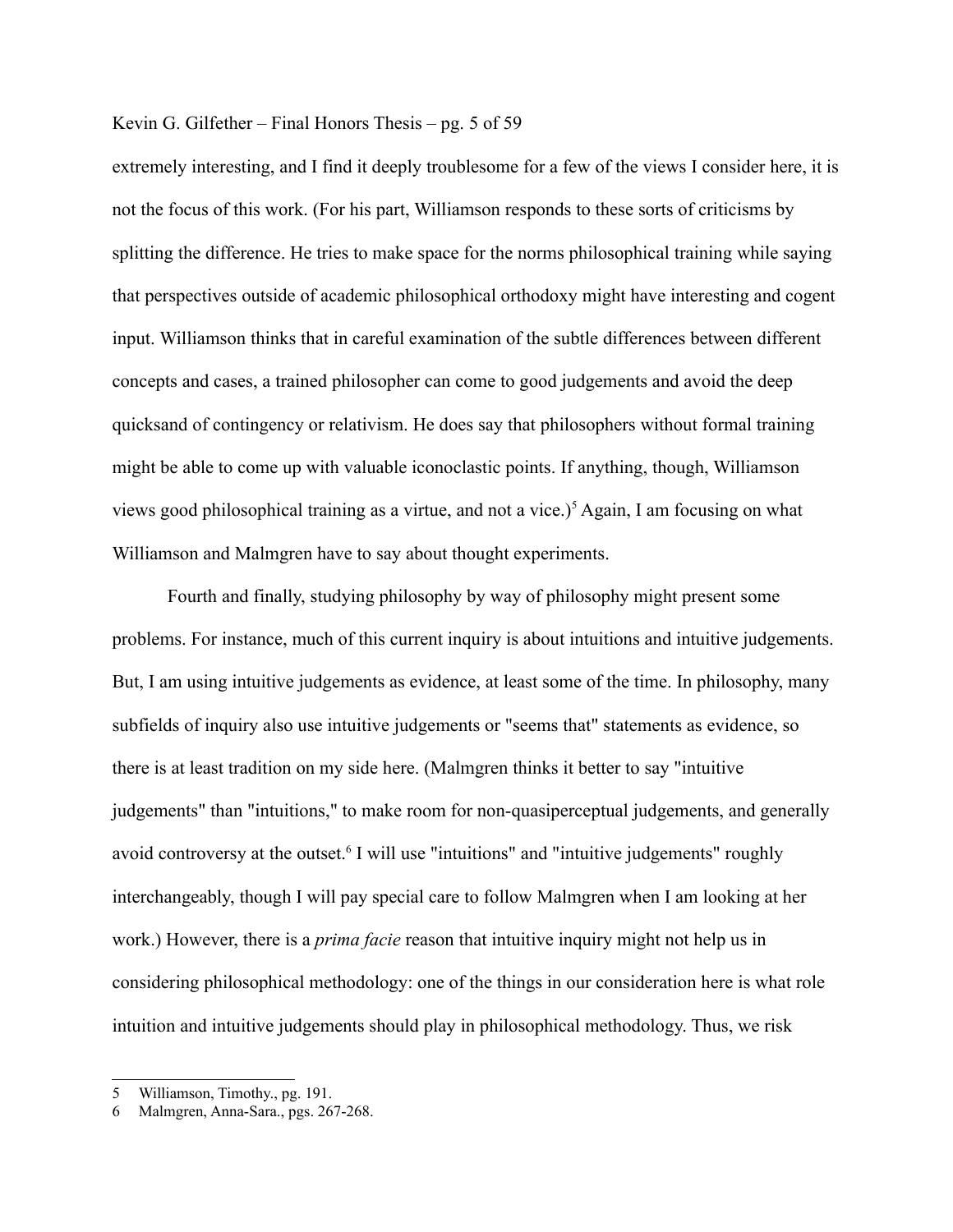# Kevin G. Gilfether – Final Honors Thesis – pg. 6 of 59

circularity in that our tools for diagnosing the situation are themselves the things we are assessing. (Williamson deals with an interesting parallel problem in the consideration of whether or not philosophy is a primarily linguistic or conceptual venture.<sup>[7](#page-6-0)</sup>I will touch on this more in describing Williamson's anti-mentalist picture of philosophical methodology.)

Do we risk circularity? One reason why we should not worry too much that we do (or should maybe worry a lot): a way of characterizing the cognitive sciences of psychology and neuroscience is that they study human activity and the actions of the nervous system, respectively. Also, there is a very common hypothesis (endorsed by many in the disciplines of psychology and neuroscience), that our thoughts are wholly the result of physical processes in the nervous system. Indeed, so a certain commonly accepted line goes, change the nervous system's physical state in a certain way, and you will change the thoughts of those creatures. Our thoughts about our brains, nervous systems, and human activity would presumably be included if the right changes were made. Thus, in some sense, our brains and nervous systems are implicated in what we think about them, even if it is not totally transparent to us how to characterize this. We are, to follow the theory, relying upon specific brainstates to tell us about brainstates generally. I hold that, similarly, we are worried here about the ability of specific intuitive judgements to tell us about intuitive judgements.

So, 1) if the problem of using brainstates to interrogate brainstates is not worrisome to you, and 2) the case of brainstates in cognitive sciences and the case of intuitions in philosophical methodology are appropriately analogous, then probably the problem of using intuitions to interrogate philosophical methodology should not terribly worry you. Conversely, if the case of brainstates is worrisome for you, or if you think that mediation concerns from

<span id="page-6-0"></span><sup>7</sup> Williamson, Timothy., pgs. 46-49.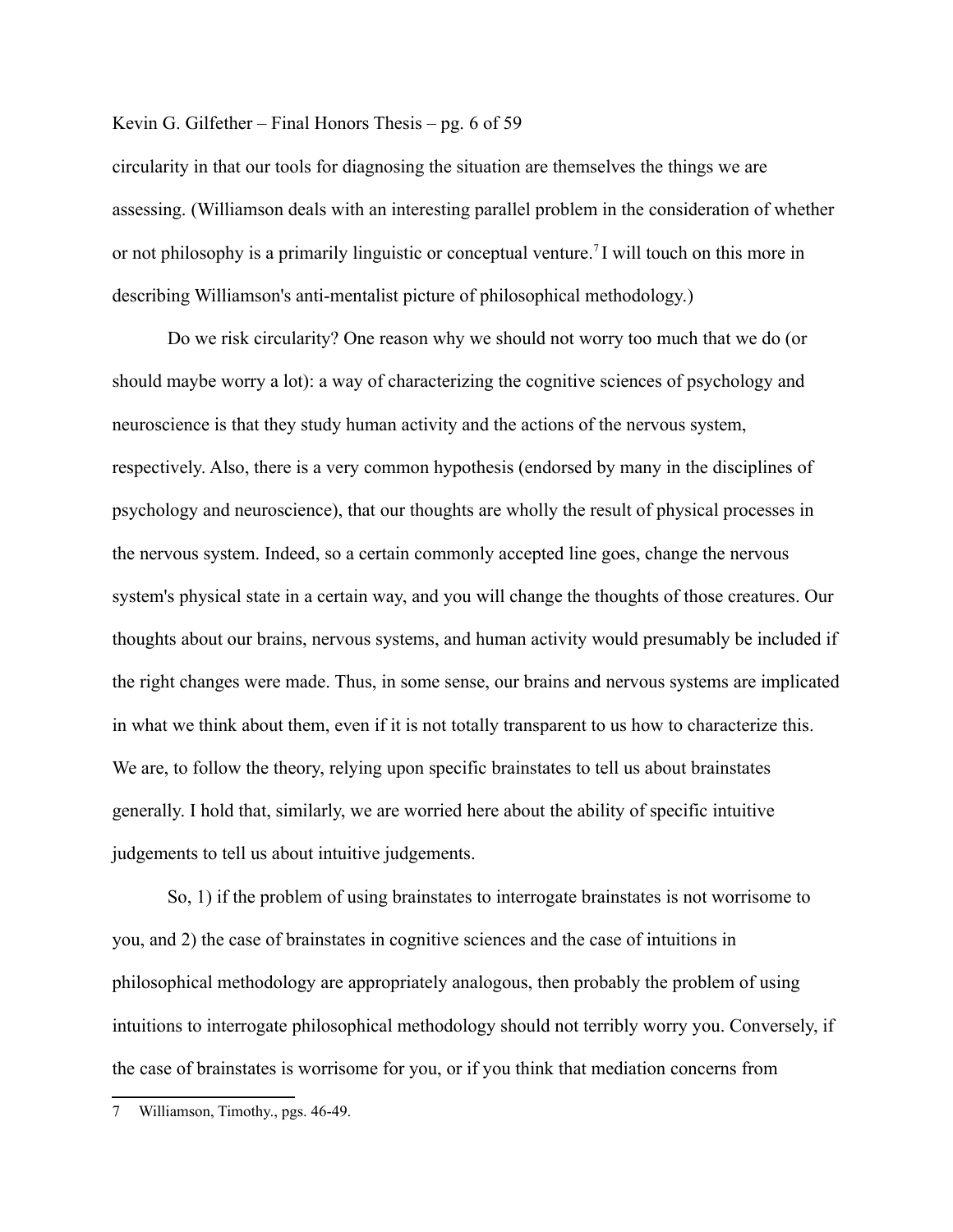#### Kevin G. Gilfether – Final Honors Thesis – pg. 7 of 59

brainstates and intuitions present different problems, then this story about the seemingly parallel problem between brainstates and intuitions has probably not allayed your fears. This example speaks to me, but it might not convince all.

At any rate, Williamson and Malmgren both proceed carefully, but without deep skepticism. The goal of their projects is not to convince deep skeptics about philosophy that skepticism is wrong, but rather to sharpen parts of philosophical methodology which have gone unquestioned. I think that it will be best to sidestep the navel gazing on these issues for now. That is not to say that the mediation concern is an unimportant one. It is just not one that I think is best handled here. I will proceed under the view that a few careful "seems that" claims or intuitive judgements could be employed here without the whole project unraveling. I will try as much as possible to make claims I make from my intuitions clear and unambiguous.

#### **Williamson's Account of Philosophical Methodology**

I wish to briefly sketch Williamson's comments about the nature of analyticity, intuitions, the *a priori*/*a posteriori* distinction, and philosophical anti-mentalism, with the goal of getting his commitments on the table. Then, I will assess Malmgren's negative arguments against Williamson.

Timothy Williamson thinks that the foundations of analytic philosophy are under-considered. Much of what he is raging against is the idea that the intuitions that serve as the "inputs" for traditional philosophical inquiry are well explicated. One of Williamson's foils is a particular variety of intuition-driven rationalism: crude rationalists have the view that intuitions, even just of a specific sort, serve as evidence for the analytic, conceptual or linguistic truths which philosophy allegedly uses as inputs.<sup>[8](#page-7-0)</sup> The rationalist, on Williamson's formulation,

<span id="page-7-0"></span><sup>8</sup> Williamson, Timothy. pgs. 2-3.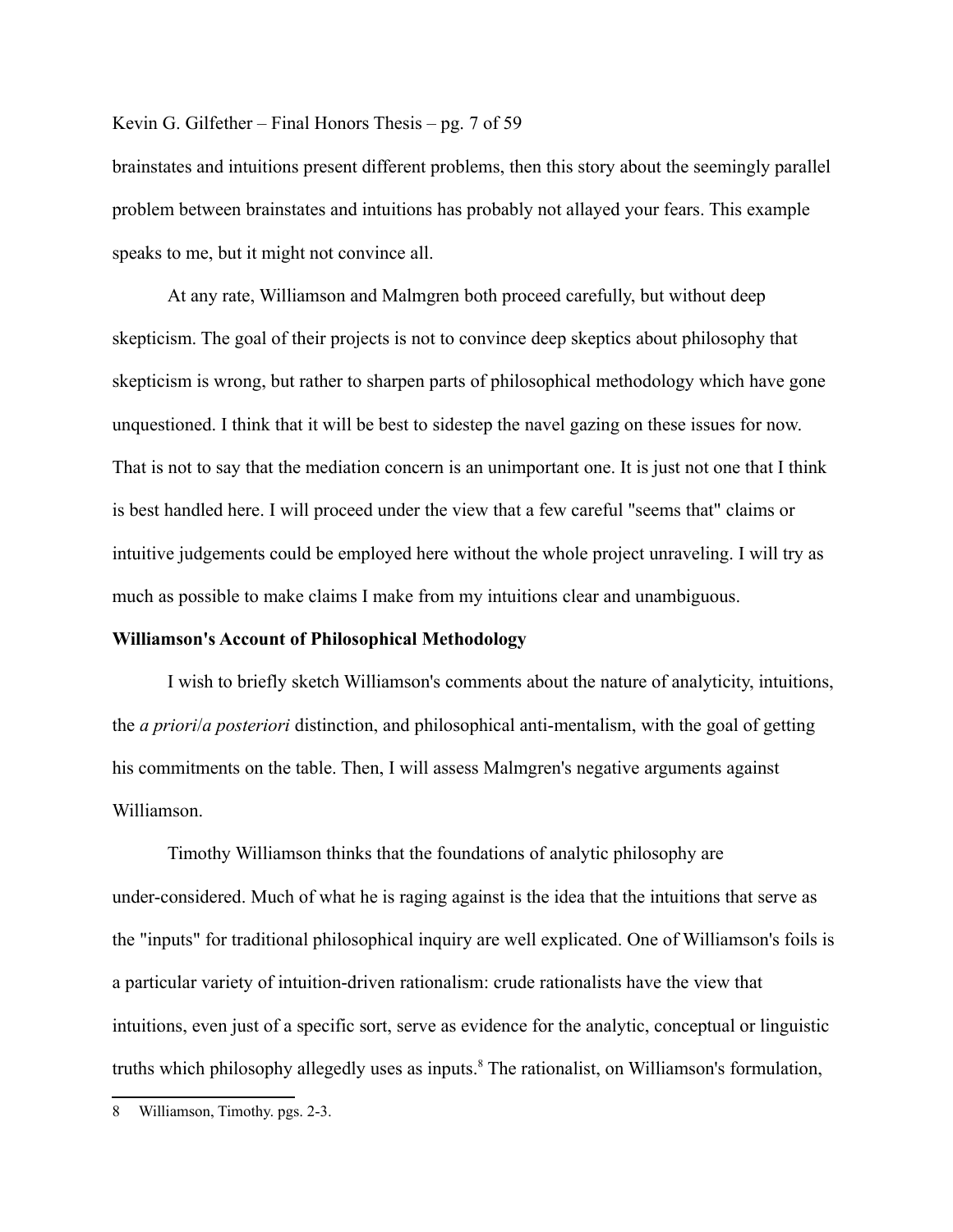#### Kevin G. Gilfether – Final Honors Thesis – pg. 8 of 59

typically relies on the *a priori* character of these intuitions. At the same time, Williamson also has an opponent in the skeptical empiricist, who sees the whole exercise of *a priori* philosophical research as untenable. Williamson ultimately tries to split the difference by attempting to show that *a priori* and *a posteriori* in philosophy are not so clearly divided as typically considered. He does this in part by showing that the method of analyzing transparent concepts which underpins the allegedly false clean break between *a priori* and *a posteriori* is wrong. Williamson lays out several arguments against strong conceptions of analyticity in *The Philosophy of Philosophy* to show that the examination of allegedly transparent concepts as being the core of academic philosophy does not hold.<sup>[9](#page-8-0)</sup> A further consequence of most of these arguments, if successful, is that the division between *a priori* and *a posteriori* truths is at least partially a specious one. The *a priori* nature of philosophical inquiry and the *a posteriori* method of the natural sciences is not so deep as often conceived.<sup>[10](#page-8-1)</sup>

I wish to introduce the term "anti-mentalism" to characterize some of Williamson's leanings. Here, by "anti-mentalism," I just mean that important philosophical truths are not just truths about language, thoughts, or concepts (though they might be those things, they are not merely those things). Rather, they are truths about things in the world. Part of the idea here is that the intuitions that serve as "inputs" for philosophical inquiry have to be saying things about items in the world (at least some of the time), if philosophical inquiry does what we think it does. Williamson's arguments against conceptual transparency are also arguments for an anti-mentalistic picture of philosophy, and Williamson's ultimate suggestions for fixing philosophical underpinnings are anti-mentalized suggestions.

<span id="page-8-0"></span>Williamson, Timothy. pgs. 7, 21.

<span id="page-8-1"></span><sup>10</sup> Williamson, Timothy. pg. 3.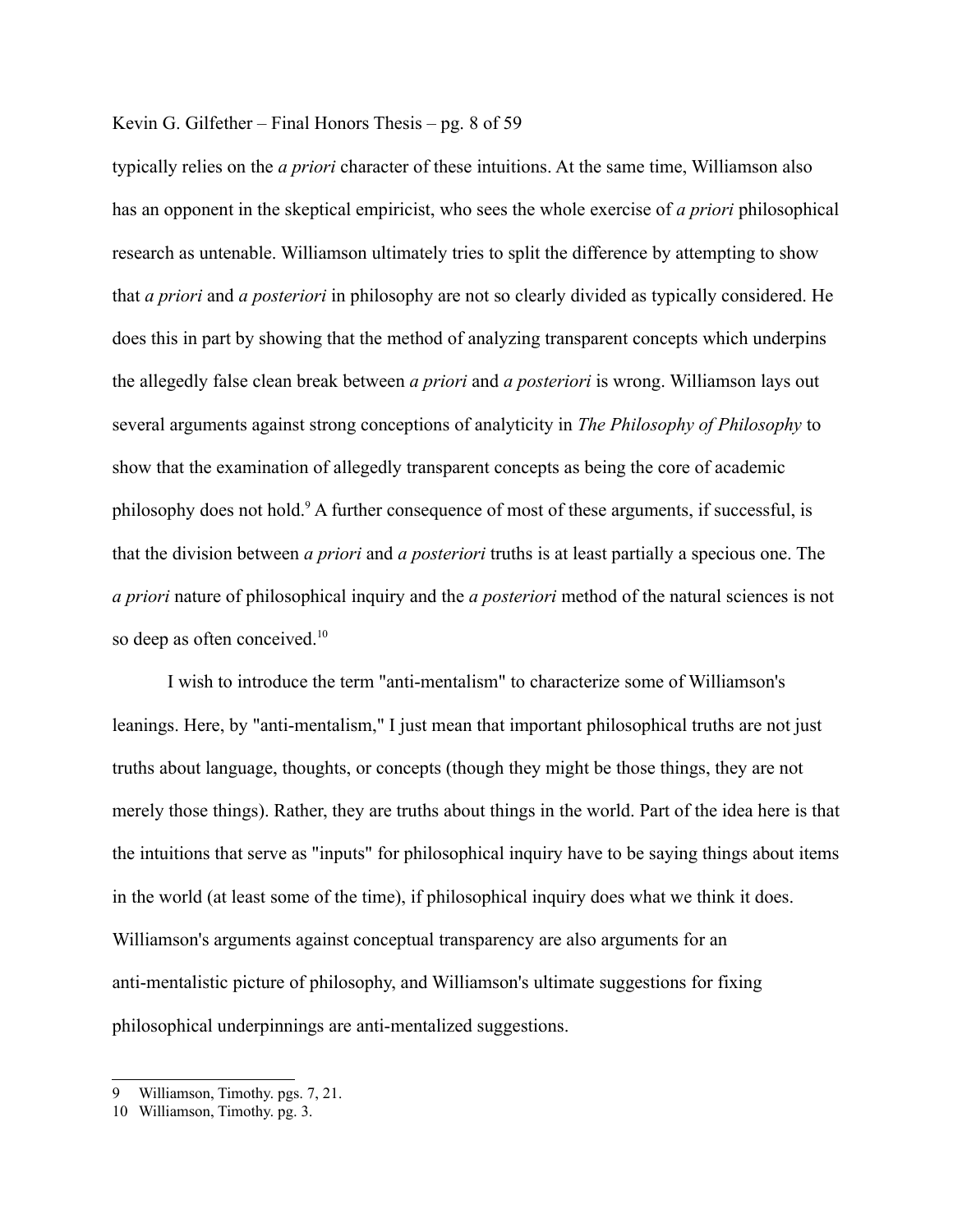Kevin G. Gilfether – Final Honors Thesis – pg. 9 of 59

As I have said, Williamson also opposes hardcore articulations of rationalism and empiricism. In complicating the boundary between *a priori* and *a posteriori*, Williamson is also trying to make sure that his new picture of philosophical methodology does not play into the errors of hardcore rationalism or empiricism. Williamson thinks the project of trying to complicate conceptual analysis and the *a priori*/*a posteriori* distinction can make room for some methods which hit the sweet spot between being too rationalist, or too much empiricist. I will make clear how he tries to make this transition in more detail as I go on.

To start, let us deal with Williamson's anti-mentalism: philosophical truths, though they sometimes might be conceptual (or analytic) in nature, are not always so. Williamson says, "Some philosophers of time argue that not only the present exists by appeal to special relativity. Philosophers of mind and language dispute whether there is a language of thought; whatever the answer, it is no conceptual truth."[11](#page-9-0) Similar sorts of examples from moral, political, or aesthetic philosophy could also be constructed: just take a dispute about a philosophical issue where there are appeals to empirically discovered facts about humans, and you have an example. For instance, much of philosophy of mind deals not just with conceptual truths about the mind, but about hypotheses relating to actual minds in the world. Many philosophers of mind, such as Peter Carruthers, do large tracts of their research on the consequences of psychological or neurological hypotheses for philosophy, and considering the overall consistency of the explanatory entities posited by those entities. Carruthers is very clearly in the tradition of philosophy of mind, and thus, philosophy, but is also very clearly using non-philosophical (and seemingly not merely conceptual) facts. Thus, at the very least in a *prima facie* sense, there is a way in which non-conceptual facts or truths are important in philosophical discourse.

<span id="page-9-0"></span><sup>11</sup> Williamson, Timothy. pg. 49.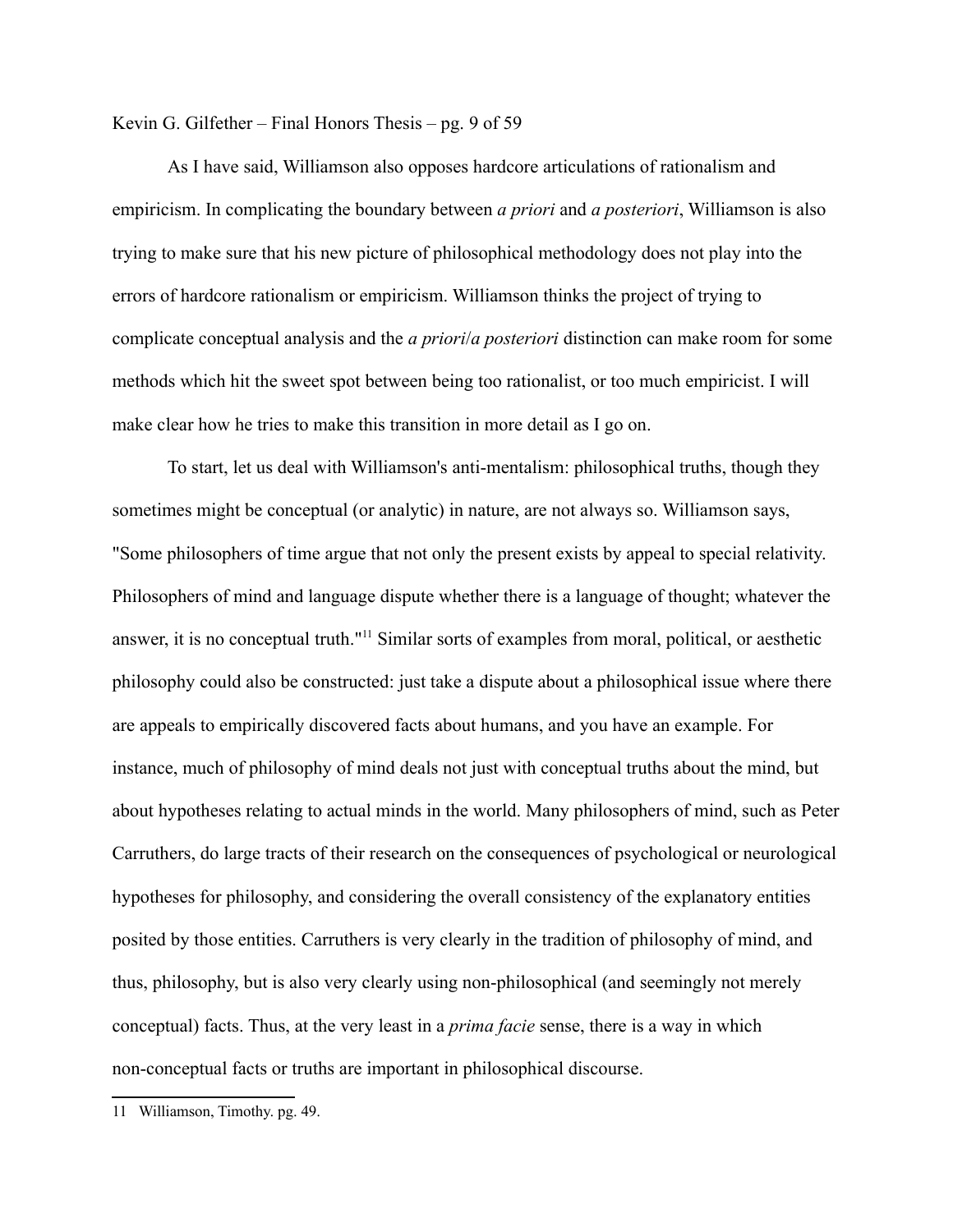Kevin G. Gilfether – Final Honors Thesis – pg. 10 of 59

One might object by saying that our philosophical faculties are only really only tracking concepts, and that these non-conceptual facts are outside of proper philosophical inquiry. "Our intuitions in classic analytic philosophical inquiry are just what philosophers make judgements about: they are the thing that philosophers 'go on.' We cannot throw these sorts of non-conceptual facts in, because then we would not be able to properly use our philosophical faculties," this person could say. Then philosophy would have to be an armchair discipline, because it deals with conceptual cases and conceptual issues.[12](#page-10-0) The person would just be making a claim to the effect that all of our important philosophical theses, even those which deal with empirically informed hypotheses are couched in language, concepts, or thought. Thus, philosophy would really be about (only) those bits of language, concepts, or thoughts. (There are more linguistically, conceptually, or thought-centered sorts of mentalism. I am not going to discriminate between different sorts here.) Williamson's response is that philosophical inquiry does not just deal with conceptual or linguistic issues, but with the content of those linguistic expressions, concepts, or thought. We are sometimes interested in asking, "what do we mean when we say 'x,' 'y,' or 'z' (or think  $x$ ,  $y$ , or  $z$ )?", but we are interested in not merely the consequences of what our language shows us or our concepts entail.

Just as practitioners of other disciplines must consider their methods and devices on the way to finding the answer to the questions they originally started with, philosophers sometimes do consider language and concepts.[13](#page-10-1) But issues of linguistic or conceptual content are not all that philosophy is about, says Williamson. Similarly, scientists often have to consider the types of tools they use to make observations. When hypothesizing, the scientists are not just talking

<span id="page-10-0"></span><sup>12</sup> Williamson, Timothy. pg. 48.

<span id="page-10-1"></span><sup>13</sup> Williamson, Timothy. pg. 46.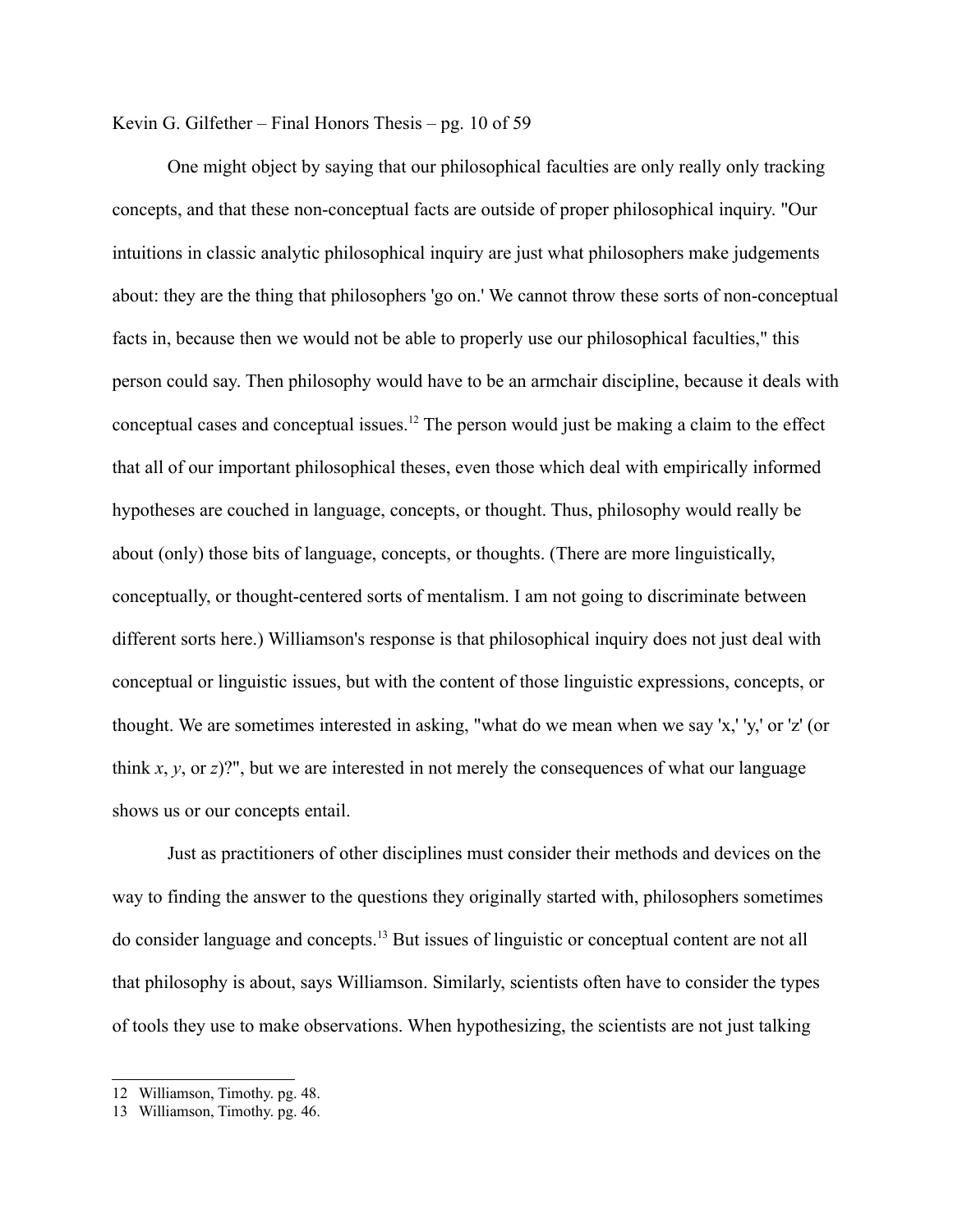# Kevin G. Gilfether – Final Honors Thesis – pg. 11 of 59

about the tools which mediate their awareness of the things in the world. They are talking about things in the world!

This metaphor might obscure just what we are talking about, though. A linguistically or conceptually informed mentalist might respond to Williamson here by saying that there are some core philosophical commitments that are conceptual. Maybe all philosophy is supported by some conceptual knowledge? Williamson supposes that this alleged "purely conceptual core" of philosophy is close to the method advocated by traditional analytic philosophy of consideration and argumentation on the basis of analytic truths. Williamson in chapters three and four of *The Philosophy of Philosophy* moves to show that just because analytic truths, however conceived, are the core of philosophical methodology, it does not follow that philosophy is itself intrinsically a linguistic or conceptual discipline.<sup>[14](#page-11-0)</sup> Williamson defends that such an anti-mentalist picture secures philosophy as being a partially empirical discipline. Williamson attempts to lay down some arguments against common conceptions of analytic truths, and by extension, against some of the methods of contemporary academic philosophy dependent upon those conceptions. Throughout, transparency about analyticity, intuitions, hardcore rationalism, and hardcore empiricism are all on the chopping block. In this section, I want to examine some of Williamson's arguments against analytic transparency, and what consequences these are supposed to have for Williamson's rationalist opponent. Williamson thinks that the best way to expose problems with a posited conceptual core of philosophy is by trying to show how strong articulations of analyticity are complex and problematic. In doing so, Williamson thinks that he can show that a conceptual core of philosophy is untenable, and too vulnerable to technical problems. I will try to provide a quick gloss on most of the problems Williamson raises to

<span id="page-11-0"></span><sup>14</sup> Williamson, Timothy. pg. 21.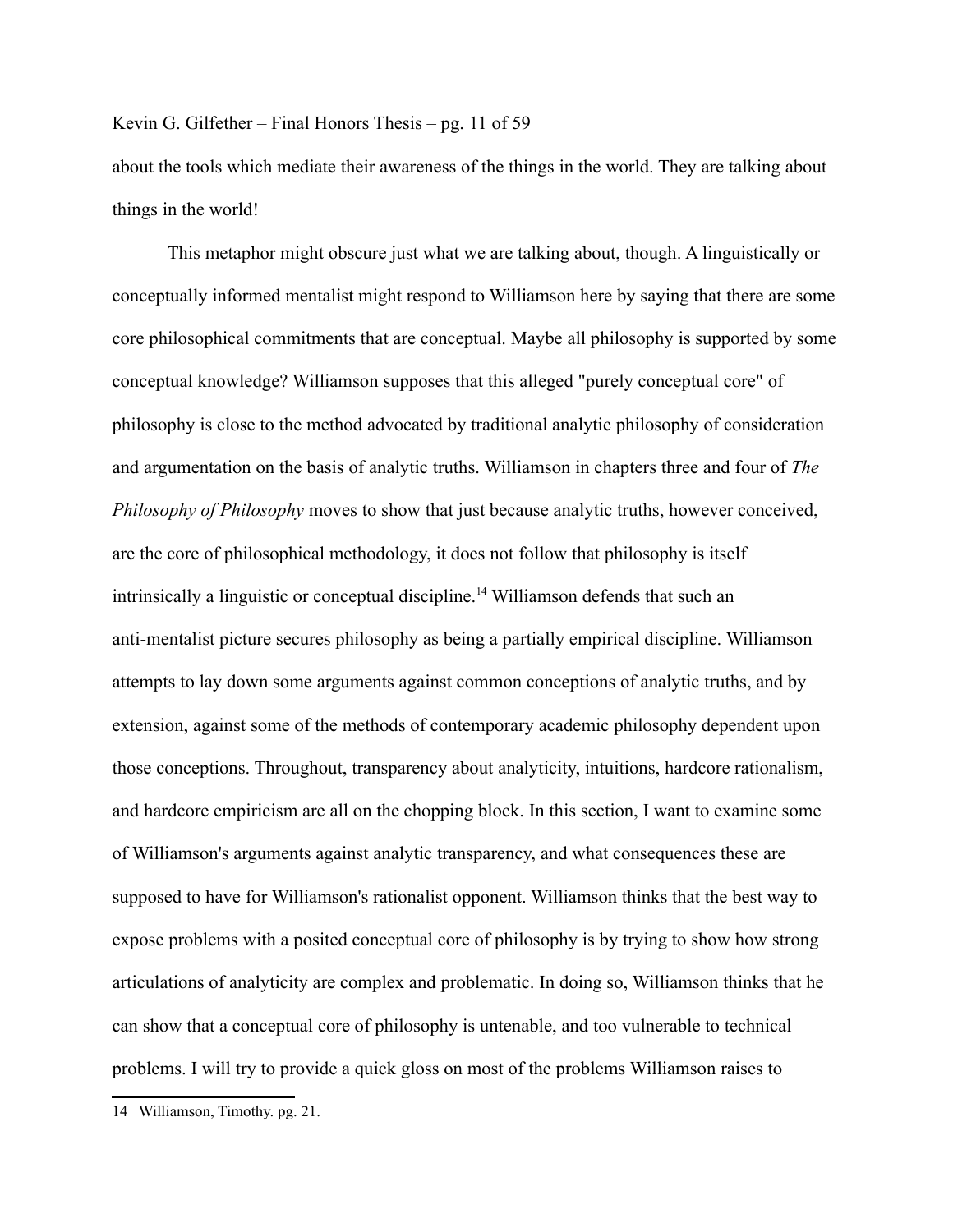# Kevin G. Gilfether – Final Honors Thesis – pg. 12 of 59

generally characterize the issues that he thinks confront a traditional mentalist account of philosophy, and thus point to an anti-mentalist picture of philosophy (and philosophical thought experiment) as most appropriate.

Williamson starts in chapter three by trying to show that metaphysical conceptions of analyticity are at a loss to show that philosophy is an essentially linguistic or conceptual venture. Metaphysical conceptions of analyticity are those that hold analytic truths are analytically true just in virtue of their meaning, as opposed to synthetic truths, which are true in virtue of their meaning and some facts about the world.<sup>[15](#page-12-0)</sup> Williamson separates these metaphysical conceptions of analyticity from epistemological conceptions of analyticity. Epistemological conceptions of analytic truths treat analyticity as being a special category of knowledge or justification, and are typically articulated in a way that properly understanding the constituent words or concepts is enough for one to be justified in believing a certain allegedly analytic sentence is true.<sup>[16](#page-12-1)</sup>

Why does Williamson think metaphysical conceptions of analyticity fail to justify philosophy as a solely conceptual or linguistic venture? Williamson considers a broad cross-section of strategies which are used to anchor different metaphysical conceptions of analyticity. I will go through each briefly in turn. The upshot of this section is just that Williamson thinks most strategies to establish a conceptual core of philosophy fail. I will not be trying to adjudicate whether or not Williamson succeeds or fails, but rather am just trying to provide a quick gloss of Williamson's process.

1. Analytic truths might be disambiguated from synthetic truths by disquotational rules about when claims are or are not true which are sensitive to a distinction between analytic

<span id="page-12-1"></span><span id="page-12-0"></span><sup>15</sup> Williamson, Timothy. pg. 52.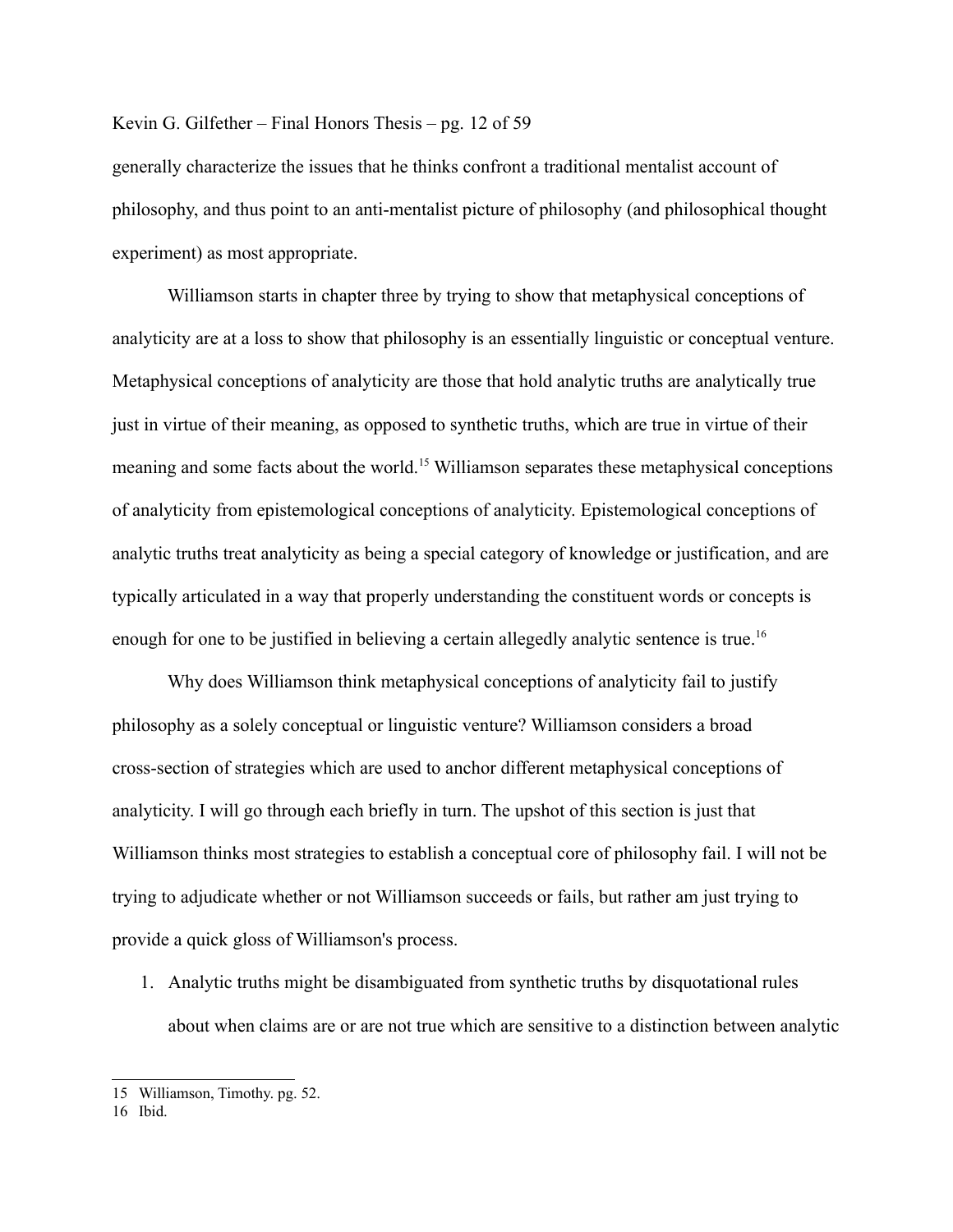Kevin G. Gilfether – Final Honors Thesis – pg. 13 of 59

or synthetic sorts of truths. Williamson believes that analytic and synthetic truths are not distinguishing different senses of "true."[17](#page-13-0) Williamson considers disquotational principles for truth ("'*P*' is true if and only if P"), finding that because the different senses of truth are not disambiguated by just this phrase, new forms must be considered. He then looks at consequences in truth table and conditional situations for statements like, "'*P*' is [analytically or synthetically] true if and only if P." Williamson asserts that truth-conditional semantic approaches to disambiguating synthetic and analytic meanings of truth are likely to fail because they do not track analyticity of syntheticity of truth in the right way; analytic or synthetic conditional truths each might have either analytic or synthetic truths as antecedents. The compositional semantics of assessing the truth of different analytic and synthetic claims in a way which is sensitive to the analyticity or syntheticity of truths is technically daunting, and does not seem to follow clearly from how compositional truth-conditional semantics are done. Drawing rules general enough to be correct and specific enough to be useful does not seem likely, or so Williamson says. $18$ 

2. Analytic truths might be disambiguated from synthetic truths by focusing on the fact that analytic truths are so (solely) "in virtue of meaning," while synthetic truths are so "in virtue of meaning and some fact or facts about the world." One might then rely upon modal-analyticity to disambiguate whether truths are analytic or synthetic. A truth is modal analytic when it is a truth whose meaning is sufficient for truth. Consider for example this case: "Barristers are lawyers" is modal-analytic, while "Barbara is a

<span id="page-13-0"></span><sup>17</sup> Williamson, Timothy. pg. 54.

<span id="page-13-1"></span><sup>18</sup> Williamson, Timothy. pgs. 54-58.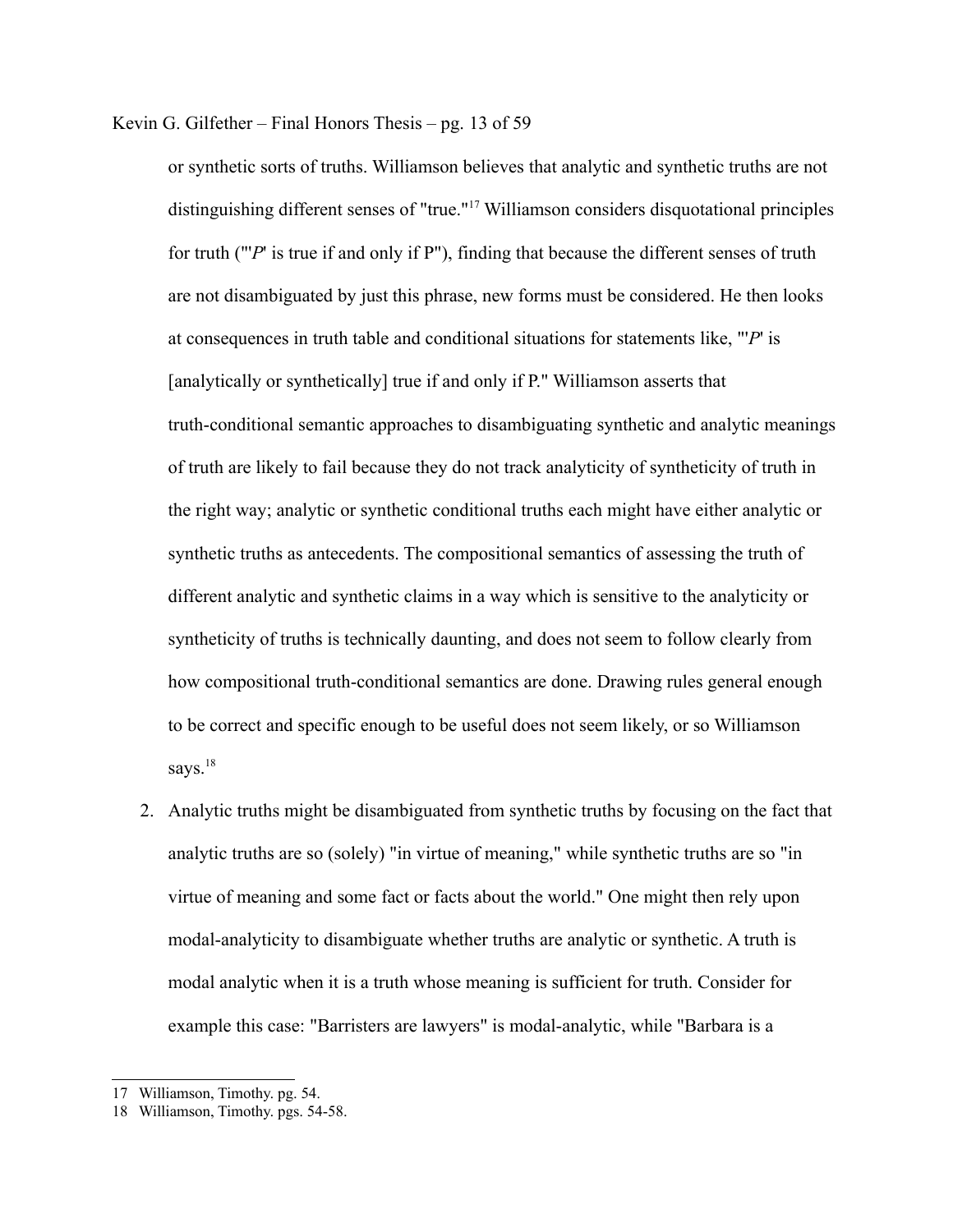Kevin G. Gilfether – Final Honors Thesis – pg. 14 of 59

barrister" is not. (In fact, any non-indexical sentence expressing a necessary truth is modal-analytic.) So maybe it is that the conceptual core of philosophy is made up of wholly modal-analytic claims. Williamson worries that the epistemology and context of such modal-analytic truths are still obscure. For instance, in the "Barristers are lawyers" example, we need an account of how we can know or justifiably believe that claim. Williamson thinks this is true even after an explanation relying upon us grasping the language and meanings of words.<sup>[19](#page-14-0)</sup>

3. Frege-analyticity, where analytic truths are true if and only if they are synonymous with a logical truth, might be employed as a method of disambiguating analytic truths from synthetic. Two problems: first, the obscure epistemology from the modal analyticity account could still hold. Second, it seems *prima facie* apparent that not all philosophical truths are logical truths and that very important philosophical truths will be likely be excluded from the alleged purely conceptual core of philosophy.<sup>[20](#page-14-1)</sup>

In short, Williamson thinks that if someone is to give an analytic conceptual core account of philosophy with the sorts of strategies which are typically used, then they must grapple with the epistemology of analytic truths.

Williamson is equally pessimistic about the ability of epistemological conceptions of analyticity to provide a compelling and substantive picture of a conceptual core of philosophy. As above, I do not mean to go through exhaustively the epistemic strategies that proponents of epistemological conceptions of analyticity have access to. I intend to give a brief sketch of the debate and put a gloss on how Williamson comes down. Williamson views these strategies at

<span id="page-14-0"></span><sup>19</sup> Williamson, Timothy, pgs. 58-63.

<span id="page-14-1"></span><sup>20</sup> Williamson, Timothy., pgs., 63-71.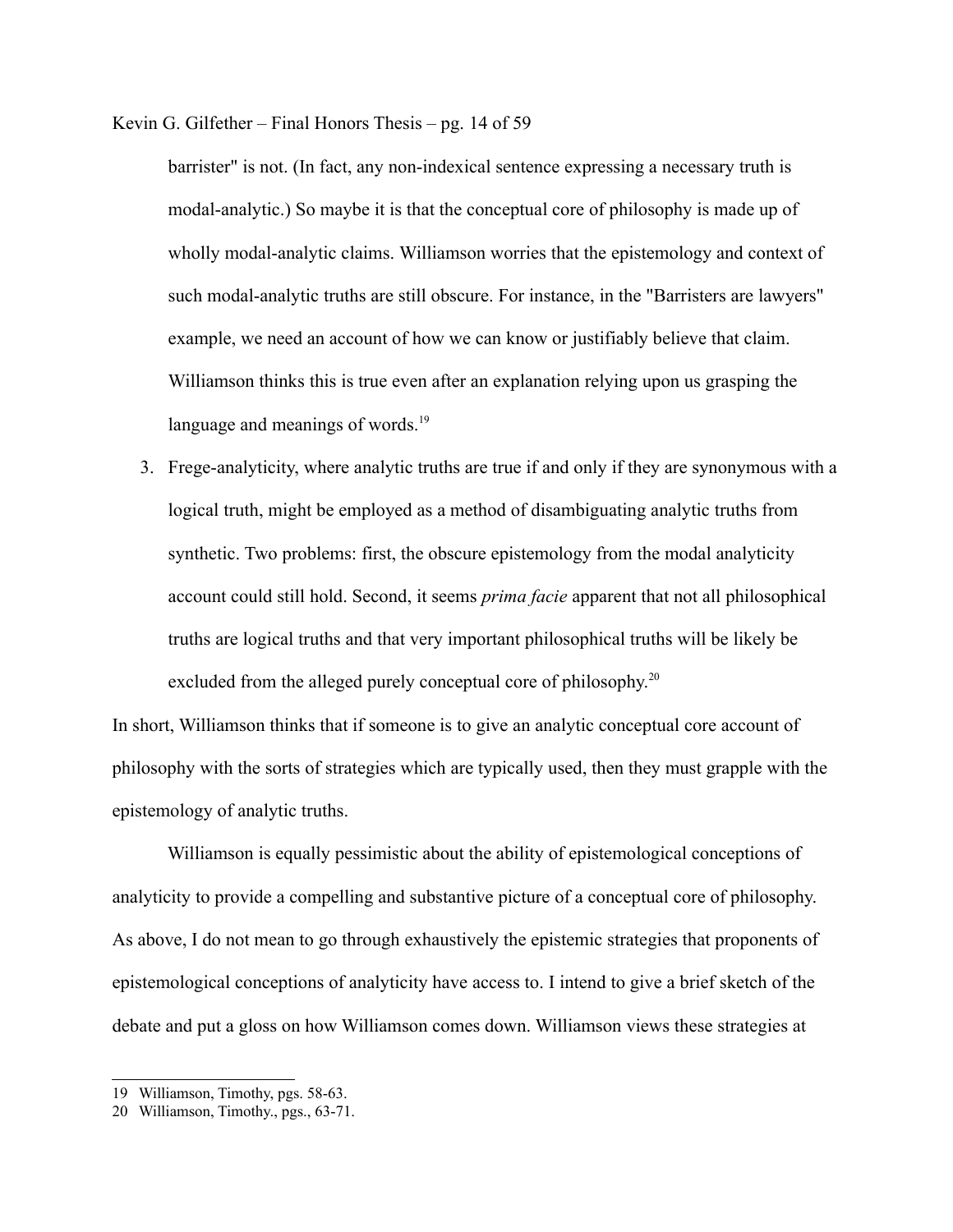# Kevin G. Gilfether – Final Honors Thesis – pg. 15 of 59

some abstraction, generally characterizing them in terms "links" between different epistemic or psychological states (assent, belief, truth, knowledge, justification), and the sort of turn being taken in that link, linguistic or conceptual. $21$ 

Williamson goes through a very long series of refined versions of these linked conceptions to try to get to an epistemological conception of analyticity which provides room for a conceptual core of philosophy. A very large portion of this section is spent trying to see if there is a way to link the psychological stances of assent or belief to epistemic ones like knowledge or justification (after all, it is epistemic boundaries which seems to interest us in determining whether or not there is an analytic conceptual core in philosophy).<sup>[22](#page-15-1)</sup> Williamson says that any attempts to make these linked conceptions the main strategy for pointing to a purely conceptual core of philosophy is not likely to be successful.

An understanding-assent link proponent takes the view that the epistemic state of understanding a particular claim leads to assenting to it. Further, they would say that understanding language is the appropriate level of analysis for epistemologically analytic claims if they take the linguistic turn, and concepts are the most important if they took the conceptual turn. Williamson's example for a linguistically based understanding-assent claim is, "Necessarily, whoever understands the sentence 'Every vixen is a female fox' assents to it."<sup>[23](#page-15-2)</sup>

Williamson then says if anything is going to help the advocate for epistemological conceptions of analyticity pointing to a conceptual core of philosophy, it will be understanding-assent or understanding-disposition to assent links. These links fail, on his account. The gritty details are a bit too much for my purpose here, and Williamson employs

<span id="page-15-0"></span><sup>21</sup> Williamson, Timothy., pg. 74.

<span id="page-15-1"></span><sup>22</sup> Williamson, Timothy., pgs. 77-80.

<span id="page-15-2"></span><sup>23</sup> Williamson, Timothy., pg. 73.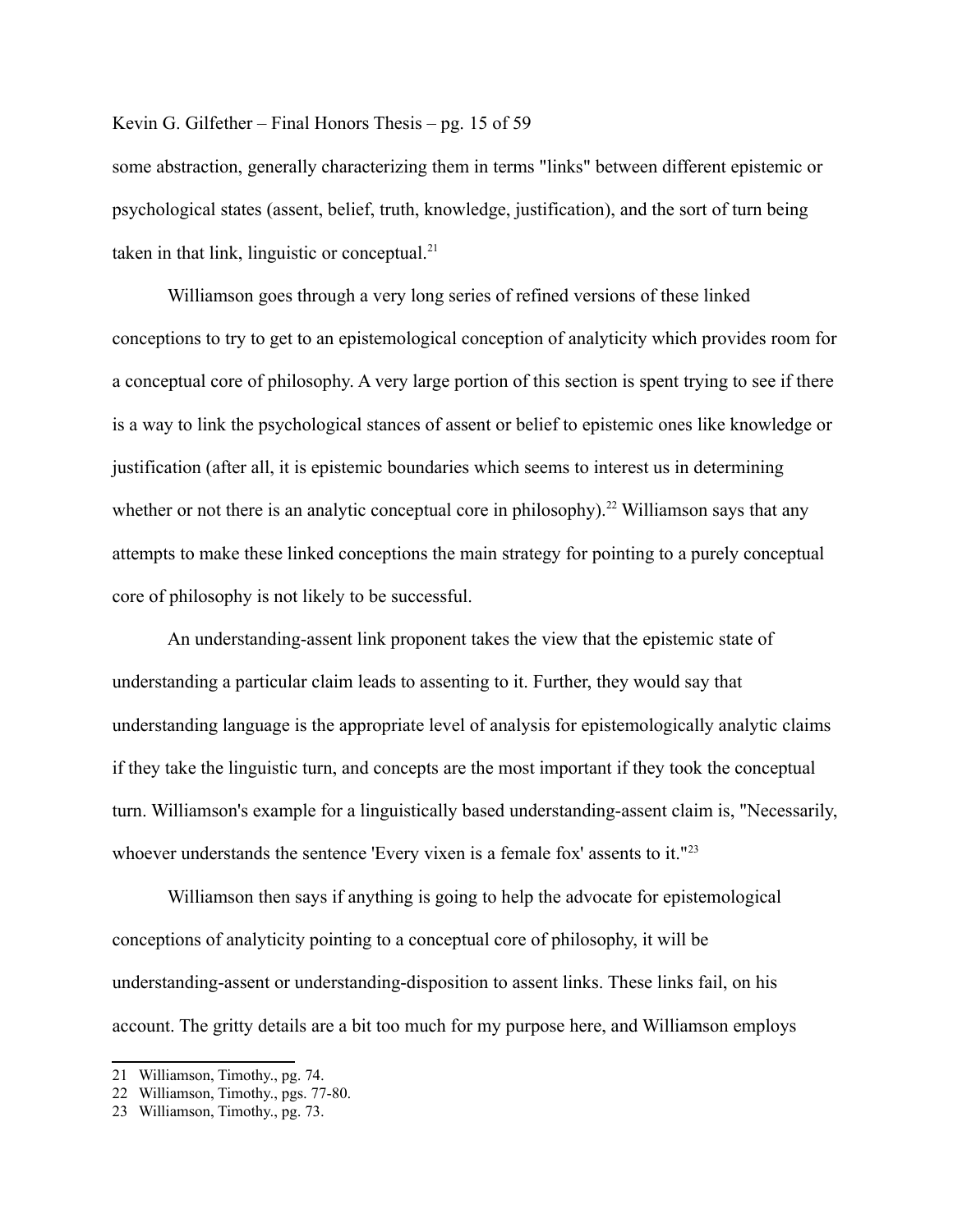# Kevin G. Gilfether – Final Honors Thesis – pg. 16 of 59

different strategies to defuse different articulations of understanding-assent links.<sup>[24](#page-16-0)</sup> Williamson is clear that he thinks that most any strategy that depends upon understanding-assent links can be quickly defused with "a little ingenuity."<sup>[25](#page-16-1)</sup> The key is just to understand the structure of each specific theory and find counterexamples as fit. Let us return to the "every vixen is a female fox" example. In the understanding-assent link, "Necessarily, whoever understands the sentence 'Every vixen is a female fox' assents to it," the word "every" might be a point for making a cogent objection to this articulation. For instance, one might object that a claim like "every F is  $G''$  implies that there is at least one F (such that F is G). So, in cases where there is no F, say, that foxes are all intricate hallucinations, there is no reason to accept that "Every vixen is a female fox," need be assented to.<sup>[26](#page-16-2)</sup> (Though all foxes being intricate hallucinations might stretch this counterexample's plausibility, one could imagine a more plausible case from history. For instance, phlogiston was widely supposed to be something like what we mean when we say "elementary particle." So, one might think the sentence "All phlogiston motes are elementary particles," implying "There is at least one phlogiston particle," could be a good parallel example.) Other counterexamples might be constructed from a great many concerns about intermediate cases or potentially faulty logical presuppositions of the examples. In the interest of space, I will not rehearse any these, as they are very technical. The upshot is Williamson is skeptical of a project that constructs links which move from other epistemological states to psychological ones as a method of demonstrating an analytic conceptual core of philosophy.[27](#page-16-3)

Does it follow from the fact that there is no conceptual core of philosophy that philosophy must "get up out of the armchair," and start to employ non *a prioristic* methods?

<span id="page-16-0"></span><sup>24</sup> Williamson, Timothy., pgs. 85-120.

<span id="page-16-1"></span><sup>25</sup> Williamson, Timothy., pg. 120.

<span id="page-16-2"></span><sup>26</sup> Williamson, Timothy., pgs. 86-87.

<span id="page-16-3"></span><sup>27</sup> Williamson, Timothy., pgs. 132-133.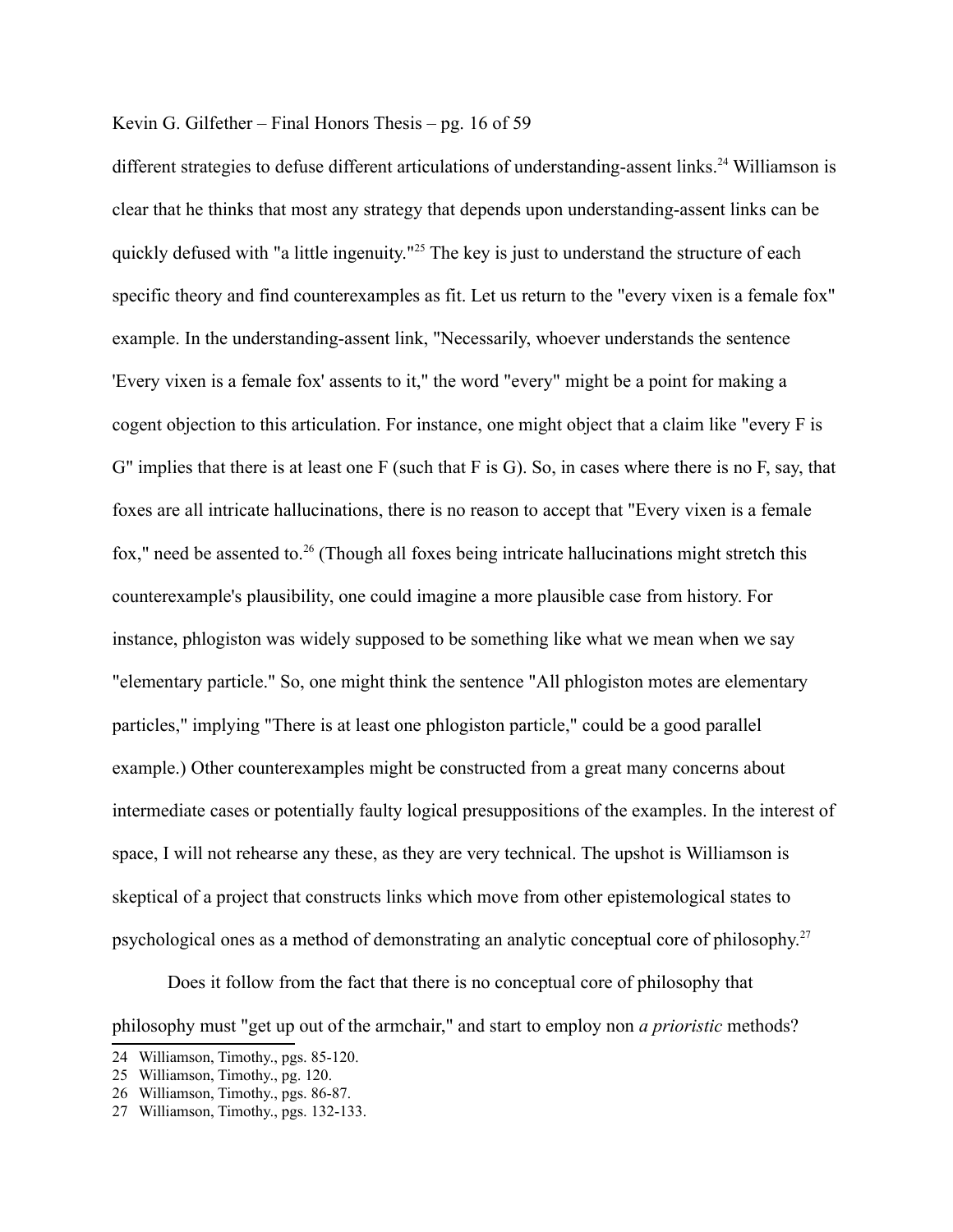#### Kevin G. Gilfether – Final Honors Thesis – pg. 17 of 59

Williamson makes the claim that there is a division between armchair methodology and *a priori*  theorizing. He makes this on the grounds that the *a priori*/*a posteriori* distinction is more fraught than typically conceived in philosophical theorizing. Rather than a clear binary distinction, *a priori* or *a posteriori*, Williamson thinks we need more theoretical nuance. This nuanced view Williamson adopts follows from the view he holds that we have a generalized capacity to consider counterfactuals, which in turn gives us a capacity to consider metaphysical modality.<sup>[28](#page-17-0)</sup>

"Metaphysical modality" here refers to our capacity to consider the contingency, necessity and impossibility of a great many metaphysical claims. (It might be true that our capacity to consider metaphysical modality does not wholly depend upon consideration of counterfactuals; Williamson's point is that the capacity to consider counterfactuals is responsible for human capacity to consider a wide range of claims of metaphysical modality. He further thinks that many modal claims we make are made from a general capacity to consider counterfactuals.) Our capacity to consider counterfactuals can in turn be seen from our ability to plan, use abductive reasoning, and make a wide variety of inferences about the way the world is from observed evidence. In further justifying that we have such a capacity to consider counterfactuals, Williamson claims that such a capacity would account for many cognitive abilities of typical humans, and is evolutionarily supported.<sup>[29](#page-17-1)</sup> For instance, it seems that counterfactuals play an important role in causal thinking; one can think about situations by way of thinking what would be the case if the world had been different, such as how it would look if the bicycle were painted red instead of blue, or if you had the french fries instead of the onion rings.[30](#page-17-2) It seems like the evolutionary pressures which produced humans probably involved

<span id="page-17-0"></span><sup>28</sup> Williamson, Timothy., pgs. 136-137.

<span id="page-17-1"></span><sup>29</sup> Williamson, Timothy., pgs. 135-136.

<span id="page-17-2"></span><sup>30</sup> Tamar Szabó Gendler puts a nice gloss on the way that certain thought experiments about the natural world are quasi-perceptual in "Thought Experiments Rethought – and Repercieved." Roughly, her point there is that many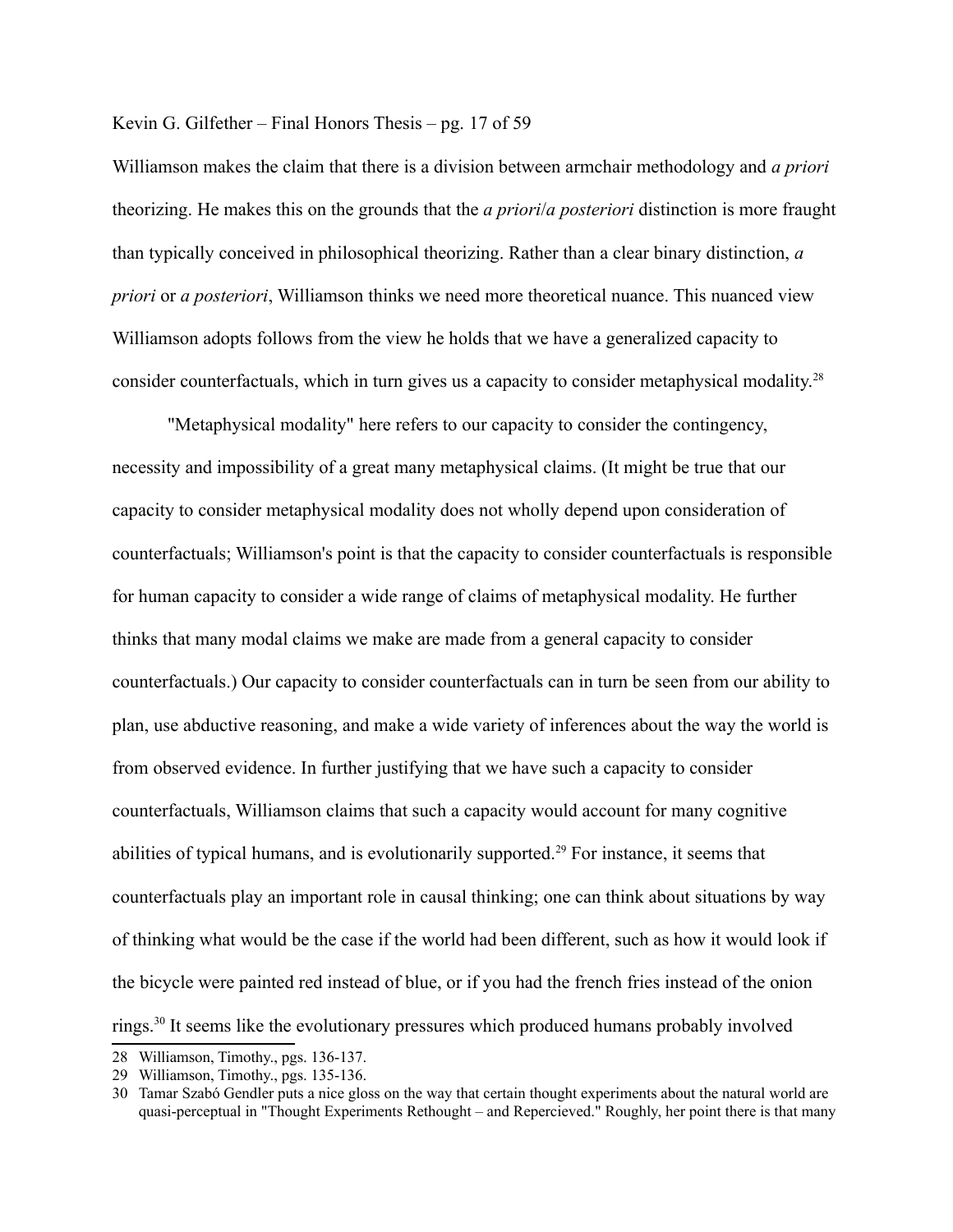#### Kevin G. Gilfether – Final Honors Thesis – pg. 18 of 59

something like the ability to make plans about specific situations which might or might not have been the case.<sup>[31](#page-18-0)</sup> Williamson further believes that this general capacity to consider counterfactuals allows humans general, fallible knowledge of metaphysical modality in many situations.<sup>[32](#page-18-1)</sup>

So, supposing that we do have a general capacity to consider counterfactuals, and even further that this capacity gives us some fallible knowledge of metaphysical modality, why should we abandon an *a priori*/*a posteriori* distinction? An advocate for the traditional split might sensitive to the ways in which there are troubled cases might say, "There is already a pretty useful way of accounting for experience in *a priori* cases. In those cases which seem to be both *prima facie a priori*, and contingent upon experience, experience might be merely enabling, but not evidential." Williamson claims that how we come to grasp concepts and how we deploy them in some paradigm *a priori* cases is more complicated than just the traditional split between evidential and enabling roles that experience might play, though. Williamson attempts to capitalize on the seeming similarities between two cases where traditional orthodoxy might label the first *a priori* and the second *a posteriori*. [33](#page-18-2) Here are the two claims:

(D1) If two marks had been nine inches apart, they would have been at least nineteen centimeters apart.

(D2) If two marks had been nine inches apart, they would have been further apart than the front and back legs of an ant.

Very generally, his point is that experience might be more implicated in the judgement of truth

thought experiments in the natural sciences involve imagistic reasoning. Such reasoning would almost certainly need to deeply involve our cognitive abilities to imagistically reason, and that reasoning would be epistemically crucial to the assessment of the thought experiment in question. A nice example case is that some sort of imagistic reasoning seems necessary for me to judge whether three elephants could fit in a certain room or not. Gendler, Tamar Szabó. "Thought Experiments Rethought – and Repercieved."

<span id="page-18-0"></span><sup>31</sup> Williamson, Timothy., pgs. 136-137.

<span id="page-18-1"></span><sup>32</sup> Williamson, Timothy., pgs. 155-165.

<span id="page-18-2"></span><sup>33</sup> Williamson, Timothy., pgs. 165-168.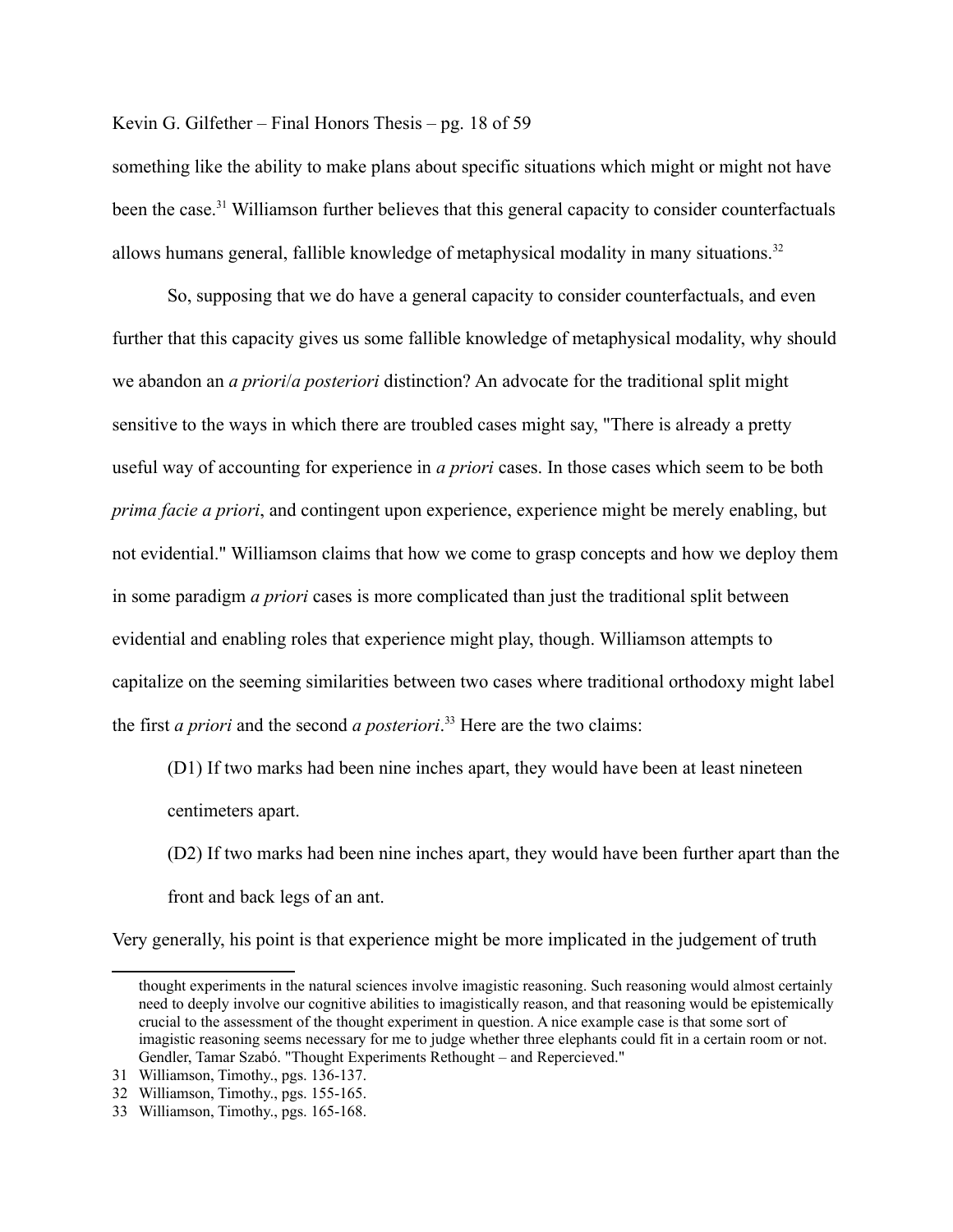Kevin G. Gilfether – Final Honors Thesis – pg. 19 of 59

(for both claims) in a way that is more than "merely" enabling, but not yet being wholly evidential. Williamson holds that he could believe both (D1) and (D2) without doing any sorts of mental conversions. He even holds that one need not remember any time where one has seen an ant to hold (D2), one need just know what an ant looks like, and its size. If one follows Williamson in this thought, then one will probably accept his conclusion that while the *a priori*/*a posteriori* distinction is somewhat fraught. The distinction might not be wholly useless, but there are likely cases that strain its ability to fully explain them. If that much is true, then there is likely an area of armchair knowledge which is not what would traditionally be called *a priori* because experience might be more than merely enabling (but less than evidential).<sup>[34](#page-19-0)</sup>

In short, Williamson's view on a new methodology for philosophy might be sketched as having these commitments:

- 1. A commitment to anti-mentalism about the subject matter of philosophical inquiry. Philosophy is not an especially linguistic or conceptual venture in his view, even if it often deals with these issues.
- 2. There is no conceptual core to philosophy which can be found from either metaphysical or epistemological conceptions of analyticity.
- 3. Humans have a general capacity to consider counterfactuals, and this capacity is responsible for many of our judgements of metaphysical modality.
- 4. The distinction between *a priori* and *a posteriori* knowledge is not comprehensive. There is likely a body armchair knowledge which is not strictly *a priori*.

I think Malmgren would probably view many tenets of Williamson's proposed account

<span id="page-19-0"></span><sup>34</sup> Williamson, Timothy., pg. 169.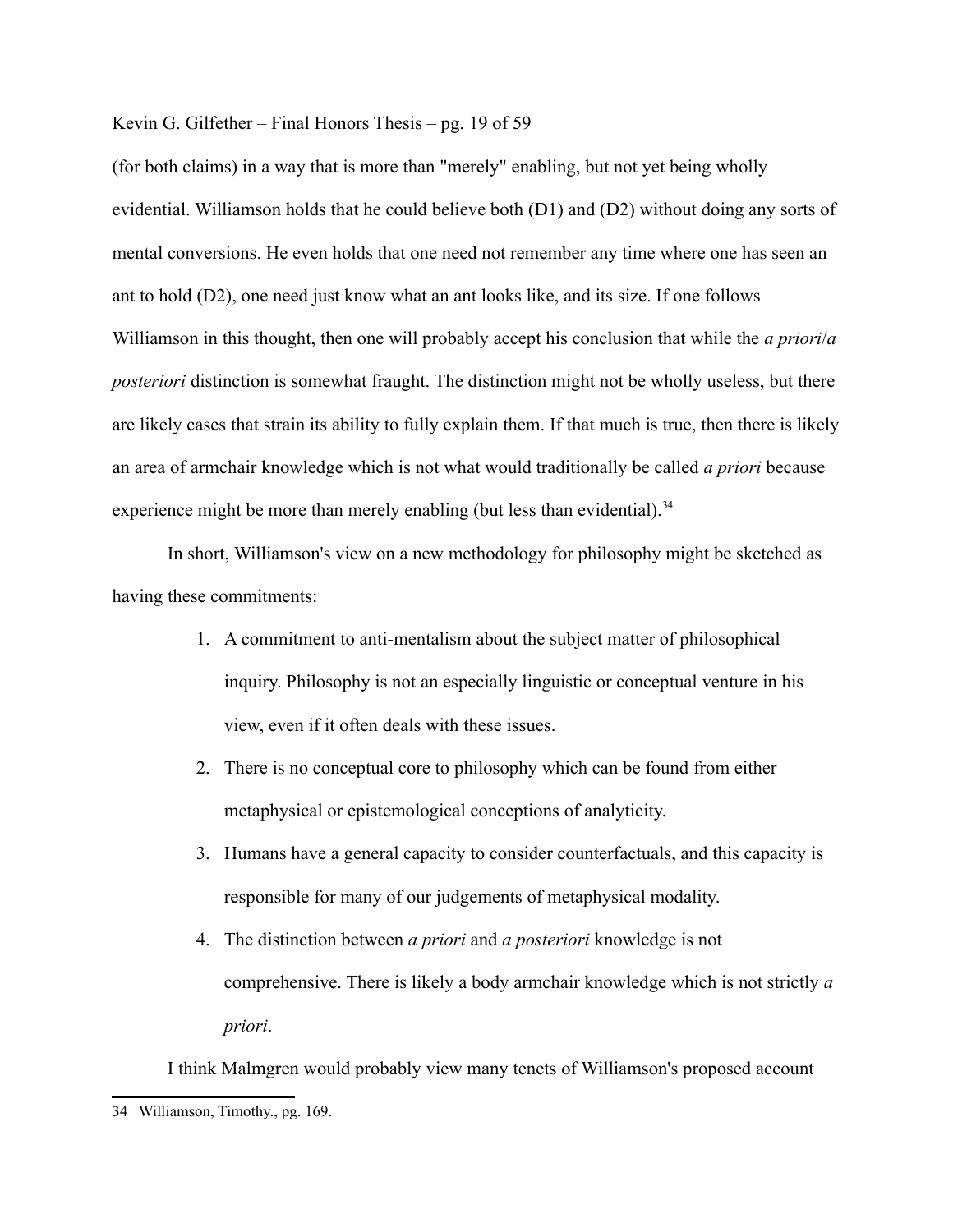# Kevin G. Gilfether – Final Honors Thesis – pg. 20 of 59

for philosophical theorizing as still being open issues. Malmgren chastises Williamson for omitting certain sorts of rationalism in his earlier work, and I think it reasonable that those same sorts of criticisms might apply too for Williamson in *The Philosophy of Philosophy*. [35](#page-20-0) Williamson might also be very wrong in his leap to saying that any conceptual core of philosophy will deal with only in analytic truths. Then his lengthy remarks on different conceptions of analyticity might be only an attractive nuisance. These projects might be Williamson's way of trying to ship certain precommitments he has (such as the unanalyzability of knowledge, or worries about philosophical problems like vagueness) into a picture of how philosophy should work. Williamson's view that humans have a general capacity to consider counterfactuals is a point to which we will return later. For now, it will do to say that Malmgren has the view that we do not have the sort of general capacity to hander counterfactuals that Williamson supposes we do.<sup>[36](#page-20-1)</sup>

Let us move to Williamson's picture of thought experiments. Thought experiments in philosophical orthodoxy are generally thought to be different from thought experiments in the empirical sciences.<sup>[37](#page-20-2)</sup> Are they though? If we have one general capacity to consider counterfactuals, then it seems that scientific and philosophical thought experiments would be significantly similar. Williamson thinks that the consideration of the Gettier case as a paradigm thought experiment is worth examining to see if thought experiments more generally could be subsumed into thinking about counterfactuals. Part of this goal is to show that the thought experiment in philosophy is not an instrument that is "peculiarly philosophical," but an extension of or analogue to normal means of cognition. Here is the paradigm of the paradigm, one of Gettier's Gettier cases:

<span id="page-20-0"></span><sup>35</sup> Malmgren., pgs. 318-319.

<span id="page-20-1"></span><sup>36</sup> Malmgren, Anna-Sara., pgs. 307, 309-311.

<span id="page-20-2"></span><sup>37</sup> Williamson, Timothy., pg. 179.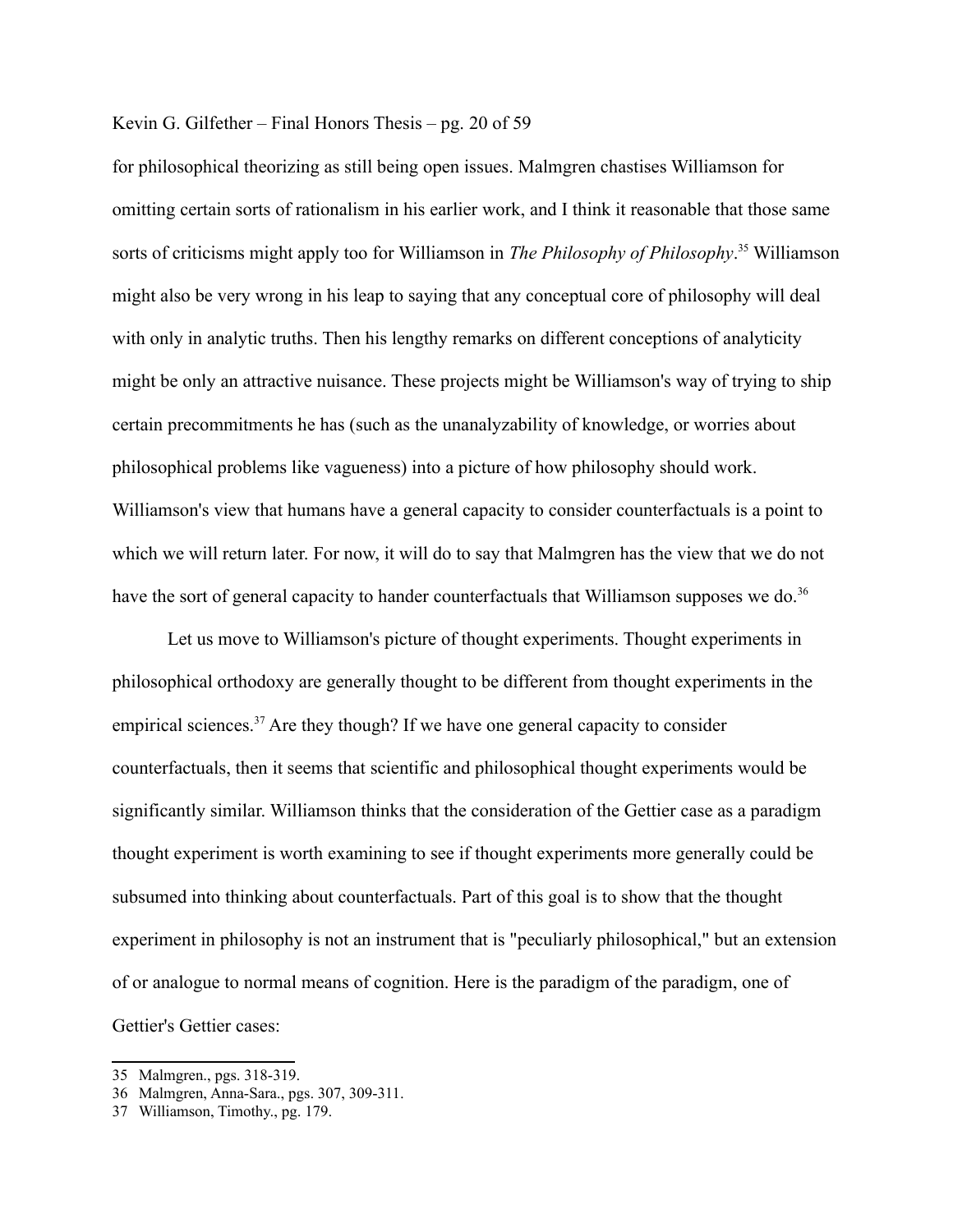### Kevin G. Gilfether – Final Honors Thesis – pg. 21 of 59

Suppose that Smith and Jones have applied for a certain job. And suppose that Smith has strong evidence for the following conjunctive proposition:

(d) Jones is the man who will get the job and Jones has ten coins in his pocket. Smith's evidence for (d) might be that the president of the company assured him that Jones would in the end be selected, and that he, Smith, had counted the coins in Jones's pocket ten minutes ago. Proposition (d) entails:

(e) The man who will get the job has ten coins in his pocket.

Let us suppose that Smith sees the entailment from (d) to (e) and accepts (e) on the grounds of (d), for which he has strong evidence. In this case, Smith is clearly justified in believing that (e) is true.

But imagine, further, that unknown to Smith, he himself, not Jones, will get the job. And, also, unknown to Smith, he himself has ten coins in his pocket. Proposition (e) is then true, though proposition (d), from which Smith inferred (e), is false. In our example, then, all of the following are true: (*i*) (e) is true, (*ii*) Smith believes that (e) is true, and (*iii*) Smith is justified in believing that (e) is true. But it is equally clear that Smith does not *know* that (e) is true; for (e) is true in virtue of the number of coins in Smith's pocket, while Smith does not know how many coins are in Smith's pocket, and bases his belief in (e) on a count of the coins in Jones's pocket, whom he falsely believes to be the man who will get the job.<sup>[38](#page-21-0)</sup>

The upshot of this example is supposed to be that Smith has justified true belief, without

knowledge. How we should characterize this thought experiment is part of what is on the table in

the debate between Williamson and Malmgren. Williamson claims that the Gettier argument is a

"valid modal argument for a modal conclusion."[39](#page-21-1) His interpretation of the "central premise" of

the Gettier argument is:

(WFG) if a thinker were Gettier-related to a proposition, he/she would have justified true

belief in it without knowledge.<sup>[40](#page-21-2)</sup>

(WFG) is a counterfactual claim, which follows from Williamson's view that modal reasoning is subsumed by counterfactual reasoning. Williamson further thinks that thought experiments like the Gettier cases have irreducibly imaginatively warranted premises: that is, good thought experiments' premises are such that our imaginations are implicated in their acceptance.<sup>[41](#page-21-3)</sup> I'll return to this point about imagination in my discussion of fallback maneuvers by considering

<span id="page-21-0"></span><sup>38</sup> Gettier, Edmund., pgs. 192-193.

<span id="page-21-1"></span><sup>39</sup> Williamson, Timothy., pg. 187.

<span id="page-21-2"></span><sup>40</sup> Williamson, Timothy., pg. 195.

<span id="page-21-3"></span><sup>41</sup> Williamson, Timothy., pg. 187.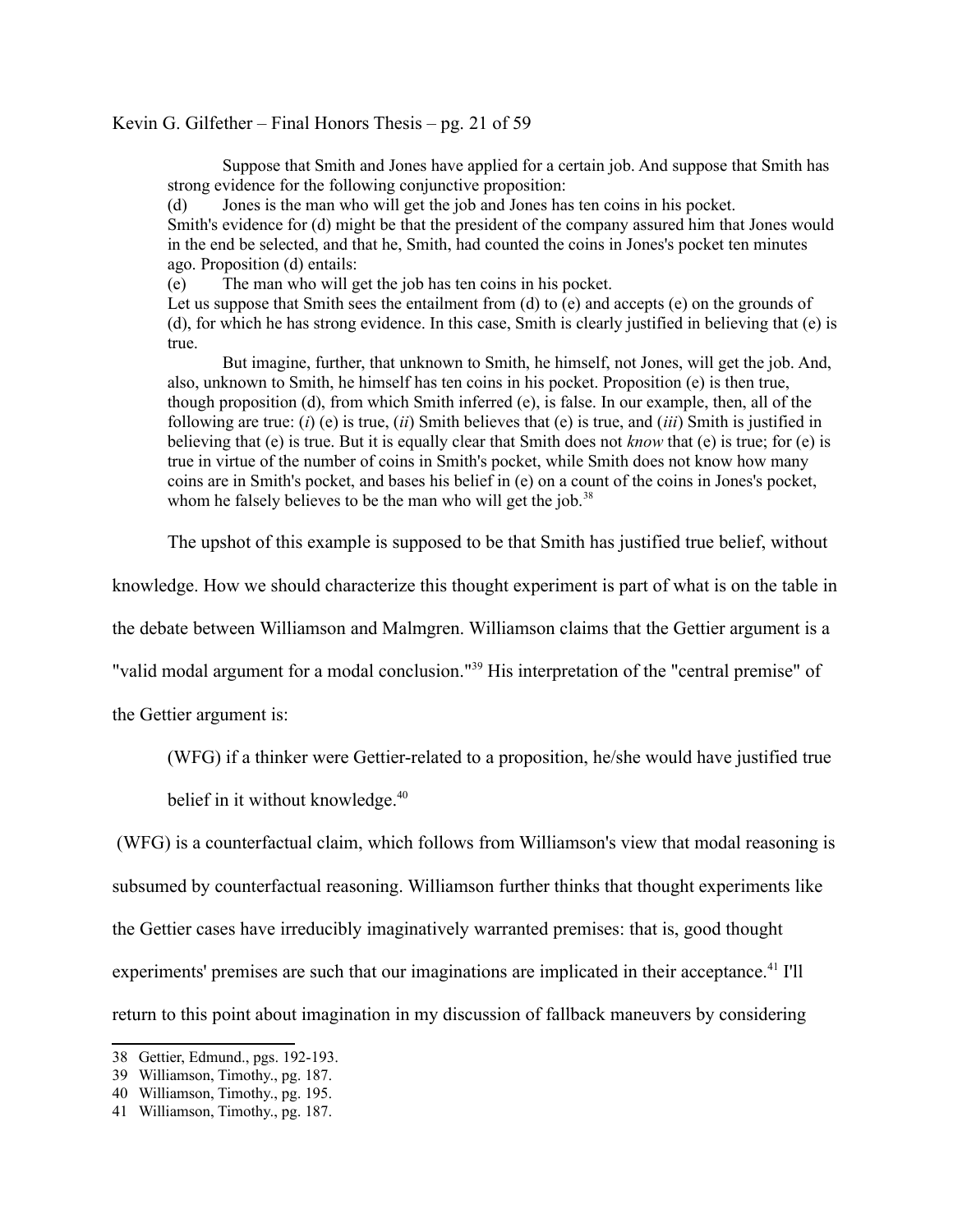Kevin G. Gilfether – Final Honors Thesis – pg. 22 of 59 some of what Gendler has to say about framing.

One might worry that (WFG) is not a good formulation of the realization we are supposed to have from a Gettier case. For instance, why suppose that Gettier is engaged in counterfactual reasoning? Gettier introduces his example with "Suppose that...", which could certainly be read as introducing a counterfactual situation. That said, it is a long way of from the paradigm philosophical practice of expressing counterfactual claims by way of the subjunctive mood ("If so-and-so were to thus-and-such, blah would result.").<sup>[42](#page-22-0)</sup> Or one might worry that WFG is too strong: maybe it is only *possible* that a subject being Gettier-related would have an instance of justified true belief, but not knowledge. (This is where Malmgren will stake some ground.) Or maybe it is fantasy to suppose that an imaginary case can point to anything useful at all?

Williamson's response to these worries is first to draw attention to conversational context.[43](#page-22-1) In short, thought experiments might be such that large features about them are left unsketched. That thought experiments take place at a level of generality to the arguments they are presenting (or are indicative of) is not necessarily a demerit. Consider the case of a childhood favorite: Opposite Day. On Opposite Day, all factual claims are negated, all imperatives issued must be for a doing opposite what you want done, and all questions must ask for the opposite of what one wants to know. Putting aside some worries about whether or not Opposite Day is self-defeating, childish, or has some boundaries that might be unclear, it can help illuminate just what Williamson means here. The Gettier case could be construed very plainly to not function to show what it purports on Opposite Day. But, in our articulation of the Gettier case as evidence, we are not supposing that it is Opposite Day, inside or outside of the example. Now strictly

<span id="page-22-0"></span><sup>42</sup> Williamson, Timothy., pgs. 204-205

<span id="page-22-1"></span><sup>43</sup> Williamson, Timothy., pg. 200.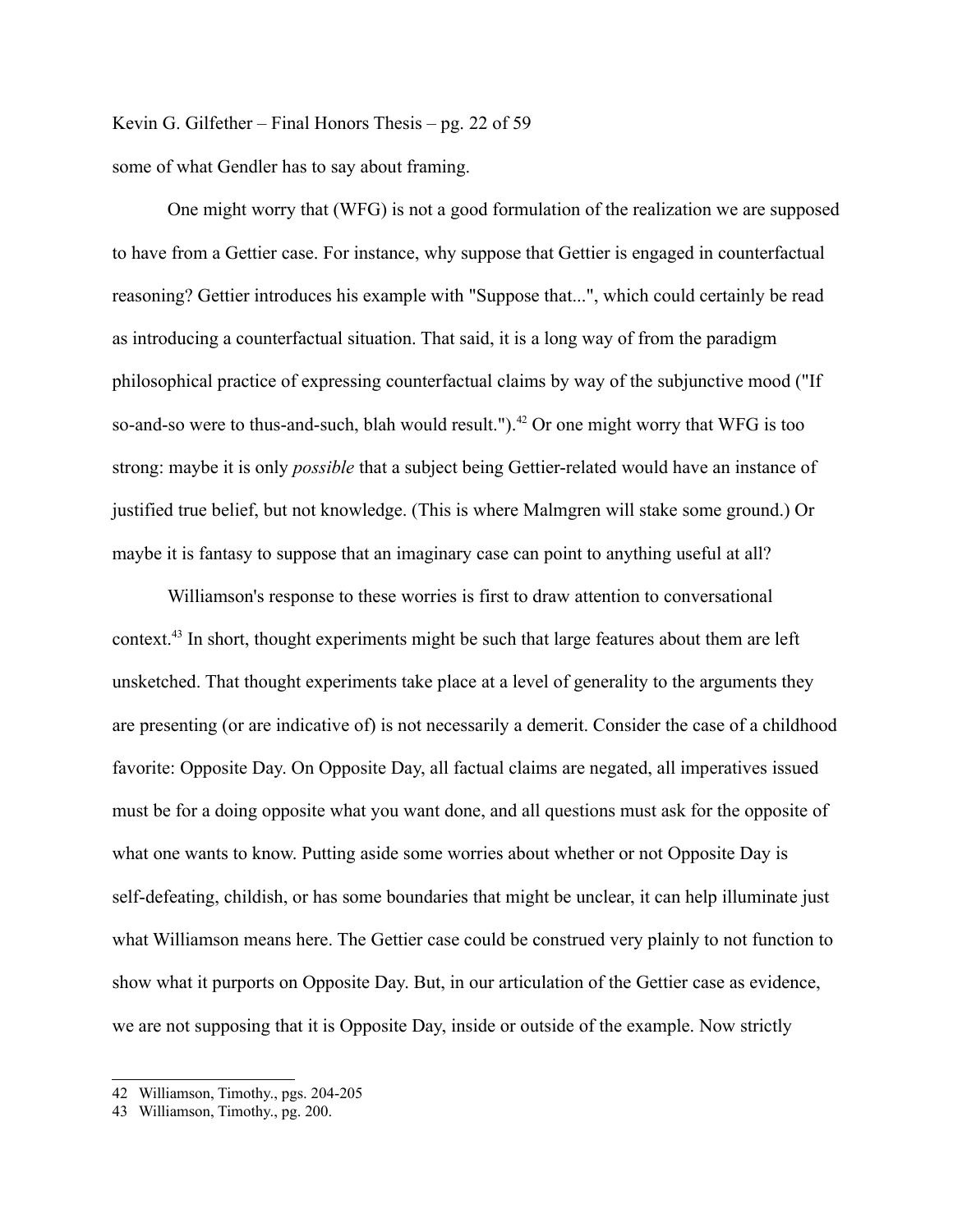# Kevin G. Gilfether – Final Honors Thesis – pg. 23 of 59

speaking, this might serve as a point against the Gettier example, because the example does not rule out that it is or is not Opposite Day. But it seems as though the conversational context of the example does a fairly good job of delimiting that the consideration of Opposite Day should not be entertained.

Williamson's next response is to say that in the face of some alleged counterexample that one might tighten stipulations on the situation. That is, if one raises a case that is a counterexample, one might further sketch out the case to defuse it. For instance, if someone says that the Gettier case does not show what it seeks to because it might be Opposite Day, I can just further stipulate that it is not. If this further stipulation does not make the thought experiment untenable, then it might prove or support whatever claim the first articulation was meant to motivate. Williamson is very careful to mention that further stipulations should be considered as new thought experiments, though "not far from the old one."[44](#page-23-0) He worries that fairly good thought experiments might quickly prove "too heavy" if they are loaded down in advance with stipulations meant to prevent any sort of refutation. In this way, thought experiments must walk the thin line between stipulating too much and not enough. Similarly, proposed counterexamples to the thought experiment must not be "too heavy," lest we depart the realms of sufficient generality and closeness to our general capacity to consider counterfactuals.

The upshot is that thought experiments, even if they must occasionally be revised, are not wholesale bad, illegitimate, or even peculiarly philosophical. Good thought experiments, like the Gettier case, are valid arguments about counterfactual possibilities. They are processed by our general capacity to consider counterfactuals, are most typically modal, and have limits placed on their effectiveness by humans' abilities to adequately do the counterfactual processing necessary

<span id="page-23-0"></span><sup>44</sup> Williamson, Timothy., pg. 201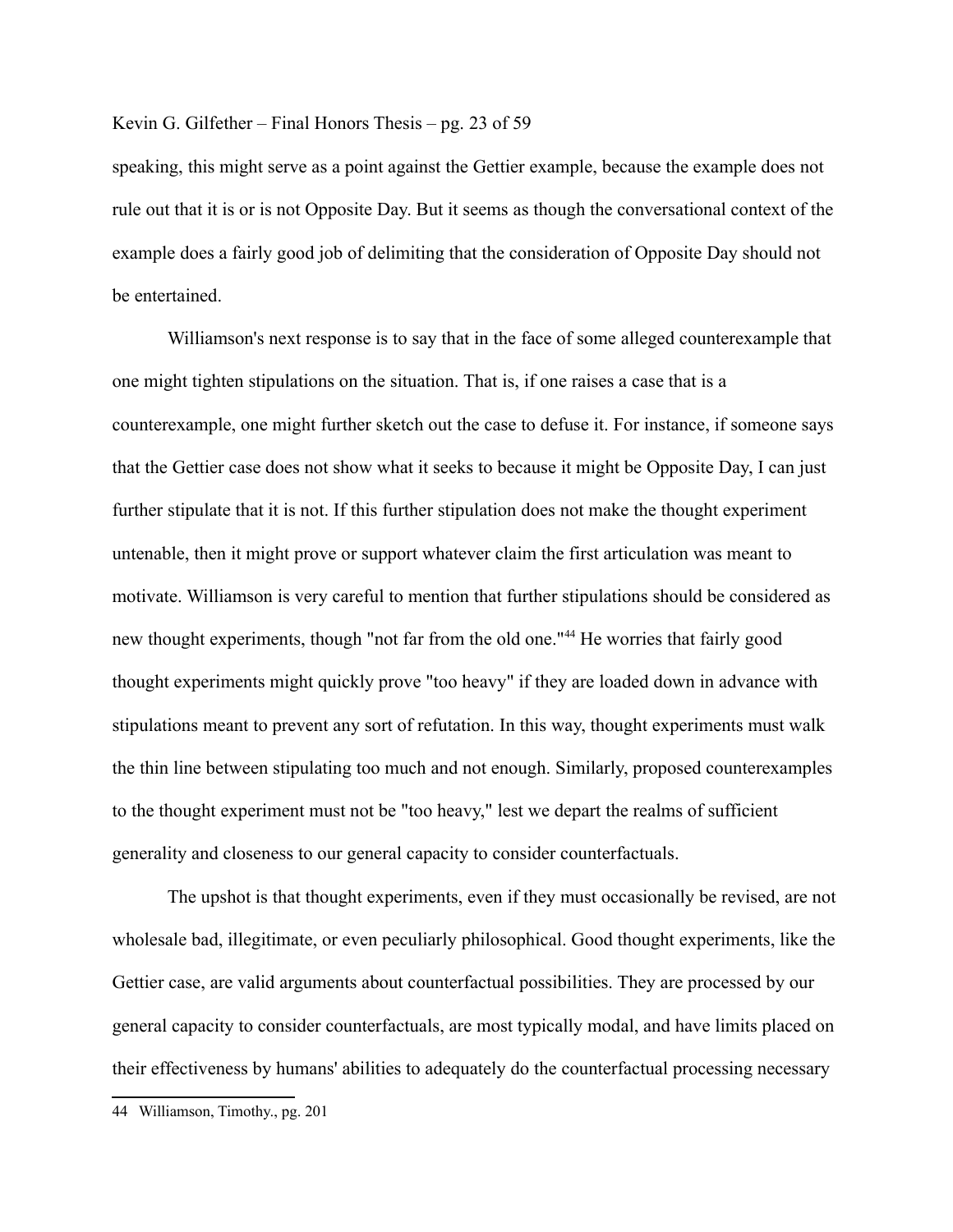Kevin G. Gilfether – Final Honors Thesis – pg. 24 of 59 to assess them.<sup>[45](#page-24-0)</sup>

#### **Malmgren's Response:**

What does Malmgren have to say about all this? First, she is extremely skeptical about Williamson's proposed general capacity to consider counterfactuals. Malmgren identifies that Williamson's hypothesis is an empirical one.<sup>[46](#page-24-1)</sup>Though Williamson is somewhat abstract about the level of implementation for this capacity, it either exists or does not. (Williamson is actually *less* explicit in *The Philosophy of Philosophy* about the details of the capacity to consider counterfactuals than the works to which Malmgren is responding. In *The Philosophy of Philosophy*, Williamson's main specific claim about the level of implementation of the general capacity to consider counterfactuals is that it evolved due to pressure to make plans about situations that might or might not be actual.<sup>[47](#page-24-2)</sup> So, Williamson's view is still pretty vague.) Malmgren asserts that cognitive science is the best way to discover whether or not it exists. This consideration from cognitive science weighs against Williamson in two ways. First, whether we have a general capacity to consider counterfactuals is empirically unsettled. We clearly consider counterfactuals from time to time. But, whether or not one cognitive faculty assesses them or not is an open question, as is the question of thought experiments involving this capacity. Malmgren thinks that Williamson's abstractness might count against his fight with rationalists, as proponents of rationalism can find adaptations which avoid some theoretical trouble with his capacity.<sup>[48](#page-24-3)</sup>

Malmgren thinks specific sorts of rationalism might make room for a special general capacity to consider counterfactuals which operates in some way close to Williamson's finessing of armchair methodology. She calls the proponent of this theory a "special capacity rationalist."

<span id="page-24-0"></span><sup>45</sup> Williamson, Timothy., pgs. 206-207.

<span id="page-24-1"></span><sup>46</sup> Malmgren, Anna-Sara., pg. 312.

<span id="page-24-2"></span><sup>47</sup> Williamson, Timothy., pgs. 136-137.

<span id="page-24-3"></span><sup>48</sup> Malmgren, Anna-Sara., pgs. 312-313.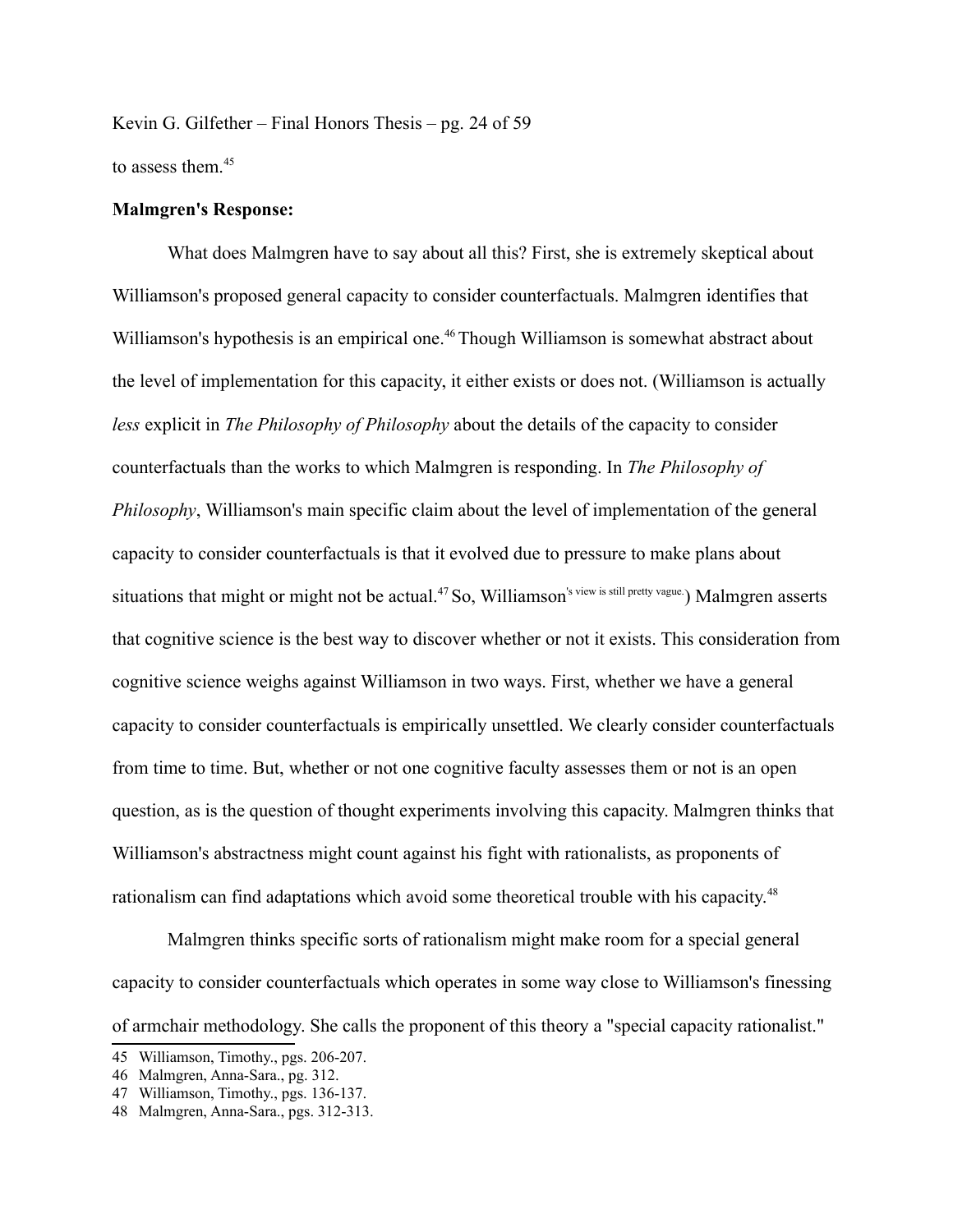### Kevin G. Gilfether – Final Honors Thesis – pg. 25 of 59

What might this sort of rationalist look like? Malmgren is vague on the details, but I think that the basic picture would need to include a few points. Such a rationalist could have a special capacity to consider counterfactuals where the evidence involved is not wholly *a priori*. The origins of this capacity could be unlearned, developed, or contingent on experience, the details could be left open. It could also be that the special capacity of the rationalist is the ability to make modal judgements about necessity or possibility, or to imagine worlds in the way that they would need to be for the thought experiment's conclusion to follow, or something else like that. One example of a judgement that this special capacity rationalist could make might be a judgement about the nature of spatial experience, like "Necessarily, physical objects take up space." Such a claim might well require more than just *a priori* accessible information to epistemically ground it. (If one cared to, one could put a counterfactual spin on this claim, "Necessarily, if the world were to follow familiar spatial laws, then physical objects take up space." The antecedent of this conditional could make reference to the laws of physics, facts about the constituent components of physical objects, facts about space, etc. I just picked an antecedent I thought would be sufficiently general.) A modality claim like this one seems such that many rationalists would assert it, and a less abstract "special capacity" might account for why. Malmgren's posited "special capacity" might be a way of filling in how an advocate for philosophical rationalism could cope with Williamson's worry that rationalists about philosophy ignore empirical facts which have consequences for philosophical theorizing.

What is most important in that strategy is that there be some way that the special capacity rationalist could be a philosophical rationalist – they have some significant knowledge on the basis of intuition – while having a way for experience to count for something. Specifically,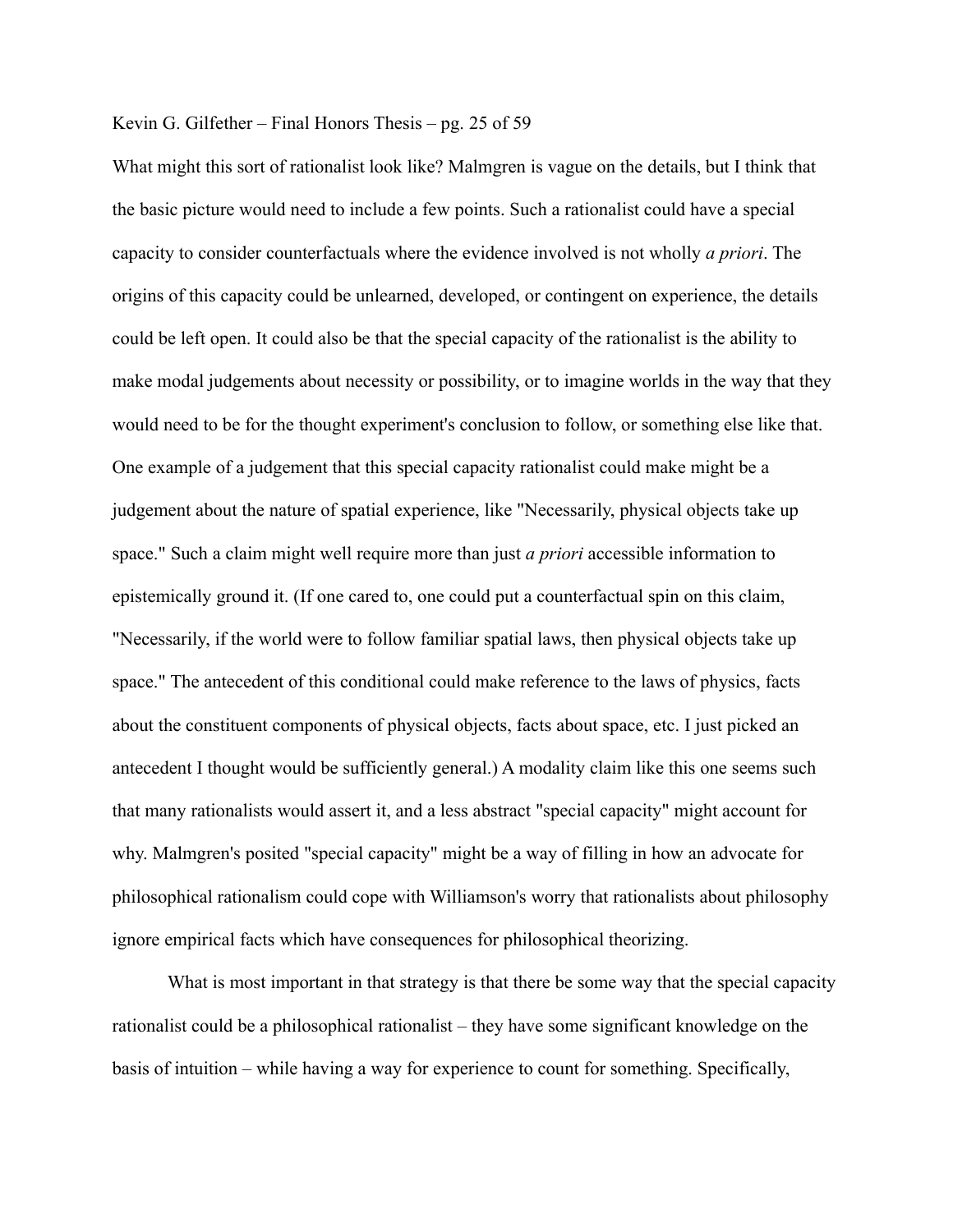#### Kevin G. Gilfether – Final Honors Thesis – pg. 26 of 59

experience is going to be necessary for seeing the ways in which the world does or does not comport with the intuitions of the rationalist. I think that the special capacity rationalist that Malmgren has in mind in this section is supposed to be one with some room to consider counterfactuals. This does not have to be Williamson's hypothesized general capacity: I read Malmgren as being more supportive of specific bounded counterfactual capacities with different cognitive processes involved in each, rather than one global capacity to generally consider counterfactuals. That said, Malmgren seems to want to stay out of the fray of positive arguments made by cognitive sciences, so this is very tentative.

If Malmgren is right in thinking that there might be rationalists who make room for a capacity to consider counterfactuals that is similar to Williamson's, then I think that Williamson has a few options. He might say that it does not matter if a rationalist could believe the same thing he does, because rationalism is less his foe than skeptics about thought experiments or philosophical methodology and hardcore advocates of a core conceptual realm of philosophy. Or he could say that such rationalists are not paradigmatic, even if they are possible. Or he could attempt to mount an argument about how such a capacity undermines what it is to be a rationalist. I am neutral on the specifics of Williamson's response. The idea of a special capacity rationalist is certainly conceivable to me. At any rate, I think the plausibility of Malmgren's posited "special capacity rationalist" makes it worthy of consideration. Similarly, I am not sure which path Williamson might take. Given Malmgren's complaint that Williamson tries to ship certain precommitments he has into his picture of philosophical methodology, it could be that he will try to dismiss it somehow from the outset.<sup>[49](#page-26-0)</sup> Malmgren also thinks that Williamson is committed enough to excluding even a special capacity rationalism that he will be forced to

<span id="page-26-0"></span><sup>49</sup> Malmgren, Anna-Sara., pgs. 317-318.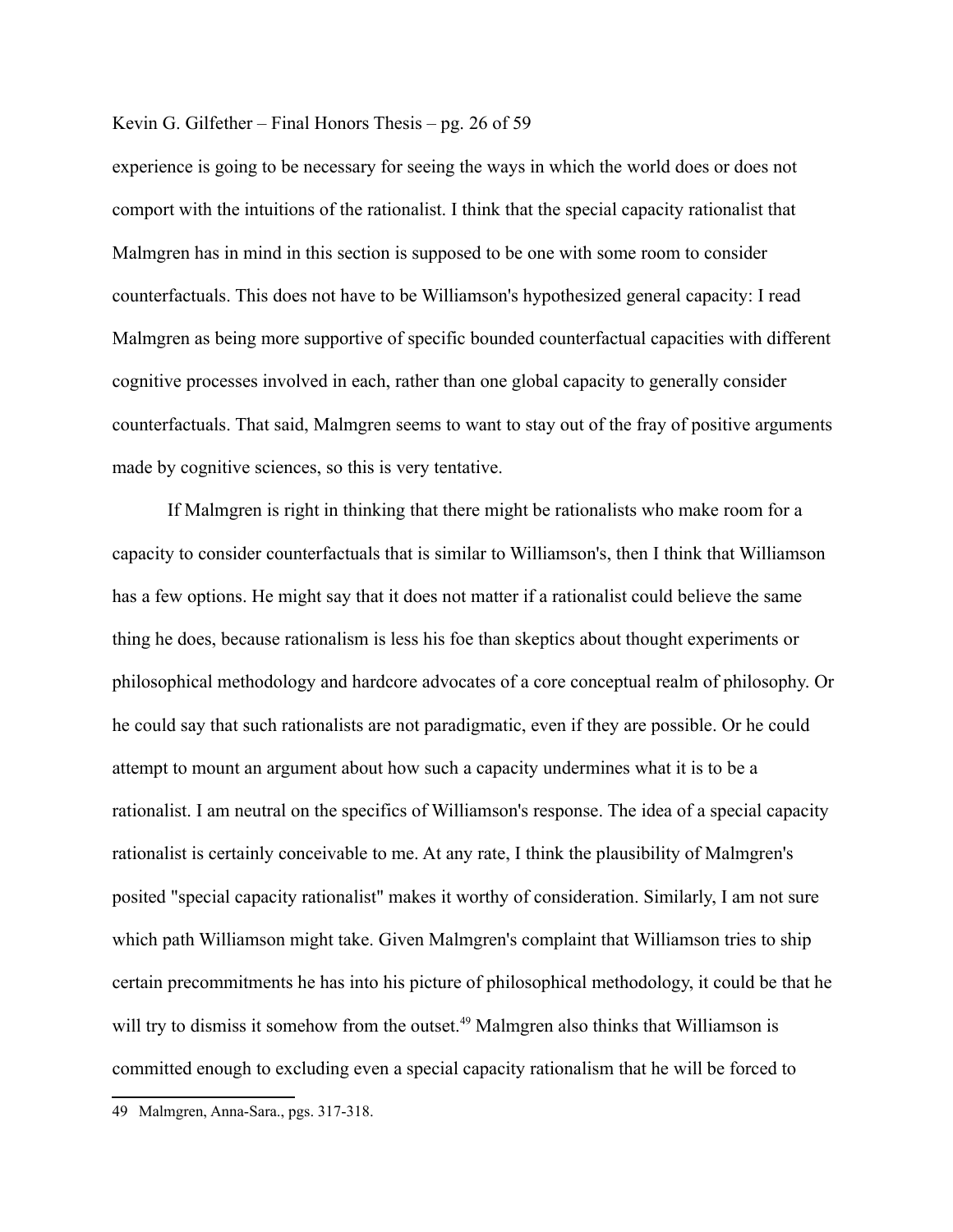### Kevin G. Gilfether – Final Honors Thesis – pg. 27 of 59

revise his view if he is to be charitable as an interlocutor.<sup>[50](#page-27-0)</sup> Or, it might be that Malmgren's reading is uncharitable: Williamson does not just fail to include the special capacity rationalist as an option to prematurely rule out certain views opposed to his own.

Malmgren does not wholly rely on an argument that some variety of rationalists might be able to deal with the points of Williamson's critique. Malmgren also presents Williamson with a dilemma about his view on the blurriness of the *a priori*/*a posteriori* distinction. First, she introduces the point that a general capacity to handle counterfactuals must have the epistemic component refining why judgements made from such a capacity are justified and reliable.<sup>[51](#page-27-1)</sup> Can we give an epistemology of these intuitive judgements from an alleged general capacity to handle counterfactuals? Can we give a description of what does or does not make them justified? Malmgren makes the point that counterfactuals all seem (*prima facie*) justified *a priori* or *a posteriori*. In a sense, Malmgren is just digging in against Williamson's claim that the *a priori*/*a posteriori* division is not so clean. Then the issue might well be intractable until some new evidence comes along. I do not think we need to worry about the intractability, though. Malmgren's claim about epistemology of counterfactuals might be read another way which is, I think, somewhat more charitable to Williamson. Malmgren might just be making the point that most philosophically interesting hypotheses which are gleamed by reflection on our intuitions are more *prima facie a priori* than they are *prima facie a posteriori*. The relevant point then becomes that there would need to be some way of sorting through the counterfactuals that seem more *a priori* and the ones that seem more *a posteriori*. So, when we make a judgement on the basis of our alleged general capacity to consider counterfactuals, we are picking the broad category

<span id="page-27-0"></span><sup>50</sup> Malmgren, Anna-Sara., pg. 314.

<span id="page-27-1"></span><sup>51</sup> Malmgren, Anna-Sara., pg. 314.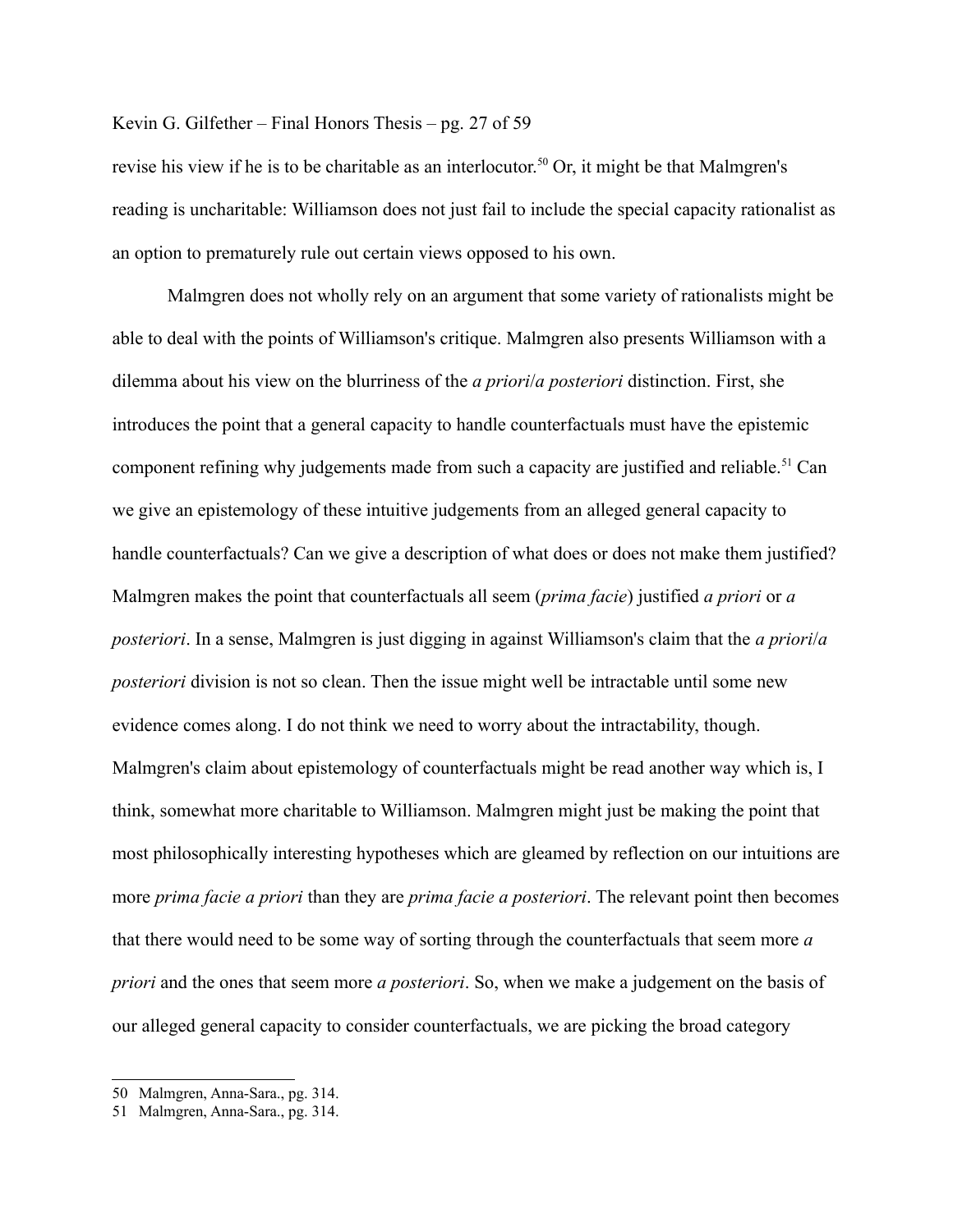Kevin G. Gilfether – Final Honors Thesis – pg. 28 of 59

which best fits the sort of judgement we are making. Then, even if we are just picking the broad category which fits the case we are considering best, we would still need an epistemological account of how our judgement were justified.

Malmgren also presents a dilemma for Williamson's conception of the *a priori*/*a posteriori* split. Here is the dilemma:

We seem to have reached a dilemma: either there is independent reason to doubt that the a priori/a posteriori distinction survives scrutiny, or there is not. If there is, then the assimilation of intuitive judgements to judgements of counterfactuals does no work in the argument against rationalism. If there is not, then a plausible epistemological theory should be able to accommodate that distinction. A theory that (just) appeals to our general capacity to handle counterfactuals violates this constraint, since it fails to discriminate between different counterfactual judgements [of the more or less *a prioristic* sort].[52](#page-28-0)

How does this work, or not, for Williamson's case in *The Philosophy of Philosophy*? My

view is that it does work, at least to an extent worthy of close consideration. Williamson is still interested in combating the rationalist. Recall Malmgren's point that specific sorts of rationalism could (at the very least plausibly) account for a general capacity to consider counterfactuals. (Moreover, it could be that there is a rationalist reason to doubt the *a priori/a posteriori*  distinction.*)* Thus, there is a way in which Williamson might be sandwiched between his dispute with rationalism and his commitment towards non *a priori* armchair knowledge. Williamson might want to give up on the arguments against the rationalist. I do not think that he is interested in trying to let the rationalist about thought experiments get away with "business as usual" after so much argument about philosophy as not being an especially linguistic or conceptual venture. (Rationalism without mentalism is certainly possible, but the conceptual or linguistic analysis school of philosophy is both significantly rationalist and mentalist.)

The second horn, I think, is particularly harmful to Williamson's vision of philosophical

<span id="page-28-0"></span><sup>52</sup> Malmgren, Anna-Sara., pg. 316.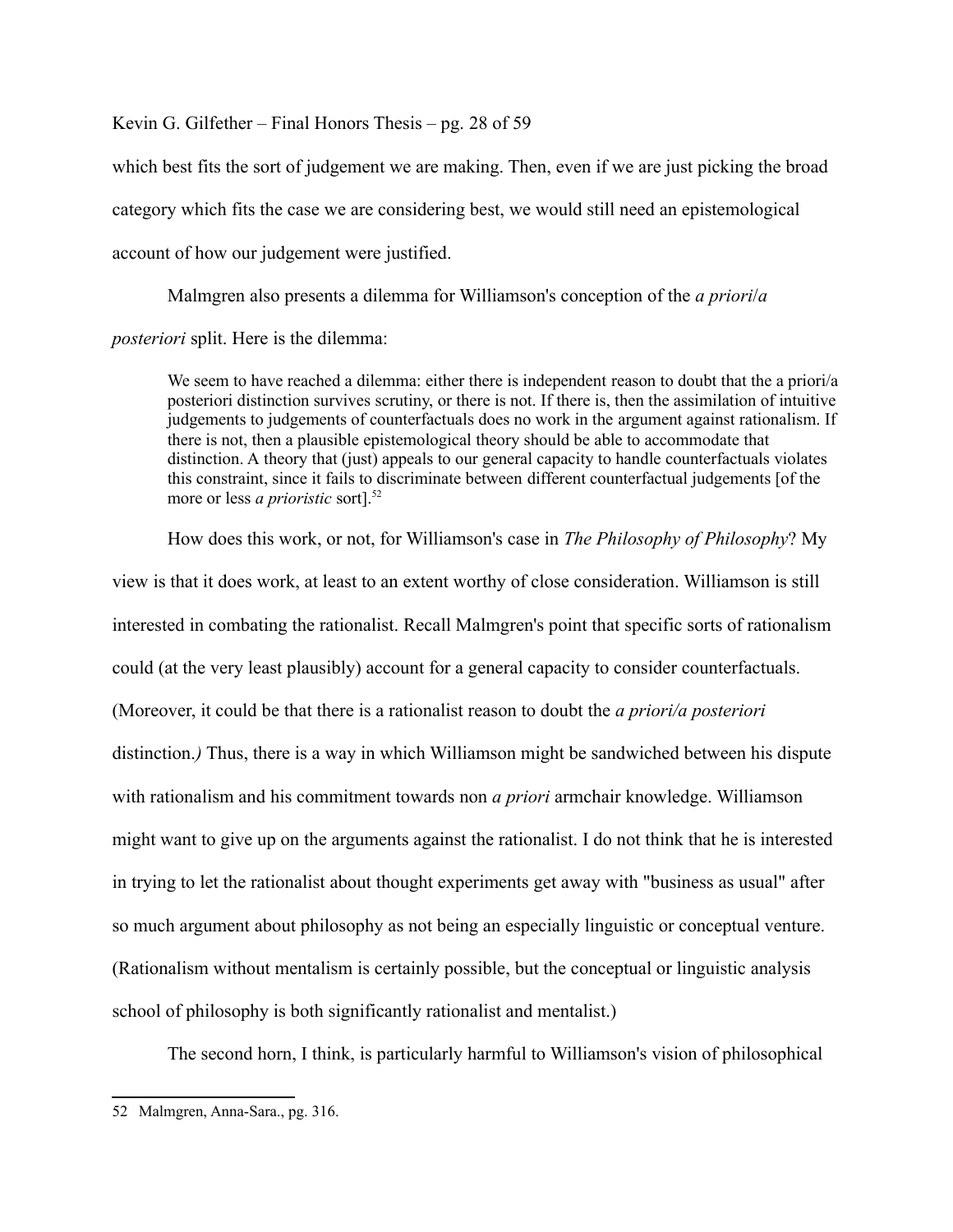#### Kevin G. Gilfether – Final Honors Thesis – pg. 29 of 59

methodology. To be clear, Williamson does say that even though there is a realm between paradigm *a priori* and *a posteriori* cases, an account of how we know which is which is not an easy thing to provide. Williamson's view is that we should accept the *a priori*/*a posteriori* split as too simplistic because our posited general capacity to consider counterfactuals, which in turn allegedly gives us knowledge of metaphysical modality, seems to suggest that the enabling/evidential split is too simplistic to account for all the sorts of counterfactual discriminations that we are capable of making.<sup>[53](#page-29-0)</sup> This claim is not obvious though; it takes philosophical work to make it.

Williamson's view on the *a priori/a posteriori* split likely needs to be supported by significant of research in philosophy of mind, not to mention the empirical sciences of mind. Malmgren is really worried about the epistemic status of knowledge of metaphysical modality gathered from a general capacity to consider counterfactuals, and not just the cognitive basis. Williamson's account is vague on the cognitive details of the alleged general capacity to consider counterfactuals, but it is even vaguer on the epistemic details. I think Williamson's best bet is to tie the epistemic details to the cognitive details, where cognitive processes or states could be said to imply or signify epistemic processes or states. But, tying cognitive and epistemic to cognitive would require a lot of theorizing, much of which Williamson is opposed to in *Philosophy of Philosophy*.<sup>[54](#page-29-1)</sup> Williamson is going beyond just what is empirically suggested, and though his theorizing is plausible, it is not yet confirmed. So, either we will wait for confirmation, much of it empirical, for Williamson's theorizing, or we will have to have a better epistemological account for the general capacity to consider counterfactuals which does not necessarily rely upon the

<span id="page-29-0"></span><sup>53</sup> Williamson, Timothy., pg. 165-169.

<span id="page-29-1"></span><sup>54</sup> Williamson, Timothy., pgs. 132-133.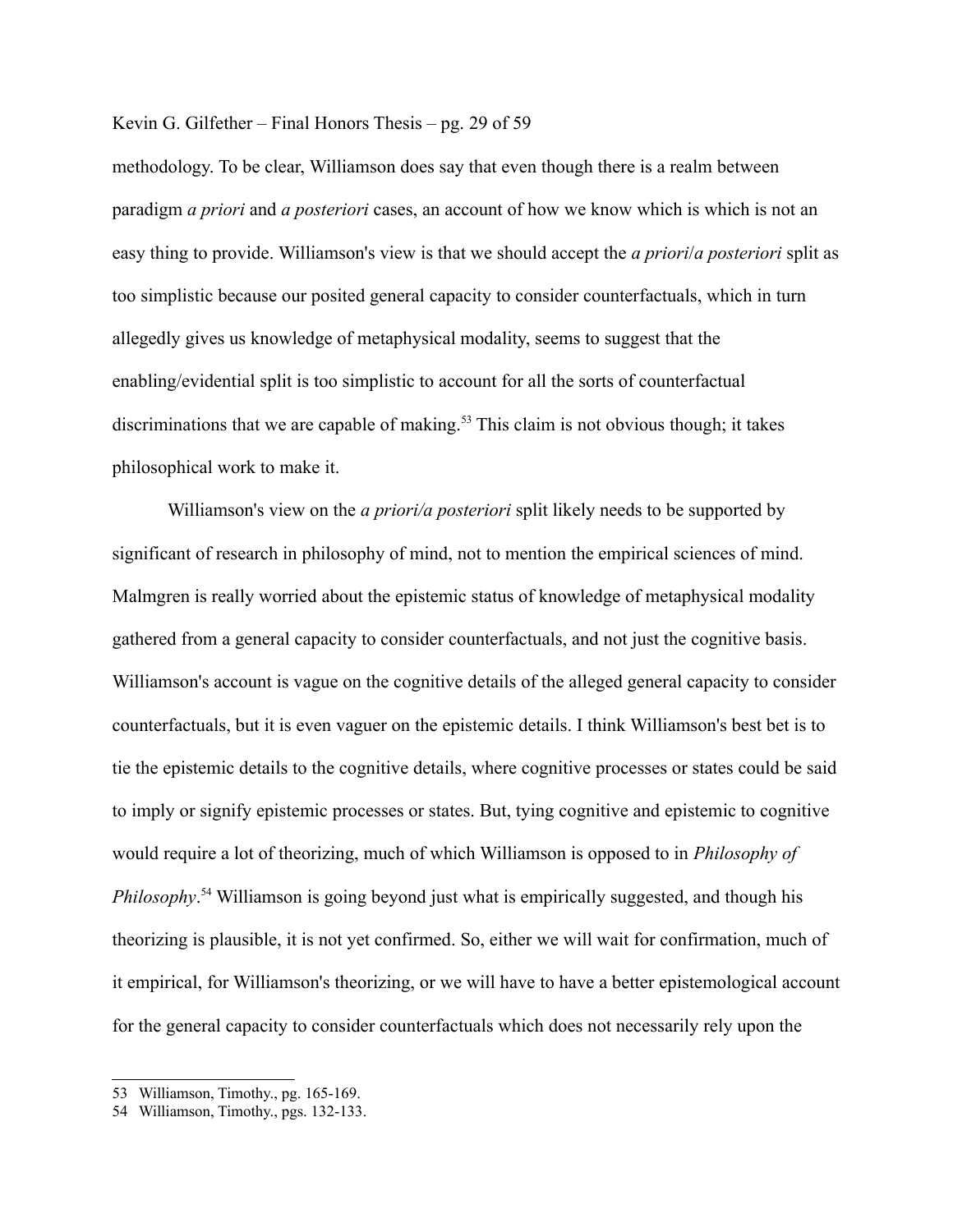# Kevin G. Gilfether – Final Honors Thesis – pg. 30 of 59

cognitive processes. Either way, there is much of that Williamson abstractly theorizes must be filled in.

I will proceed by considering some thought experiments more generally, and examining some general theoretical features of thought experiments common to philosophy. I will pay special attention to ways in which I think that Williamson and Malmgren might analyze these thought experiments, but I am also interested in the more discursive features of thought experiment which might be revealed. Seeing how Williamson and Malmgren's models account for thought experiments other than just the Gettier paradigm is useful for this project; we are interested in how good their accounts really are for thought experiments in philosophical theorizing. But this analysis serves another purpose: rather than theorize about thought experiments in a contextual void, I think that solutions to some of Malmgren's objections can be seen by examining the different philosophical contexts of thought experiments. After this section, I will move on to a more formal explanation of how I think that Williamson can avoid some of the problems that Malmgren thinks affects his view.

#### **Other Thought Experiments**

How well does Williamson's general and abstract picture of thought experiments work with some other paradigm examples of thought experiments? How might Malmgren's picture differ? I do not have space to analyze every example I would like to, but I think that some careful consideration of a few cases from ethics and metaphysics might augment the picture of thought experiments that is based upon consideration of the paradigm Gettier case. I will analyze here, John Locke's "locked in a party" thought experiment for assented to non-free will, Judith Jarvis Thomson's 1971 "violinist" case, and a joke by Michael F. Patton.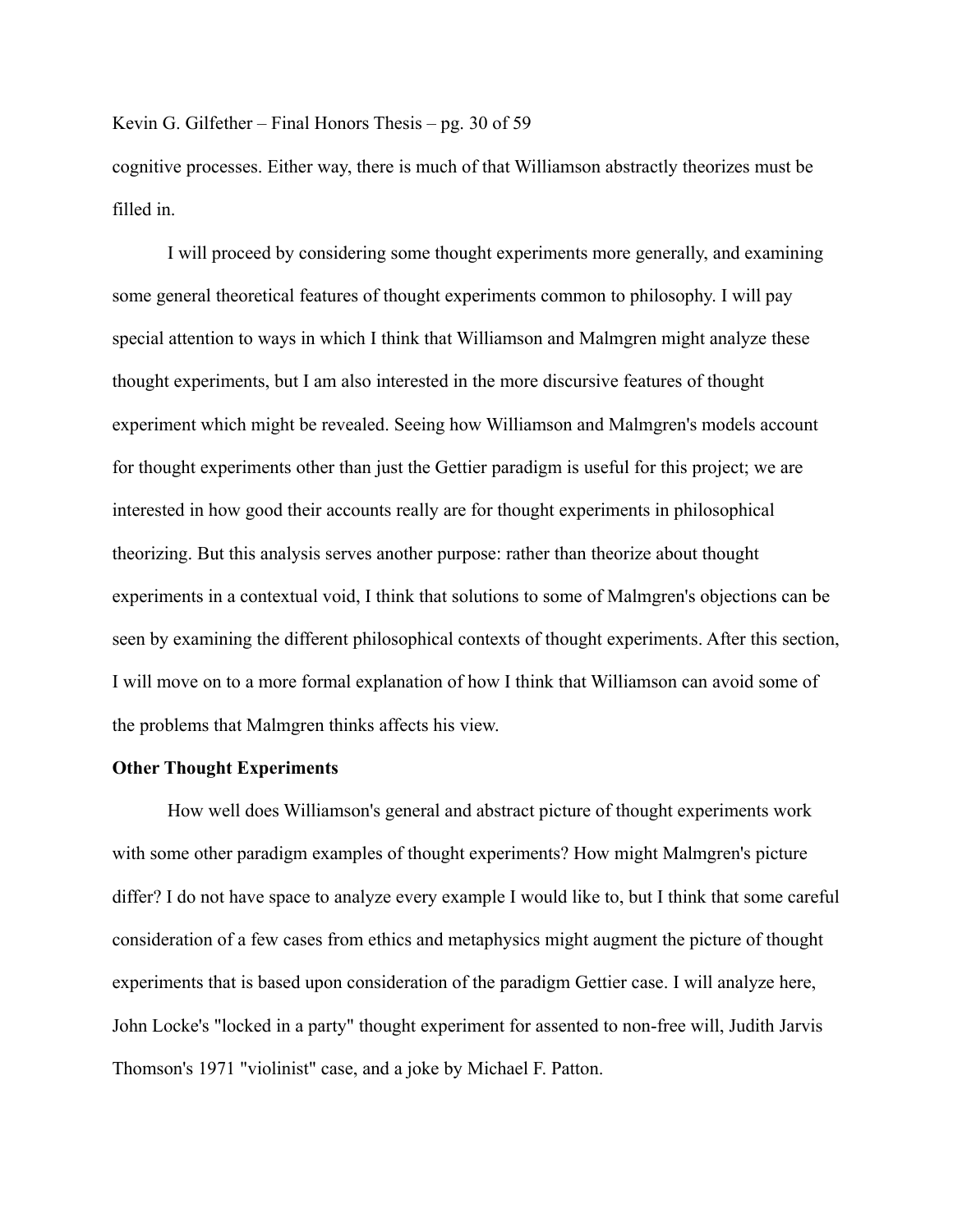Kevin G. Gilfether – Final Honors Thesis – pg. 31 of 59

In doing my analysis, I will pay special attention to disentangling what might be called evidential cases made by the thought experiments from rhetorical ones. Evidential cases made by thought experiments are, roughly, the ways in which a thought experiment is supposed to give reason to believe or make an argument for certain views or propositions. The rhetorical cases made by thought experiments are those ways in which a thought experiment functions in the context of a work's larger argumentative structure, and roughly, what sorts of overtures that thought experiment makes towards positively affecting the overall plausibility, believability, or acceptability of the argument writ large, *for reasons other than evidential ones*. That said though, something should be said for the evidential role of a specific thought experiment playing a rhetorical role in the argument. You would have to be quite seriously committed to some form of radical error theory about our belief-forming process to say that evidence allegedly given by a specific argument or set of claims never serves as good reason to believe. Evidential goodness might have some very specific role in an example's rhetorical power. To draw a rough analogy, a doctor might have several tools available in trying to convince a patient to accept a certain surgery with particularly debilitating short-term outcomes, but long-term benefits. One tool of convincing the patient might be presenting medical evidence for why such a treatment is warranted or might improve a patient's condition. Let us call this practice "evidence giving." Still, the doctor has other tools than just evidence giving. The doctor might try to relate to the patient, to use good bedside manner, to talk to a patient in a way that makes the patient feel as though the doctor really thinks that the long-term benefits outweigh the short-term detriments. These reasons are the doctor's rhetorical tools. I think that philosophers and doctors might be somewhat alike insofar as they use evidence giving and rhetorical tools in concert.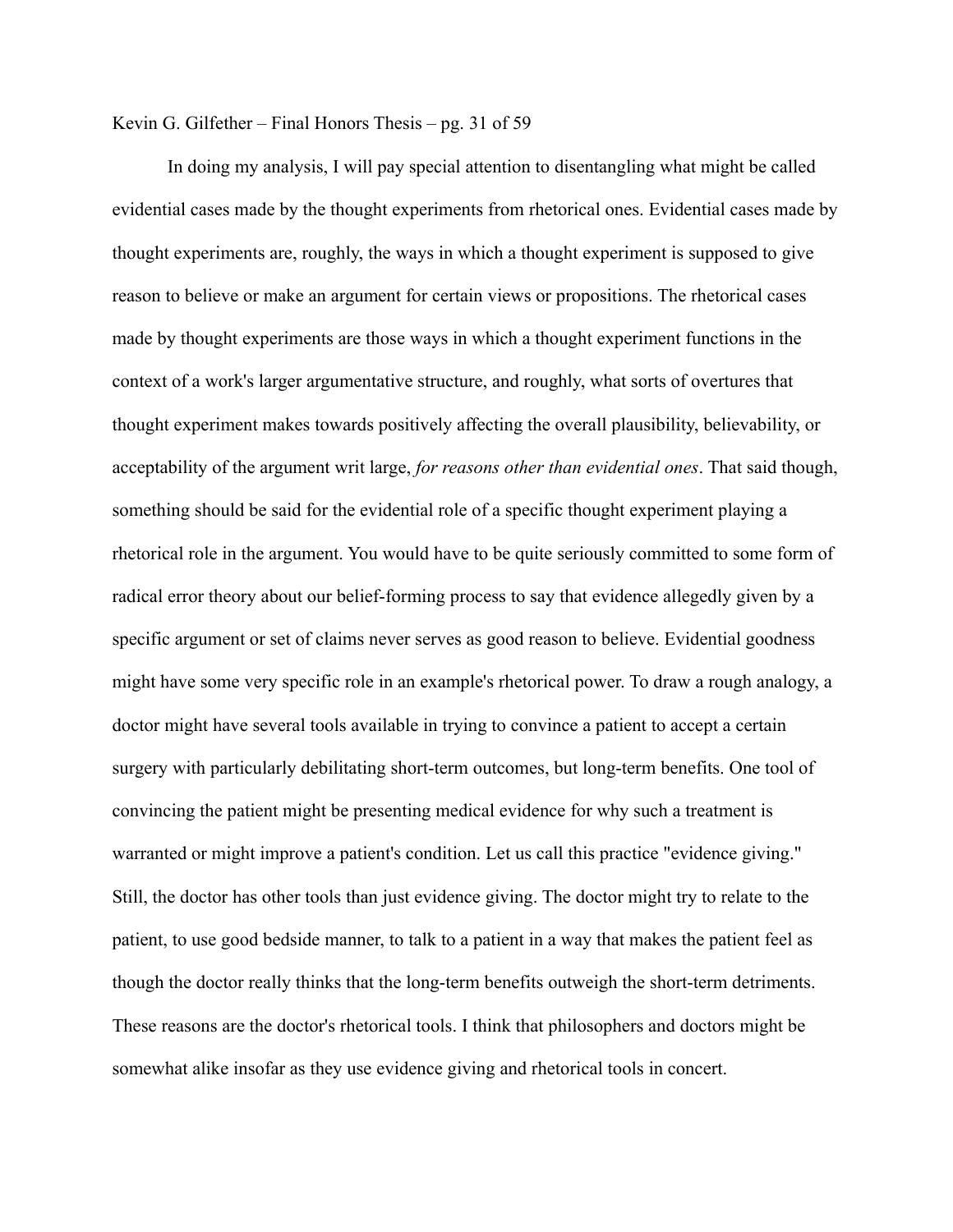Kevin G. Gilfether – Final Honors Thesis – pg. 32 of 59

Examining the relationship between evidence, rhetoric, and the theoretical fit of thought experiment to philosophy is why I have chosen to separate evidential and rhetorical reasons in this way of analyzing thought experiments. I think it is important to recognize that philosophers making arguments from thought experiments probably use rhetorical tools other than pure evidence giving, much the same way that doctors might. Thinking that philosophers might consider things other than pure evidential considerations in assessing theories cuts against the paradigm of philosophical inquiry as being particularly reflective and assessing only those things which count as "evidential." But I am committed to it for much the same reason as I am committed to the view that philosophical context matters: philosophers are humans, and humans do not exactly fit the paradigm of only considering those things which are evidential (and not considering the form or mode of those facts' presentation, whether they like the way they are being presented to, or any of the other multifarious factors which mediate which sorts of views they come to accept), even at their most reflective.

This division between evidential and rhetorical reasons anticipates a certain argument from Bernard Molyneux and Joshua Earlenbaugh which I will examine later. Their argument has it that intuitions or intuitive judgements are non-evidential, but are merely socio-rhetorically important. I do not mean to try to ship in Molyneux and Earlenbaugh's way of assessing thought experiments. I just think that a division between evidential and rhetorical reason giving recognizes a common distinction between the philosophical evidence given by an argument and the form of that argument, or what role it is supposed to serve in a larger work. The idea is that different thought experiments might operate differently given either their philosophical contexts, or their roles in argumentation.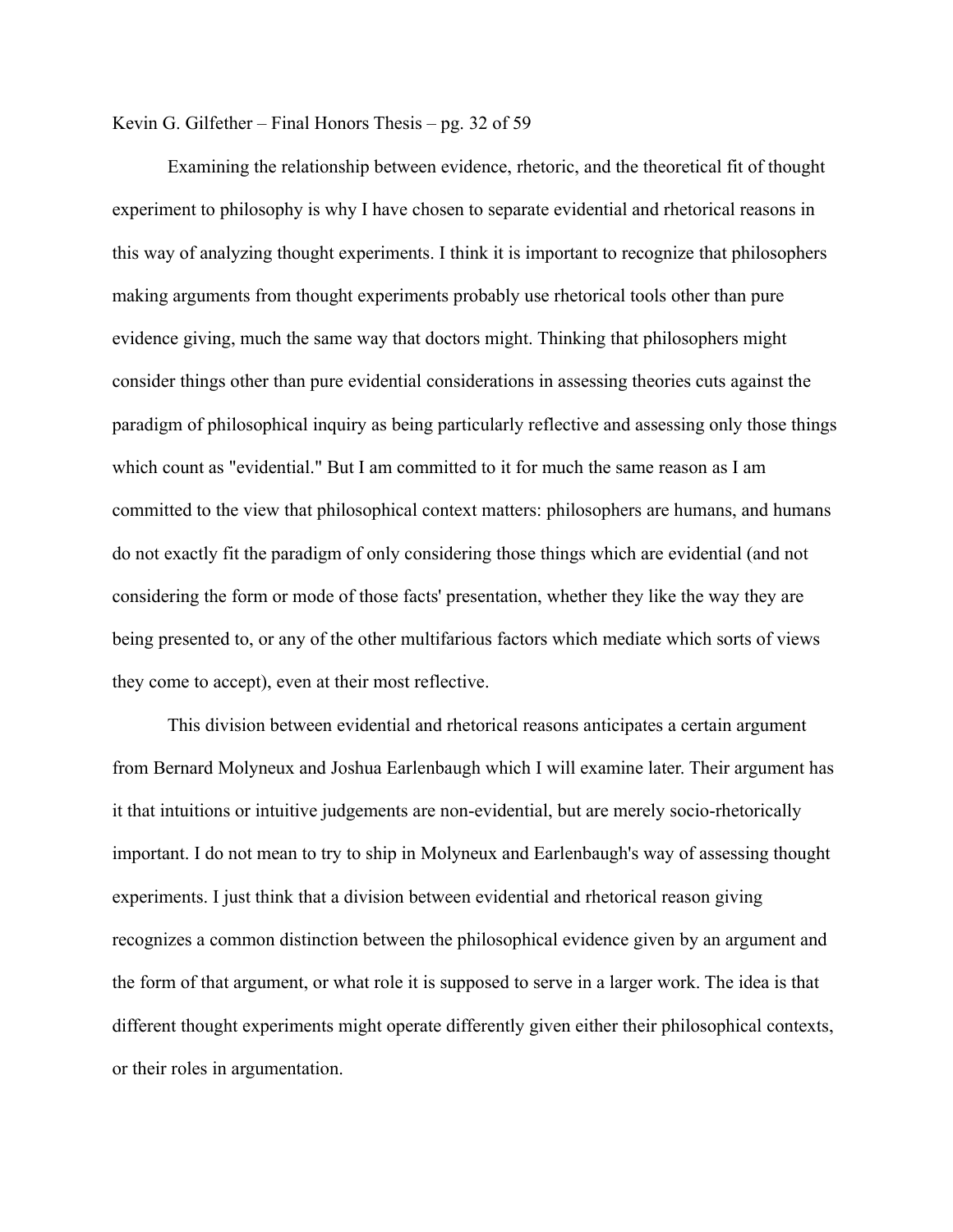Kevin G. Gilfether – Final Honors Thesis – pg. 33 of 59

I should probably say something to critics from the die-hard "no thought experiments in philosophy" camp. There is certainly room to criticize the view that thought experiments might give evidence; one might think that thought experiments make no claims useful in determining anything about the way the world is, for instance. To this, I have two things to say. First, I am not attempting to deal with skeptical critiques of philosophical methodology, and many arguments against any evidential value of thought experiments are skeptical arguments. For those arguments against evidential roles of thought experiments which are not skeptical about philosophical methodology, I think that the act of disambiguating the alleged evidential content of a thought experiment from the rhetorical content of that thought experiment (instead of just trying to brute force assert that the only rhetorical content of a thought experiment *is just* the evidence it gives or argument it makes) represents a change of pace.

John Locke takes up the difference between will and volition in Book II of *An Essay Concerning Human Understanding*. His hope is to make clear how we could intelligibly believe that a person could voluntarily do something when they could not have done otherwise. Put another way, Locke is concerned with showing that what is often referred to as "free will" is not necessary for an account of voluntary or assented to action. The example:

Again: suppose a man be carried, whilst fast asleep, into a room where is a person he longs to see and speak with; and be there locked fast in, beyond his power to get out: he awakes, and is glad to find himself in so desirable company, which he stays willingly in, i.e. prefers his stay to going away. I ask, is not this stay voluntary? I think nobody will doubt it: and yet, being locked fast in, it is evident he is not at liberty not to stay, he has not freedom to be gone. So that liberty is not an idea belonging to volition, or preferring; but to the person having the power of doing, or forbearing to do, according as the mind shall choose or direct. Our idea of liberty reaches as far as that power, and no farther. For wherever restraint comes to check that power, or compulsion takes away that indifferency of ability to act, or to forbear acting, there liberty, and our notion of it, presently ceases.<sup>[55](#page-33-0)</sup>

What should we make of this? A good first question might be if this example is even a thought

<span id="page-33-0"></span><sup>55</sup> Locke, John. Book II, Chapter 21, Section 10.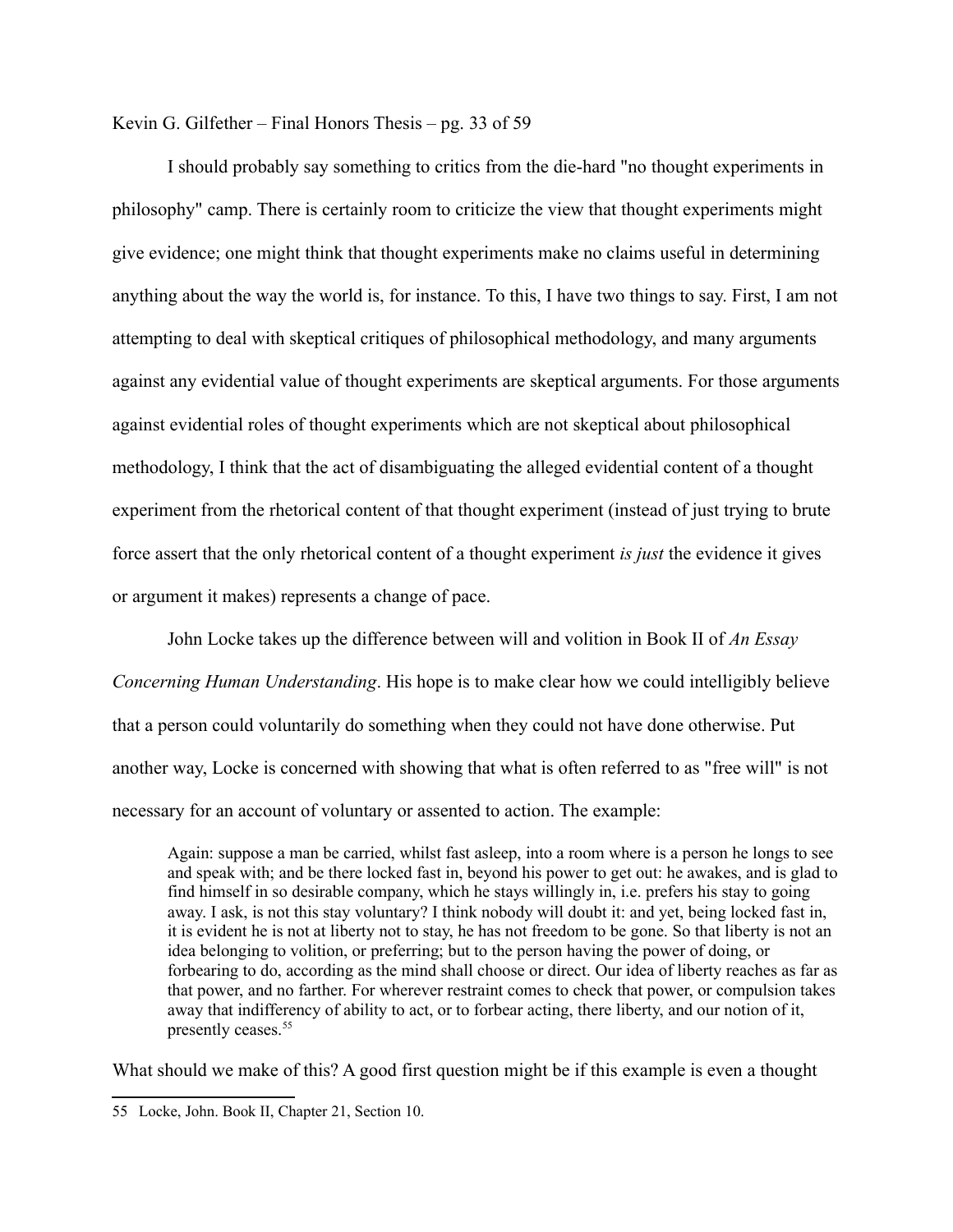#### Kevin G. Gilfether – Final Honors Thesis – pg. 34 of 59

experiment in the relevant sense. Most thought experiments that Williamson and Malmgren are considering are really arguments of a certain sort (at the very least, they could be interpreted as arguments). The role that they play in the broader structure of a work sometimes is obscure, but giving a version of the thought experiment that is similar to the more abstracted and formalized argumentative structure of premises and conclusion is typically possible. In fact, many authors do this with their own thought experiments: a thought experiment serves as a way that a reader could "lock onto" the application of the abstract details of an argument, and formalized versions are presented either before or after a thought experiment. (That some people present formalized arguments first and others after a thought experiment might point to a way in which the evidential and rhetorical roles of thought experiments might be disambiguated and assessed.)

In a sense, I think Locke's example fits the thought experiment as generally conceived by Williamson and Malmgren. In sharing a vivid example, Locke is attempting to provide a positive argument for the plausibility and acceptability of the views that volition and will are 1) separable concepts and 2) practically distinct in that one could happen without another. This is also a counterexample to commonsense thinking that volition and will somehow determine each other, at least typically. Thus, Locke is trying to give an argument, from our intuitive views about a particular situation, to combat an interlocutor with an incorrect sense as to what our general intuitive views are. Of course, the Locke is a very old thought experiment, and philosophy has changed a lot since 1689 (or so it is commonly thought). It would be an interesting historical exercise to try to trace how thought experiments or examples have changed since Locke's time, but I will have to take a pass on it now.

Still other thought experiments are (it seems) intended to track our intuitions in a general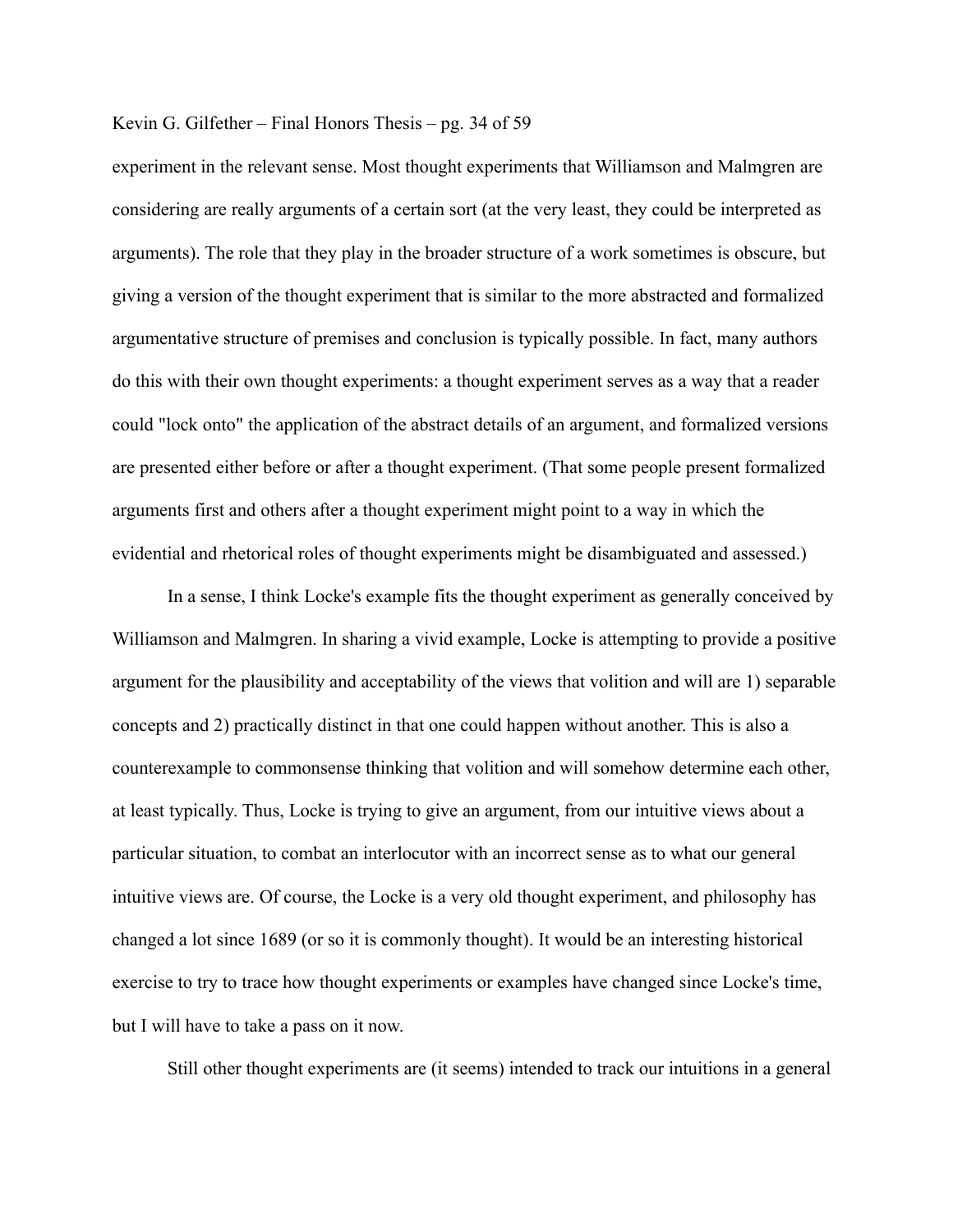Kevin G. Gilfether – Final Honors Thesis – pg. 35 of 59

way. There, the thought experiment is used to attempt to show a more general intuitive view that we hold: our specific reaction to the thought experiment is supposed to convince us that we have a general view which we would apply in a great many similar situations. Let us consider another one of these thought experiments: Judith Jarvis Thomson's violinist example. Thomson's goal in the violinist case is to show us something about our intuitions about the moral permissibility of abortions. The example:

You wake up in the morning and find yourself back to back in bed with an unconscious violinist. A famous unconscious violinist. He has been found to have a fatal kidney ailment, and the Society of Music Lovers has canvassed all the available medical records and found that you alone have the right blood type to help. They have therefore kidnapped you, and last night the violinist's circulatory system was plugged into yours, so that your kidneys can be used to extract poisons from his blood as well as your own. The director of the hospital now tells you, "Look, we're sorry the Society of Music Lovers did this to you--we would never have permitted it if we had known. But still, they did it, and the violinist is now plugged into you. To unplug you would be to kill him. But never mind, it's only for nine months. By then he will have recovered from his ailment, and can safely be unplugged from you." Is it morally incumbent on you to accede to this situation? No doubt it would be very nice of you if you did, a great kindness. But do you have to accede to it? What if it were not nine months, but nine years? Or longer still? What if the director of the hospital says. "Tough luck. I agree. But now you've got to stay in bed, with the violinist plugged into you, for the rest of your life. Because remember this. All persons have a right to life, and violinists are persons. Granted you have a right to decide what happens in and to your body, but a person's right to life outweighs your right to decide what happens in and to your body. So you cannot ever be unplugged from him." I imagine you would regard this as outrageous, which suggests that something really is wrong with that plausible [slippery slope from fetus to person] argument I mentioned a moment ago.<sup>[56](#page-35-0)</sup>

Thomson thinks the example shows us something about our intuitions around the "right to

life." She further thinks the violinist case points to a general intuition that even having a right to life does not entail that you have a right to receive what is required to sustain your life from someone else (especially when what is required to sustain your life represents substantial inconvenience to the person that would be asked to provide it). In the more narrow arc of her work, the point is to try to show us that our views about abortion either 1) could be aligned with that general intuition, or 2) that a specific way of framing abortion analogous to the violinist case

<span id="page-35-0"></span>56 Thomson, Judith Jarvis. "A Defense of Abortion.," pgs. 48-49.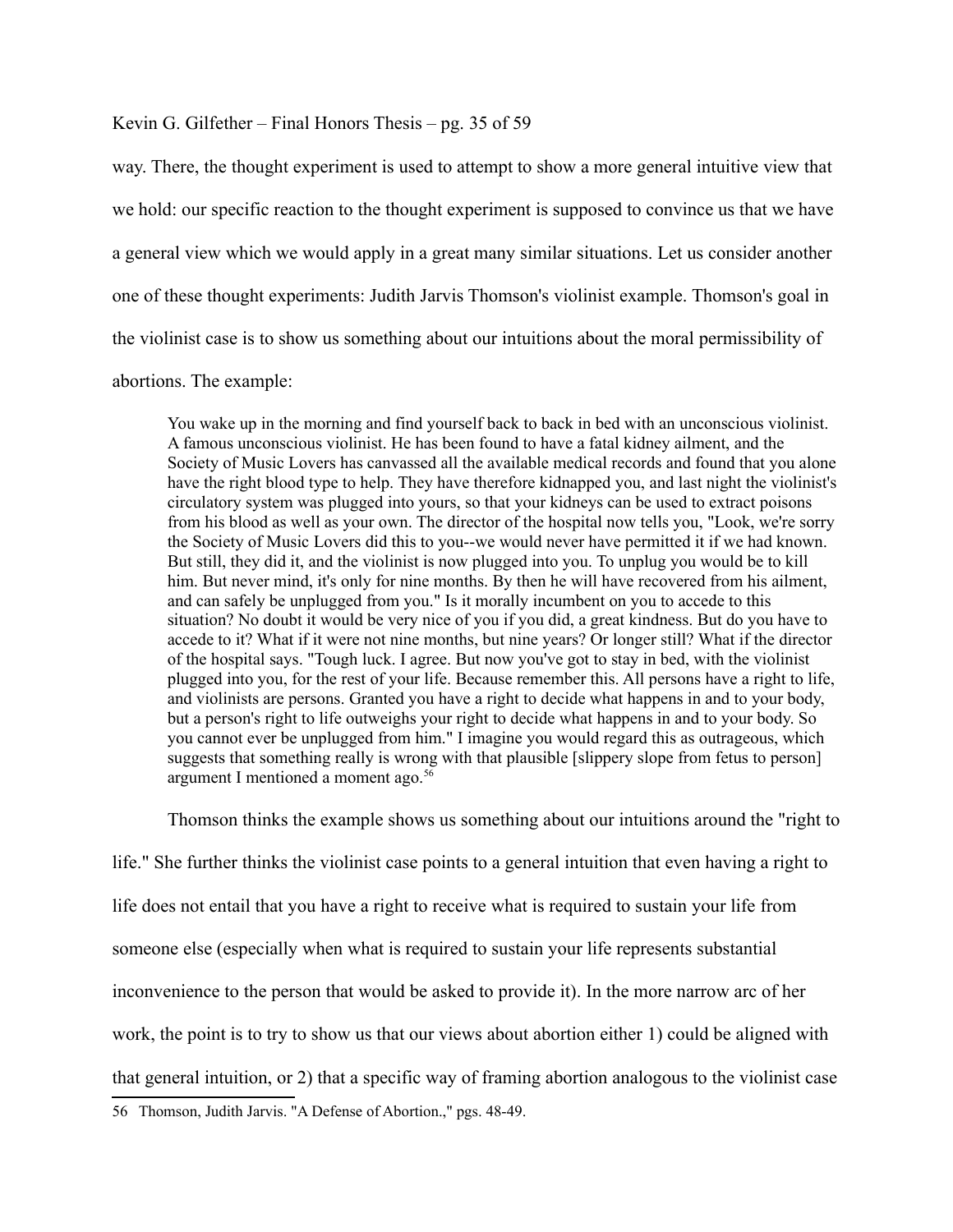#### Kevin G. Gilfether – Final Honors Thesis – pg. 36 of 59

could lead a reader to make the judgement that abortion is a morally permissible, even given a fetus having a right to life.

This invites a somewhat technical question about just how much we want to align our norms with cases that map onto our intuitions. Following Williamson, it might be that our intuitions about a specific hypothetical case are evidential just insofar as they express or point to a counterfactual possibility claim. But whether or not a specific thought experiment, like the violinist case can even point to such an intuitive judgment about counterfactual possibility depends very significantly upon whether our general ability to assess counterfactuals can adequately process the specific thought experiment. Whether our general ability to consider counterfactuals can process such a case depends on many things, but closeness to the actual world is one really important criterion: we are almost certainly better at processing cases which are closer to the actual world than they are far away. Thus, for Williamson, an important feature of thinking about the violinist case would be whether or not the violinist case is "close enough" to reality for our general ability to consider counterfactuals to be properly effective.

I hold that the answer to whether or not our general ability to consider counterfactuals can adequately process a case significantly depends on the philosophical subject matter of the case. From roughly broader to less broad categorizations, I would say that the violinist example could plausibly be grouped into value theory, ethics, bioethics, personal ethics, or possibly just non-ethical decision making about one's personal life. All of these different domains of philosophical theorizing could very well have different sorts of evaluative or evidential standards associated with them. Additionally, if we follow Williamson in the view that our alleged general capacity to consider counterfactuals evolved not so that we could do philosophy, but rather so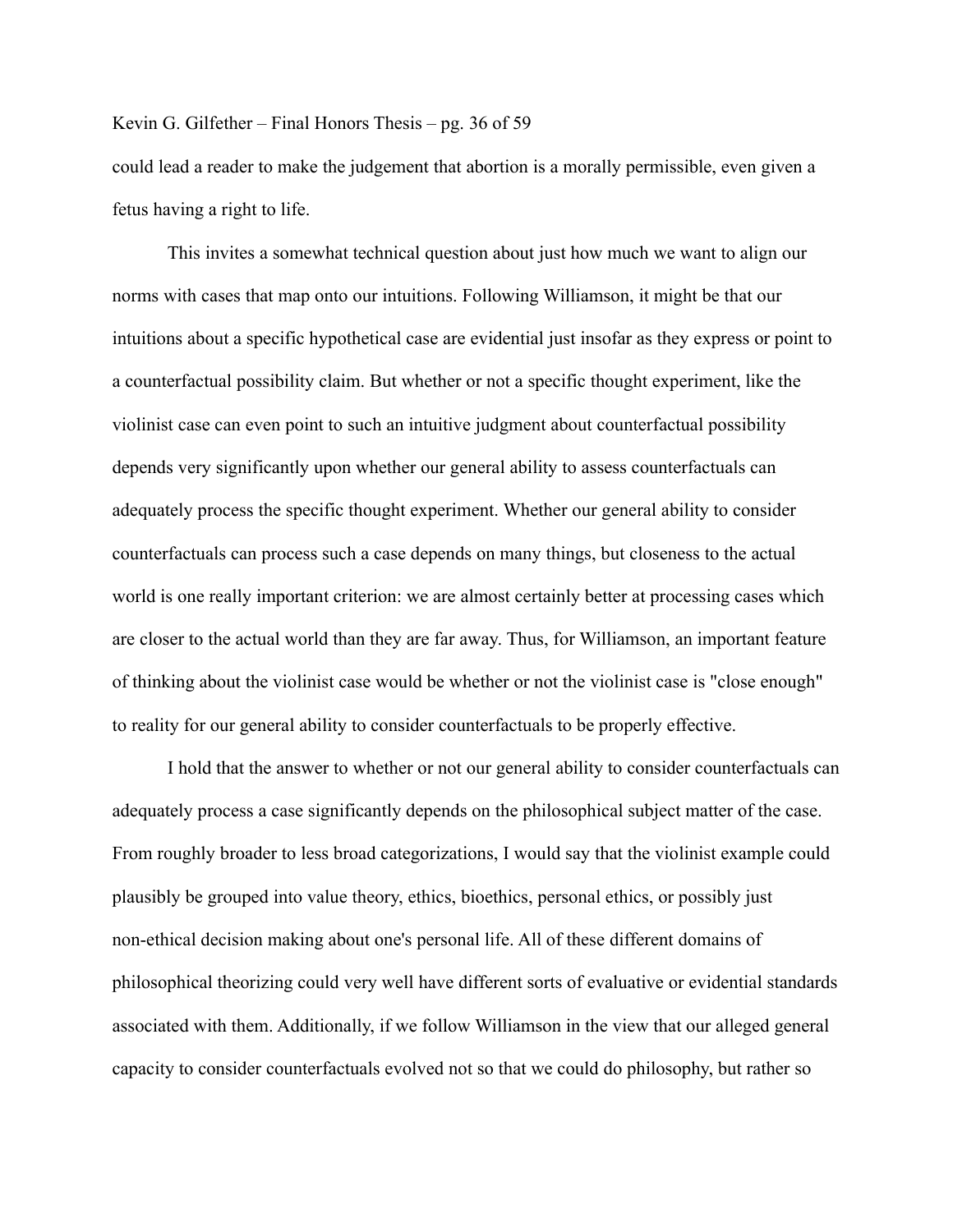#### Kevin G. Gilfether – Final Honors Thesis – pg. 37 of 59

that we would be able to make plans about all sorts of practical situations that might or might not be actual, then we might very well be better at making intuitive judgements about certain cases than others. So, some sorts of philosophical domains might have standards or problems which are more in line with our general ability to consider counterfactuals, and others less. In this way, the situation of the violinist case is little far-fetched compared to normal sorts of life situations. If the violinist case ever did occur in the real world, it would almost certainly involve some very perplexing thoughts. And we would likely think just that *for the reason that* our commonsense thinking is so "far" from these situations, and is probably informed by more relatively normal situations. A similar way of putting this nearness or farness condition is that as one goes further out from what is typically considered the bounds of normal everyday thinking and normal everyday experience that one's intuitions might be more likely to mislead or obscure what can justifiably be said about a situation. Whether or not the violinist is close enough to the actual world for our general ability to consider counterfactuals to adequately process it could be a matter of some debate.

Nearness of farness of the thought experiment to the actual world is not likely to be the only consideration which affects our ability to counterfactually assess thought experiments. (Williamson talks about how Gettier cases he's constructed in the actual world are not typically harder to assess than imagined ones with mundane forms.<sup>[57](#page-37-0)</sup>) Also prominently involved will be the ability of the assessor to adequately think about those things about which the thought experiment is theorizing. I am going to say that exercising this ability is "tracking" the things about which we are supposed to have an intuitive judgements because of what the thought experiment reveals. (I have purposely chosen the vague label of "things" as what is tracked just

<span id="page-37-0"></span><sup>57</sup> Williamson., Timothy., pgs. 192-193.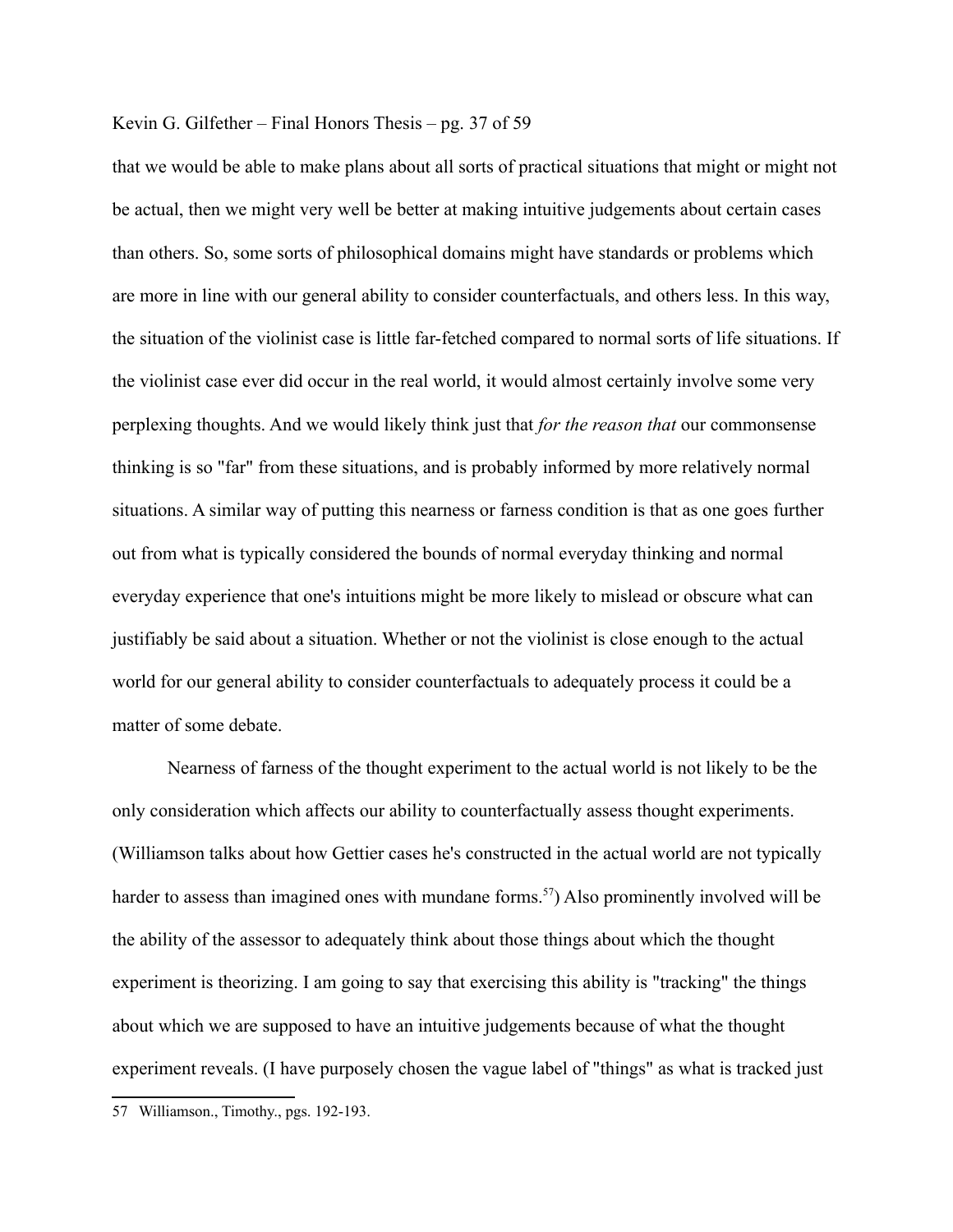#### Kevin G. Gilfether – Final Honors Thesis – pg. 38 of 59

because I think that saying that we track concepts or something like that might be unacceptable to Williamson because of his anti-mentalism.) Tracking will matter in my later discussion of philosophical context, in that we might have different abilities to track in different contexts. I hold that for a thought experiment to be useful in philosophy, we must be able to track the things we are philosophizing about through the turns they take in considering a particular thought experiment. Put another way, unless we are able to track the philosophical entities the thought experiment is saying something about, we cannot call the thought experiment philosophically useful in the paradigm sense. For instance, in the violinist case, the entities posited to make the point about our moral intuitions are somewhat fantastic. Who know if our moral judgements track to such a fantastic case? They certainly might, but they also might not. So long as the world is not so fantastic that our ability to assess moral judgements is somehow different (and then ceases to track the things about which we are philosophically theorizing), then the thought experiment might work.

Let us imagine a pretty far out example: Aliens kill every person on earth tomorrow, save one old woman in Peoria, IL. One thing that we can judge on the basis of this thought experiment is that in such a case, the human race is probably going to go extinct. (If you like, I could bracket any debates about cloning or some such by stipulating that the woman has no special scientific knowledge or skills.) The reason is that in the "alien invasion" case, nothing about our normal understanding of biology is stretched by example: aliens invading is biologically possible, the human race ending if there can be no more procreation is biologically necessary. Nothing in the case suggests that our understanding of biology should be altered from commonsense understandings of biology, so we probably would not adopt an altered picture of biological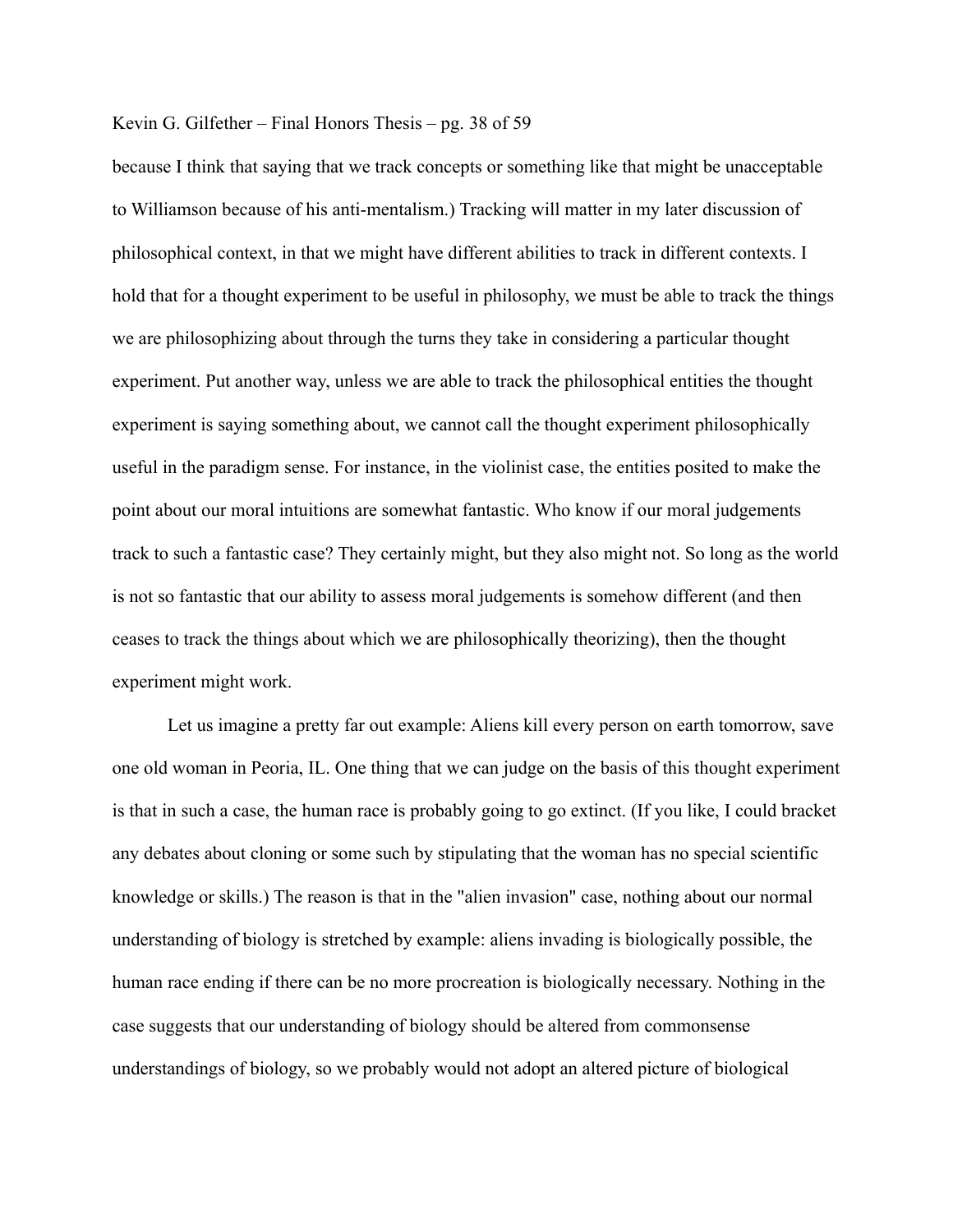### Kevin G. Gilfether – Final Honors Thesis – pg. 39 of 59

theory while assessing the example. Even though the "alien invasion" case is strange, we can probably come to a pretty safe defense for the claim that there would be no more human race soon after the imagined invasion. So, in the relevant sense, our understanding of biological theory tracks to the example.

I think that Williamson's general ability to consider counterfactuals account of thought experiments could only work on cases that are close enough to our world in the relevant ways that philosophically considered entities would be tracked in those thought experiments. Thomson argues that our normal body of everyday moral intuitions track to the violinist case (and then back again to the less far-fetched moral issue of abortion). Thomson further thinks that the violinist example is not so far-fetched that we should doubt any insight it gives us. These tracking and nearness or farness formulations also have a palatable theoretical conclusion for Williamson; thought experiments about hard to grasp metaphysical concepts might be such that our intuitions do not track what we are theorizing about well. When dealing with such a thought experiment, a hypothesized general capacity to consider counterfactuals might be more fallible than when processing thought experiments about simple spatial concerns like whether or not a dog could fit in this room.[58](#page-39-0)

In Williamson's account of thought experiments, all of these factors will constrain or contribute to counterfactual judgement which we make. However thought experiment might be able to be processed without involving any sort of general ability to consider counterfactuals. Malmgren, who is skeptical of humans possessing a nontrivial ability to generally consider counterfactuals, would try to introduce a different way that we might consider the modality of this case. Thought experiments are not about providing an appropriately closed and delimited

<span id="page-39-0"></span><sup>58</sup> Williamson, Timothy., pg. 164.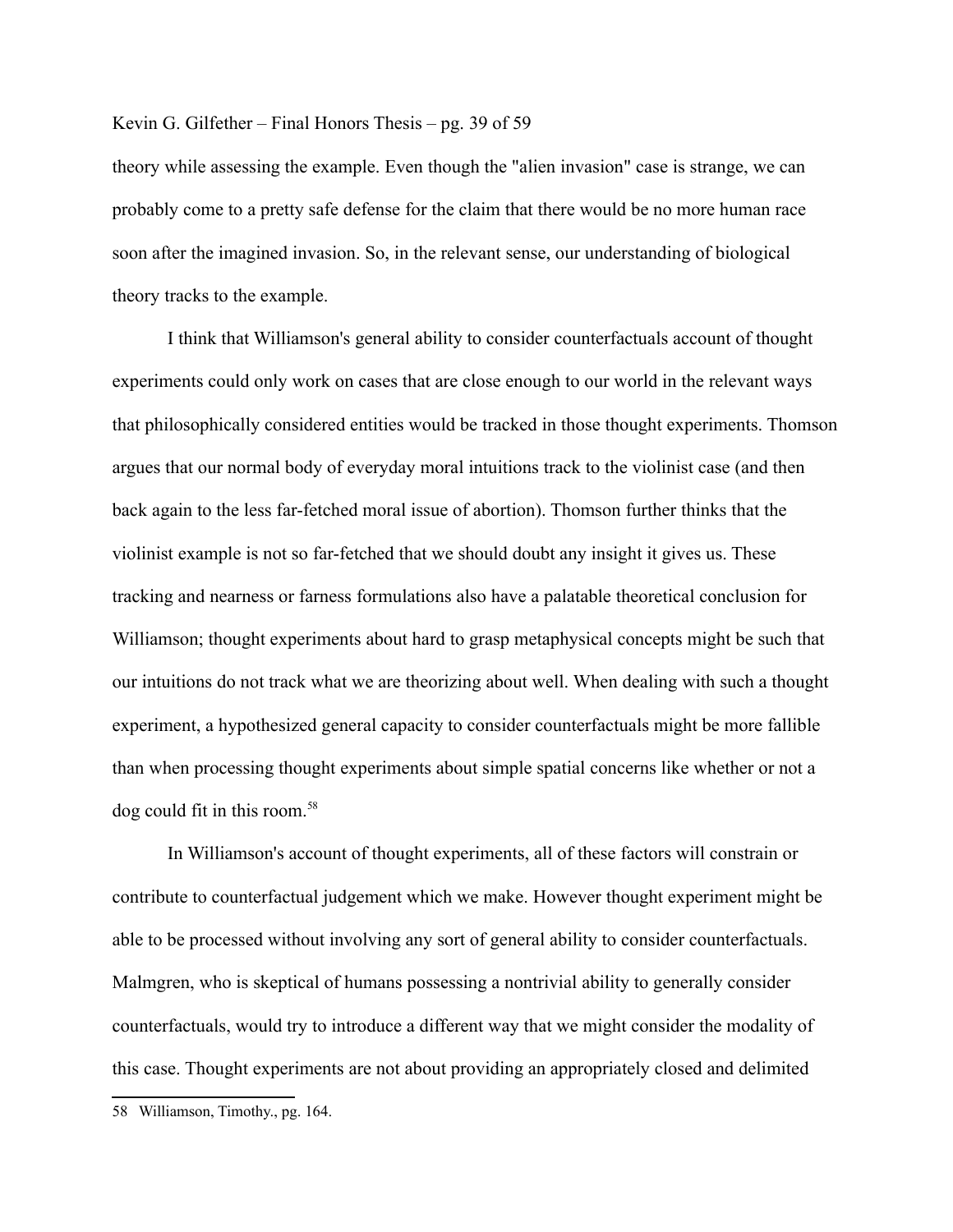#### Kevin G. Gilfether – Final Honors Thesis – pg. 40 of 59

valid counterfactual argument, they are making a metaphysical possibility claim by means other than the counterfactual. [59](#page-40-0) (Recall that Malmgren rejects Williamson's counterfactual reading of thought experiments because of her doubts about our general ability to assess counterfactuals. She also worries that one might be confronted with the odd case where a counterfactual reading is false, but that we still want to hold on to our intuitive judgement. One case she points out is a Gettier case realized where the agent with supposed justified true belief but not knowledge has good reason to believe that their evidence is hallucinatory. Thus, in at least some cases, Malmgren thinks a counterfactual reading of a thought experiment might not be specific to our ability to make counterfactual judgements. $)^{60}$  $)^{60}$  $)^{60}$ 

Malmgren thinks thought experiments generally point to just a metaphysical possibility claim, rather than considering ways that the world would be, given some specific counterfactual situation. I think Malmgren's weak general commitment to defending certain forms of rationalism might mean that she would be willing to defend that some sort of rationalist capacity to assess thought experiments. She has no comments in "Rationalism and the Content of Intuitive Judgements" which commit her one way or another on this though. Because she gives sparse details about the special capacity rationalist who might be able to avoid Williamson's arguments, it is hard to say for certain whether she thinks that it is just plausible that such a rationalist might exist, or if it is likely. As such, I do not have a strong sense of how to interpret Malmgren there.

The rhetorical role of the violinist case is a good example of how thought experiments can have somewhat vague operations. Whether or not a person accepts its conclusion or not depends very much on sort of valence that a person might have towards abortion already. A

<span id="page-40-0"></span><sup>59</sup> Malmgren, Anna-Sara. pgs. 307.

<span id="page-40-1"></span><sup>60</sup> Malmgren, Anna-Sara. pgs. 277-280.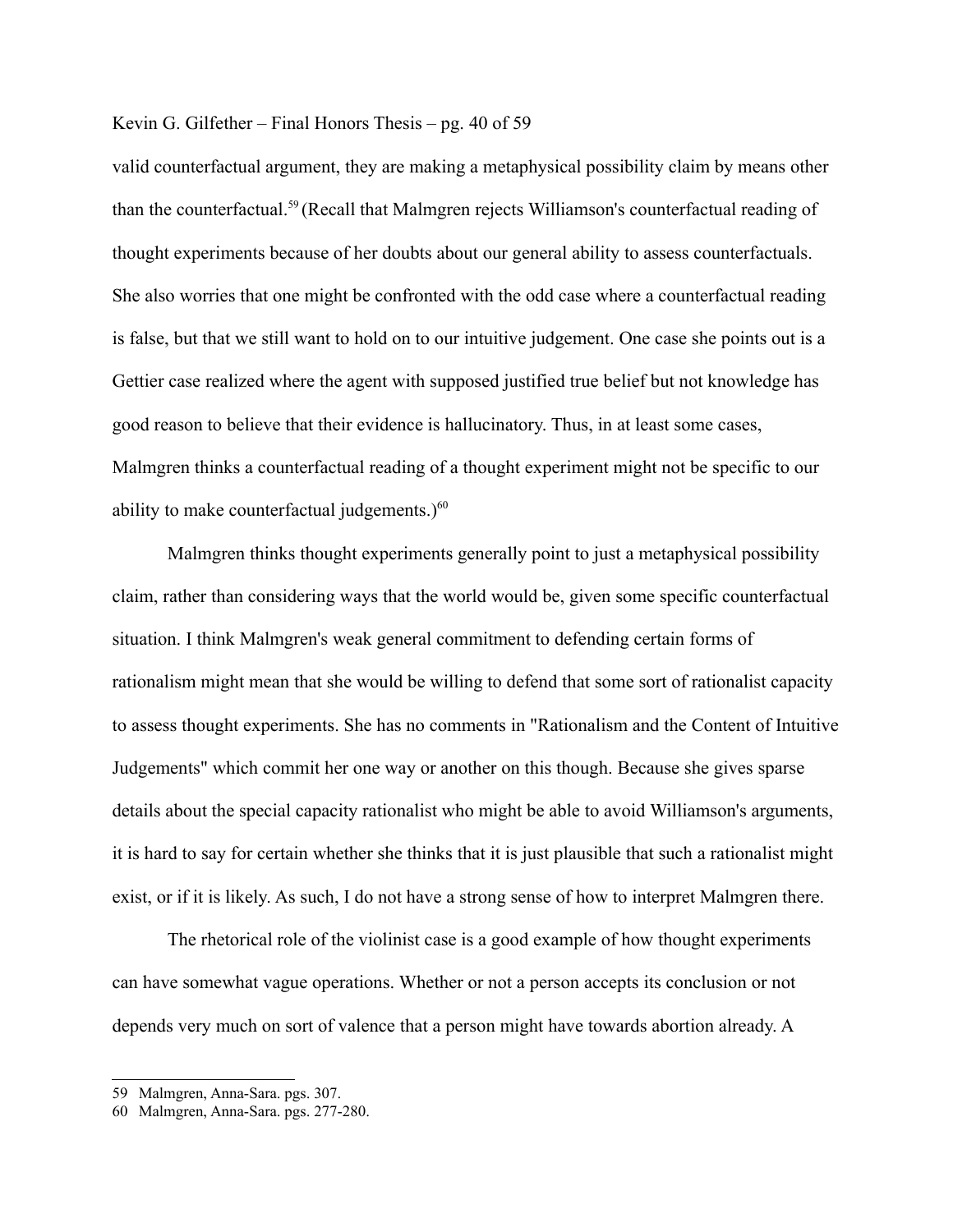#### Kevin G. Gilfether – Final Honors Thesis – pg. 41 of 59

reader who is introduced to the experiment by way of what it has to say about abortion, or in the abstract, or in a myriad set of different circumstances might have very different reactions. Because thought experiments require detail (and context, I argue later) beyond general or abstract points, an individual considering the thought experiment could have very different reactions to a very similar thought experiments depending on their phrasing, which imagined devices are employed, and how the reader is lead or directed to think about assessing the thought experiment. Then, it is not wholly in the realm of rational and pure logic that we are considering thought experiments, even if logic and a sort of rational consciousness are involved in their assessment somewhere along the line. This all follows very much the theorizing of Gendler's in "Philosophical Thought Experiments, Intuitions, and Cognitive Equilibrium," more of which I will turn to later

Our own inclinations and rational leanings are not all that determine the way we might read a thought experiment. Following Gendler's considerations of Hume, we are not just posing questions in a way neutral of consideration when presenting thought experiments, we are presenting valences which the person considering the thought experiment might follow or attempt to understand.<sup>[61](#page-41-0)</sup> Different modes of presentation might well bring up different concerns for the assessor. To make this vivid, suppose that you were presented the violinist thought experiment not as though you were the innocent person nabbed and hooked up to the violinist, but as though you were instead the violinist. In fact, non-abstracted arguments for or against the permissibility of abortion often do just this. Advocates for the permissibility of abortions will typically stake out the issue as being an important consideration for the woman or women's health (health is often construed broadly to include mental or financial health or bodily

<span id="page-41-0"></span><sup>61</sup> Gendler, Tamar Szabo., pg. 69.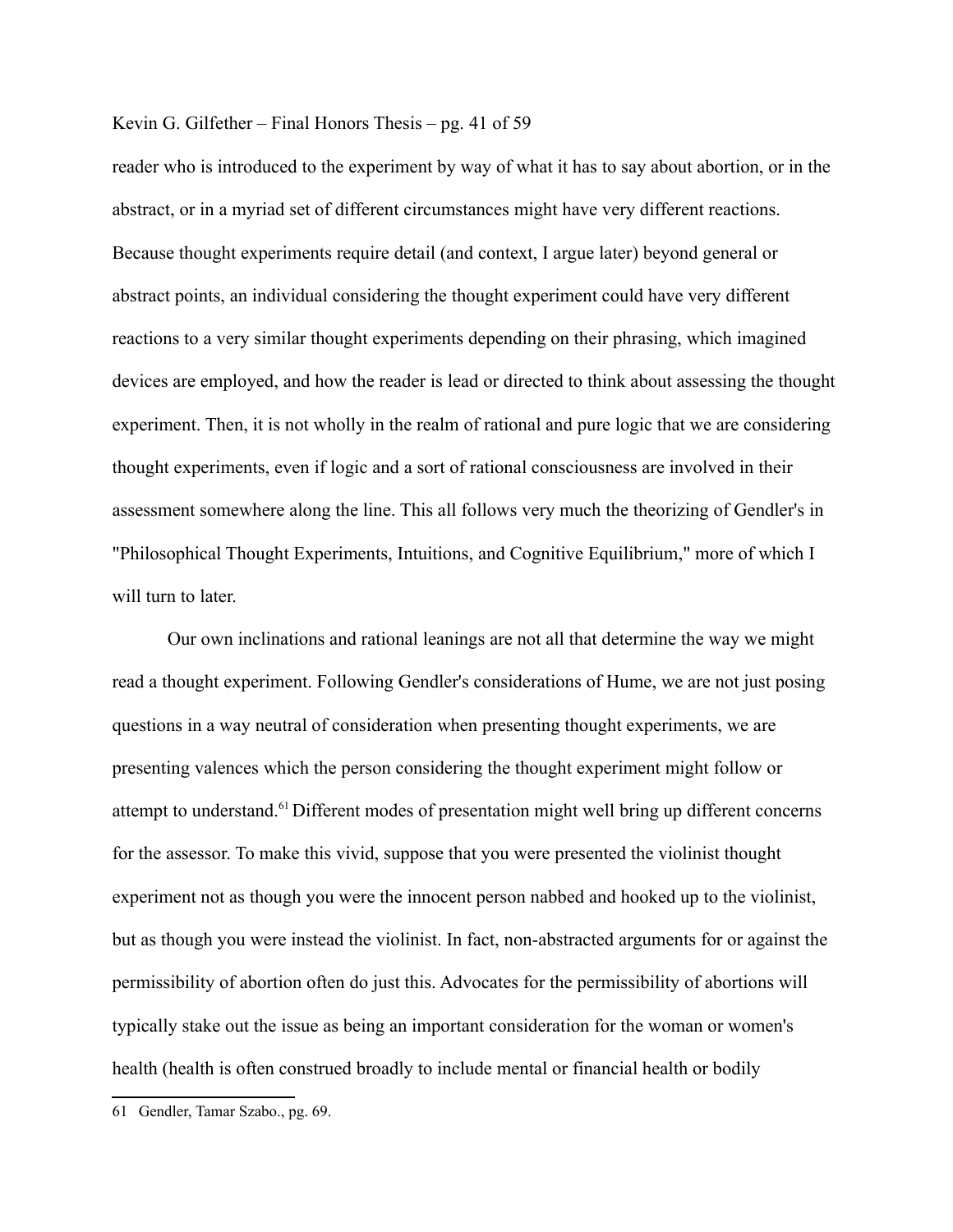Kevin G. Gilfether – Final Honors Thesis – pg. 42 of 59

autonomy). Similarly, advocates of restricted abortion access often frame the issue of being one where the considerations of the fetus as a person or potential person are put front and center. This

is true most of all in the slogans that are often used to classify each side on this issue,

"pro-choice" and "pro-life" respectively. These different considerations and introduced valences

are so varied that the idea of a single correct interpretation to a thought experiment might be

untenable.

An important final consideration is that some thought experiments seem either

unanalyzable because of their complexity, because they introduce so many devices, or they might

bring up so many varied valences for consideration. Certain thought experiments, while almost

certainly thought experiments in some sense, are not useful as either rhetorical or evidential

instruments. A joke can make this vivid:

Consider the following case:

On Twin Earth, a brain in a vat is at the wheel of a runaway trolley. There are only two options that the brain can take: the right side of the fork in the track or the left side of the fork. There is no way in sight of derailing or stopping the trolley and the brain is aware of this, for the brain *knows* trolleys. The brain is causally hooked up to the trolley such that the brain can determine the course which the trolley will take.

On the right side of the track there is a single railroad worker, Jones, who will definitely be killed if the brain steers the trolley to the right. If the railman on the right lives, he will go on to kill five men for the sake of killing them, but in doing so will inadvertently save the lives of thirty orphans (one of the five men he will kill is planning to destroy a bridge that the orphans' bus will be crossing later that night). One of the orphans that will be killed would have grown up to become a tyrant who would make good utilitarian men do bad things. Another of the orphans would grow up to become G.E.M. Anscombe, while a third would invent the pop-top can.

If the brain in the vat chooses the left side of the track, the trolley will definitely hit and kill a railman on the left side of the track, "Leftie" and will hit and destroy ten beating hearts on the track that could (and would) have been transplanted into ten patients in the local hospital that will die without donor hearts. These are the only hearts available, and the brain is aware of this, for the brain *knows* hearts. If the railman on the left side of the track lives, he too will kill five men, in fact the same five that the railman on the right would kill. However, "Leftie" will kill the five as an unintended consequence of saving ten men: he will inadvertently kill the five men rushing the ten hearts to the local hospital for transplantation. A further result of "Leftie's" act would be that the busload of orphans will be spared. Among the five men killed by "Leftie" are both the man responsible for putting the brain at the controls of the trolley, and the author of this example. If the ten hearts and "Leftie" are killed by the trolley, the ten prospective heart-transplant patients will die and their kidneys will be used to save the lives of twenty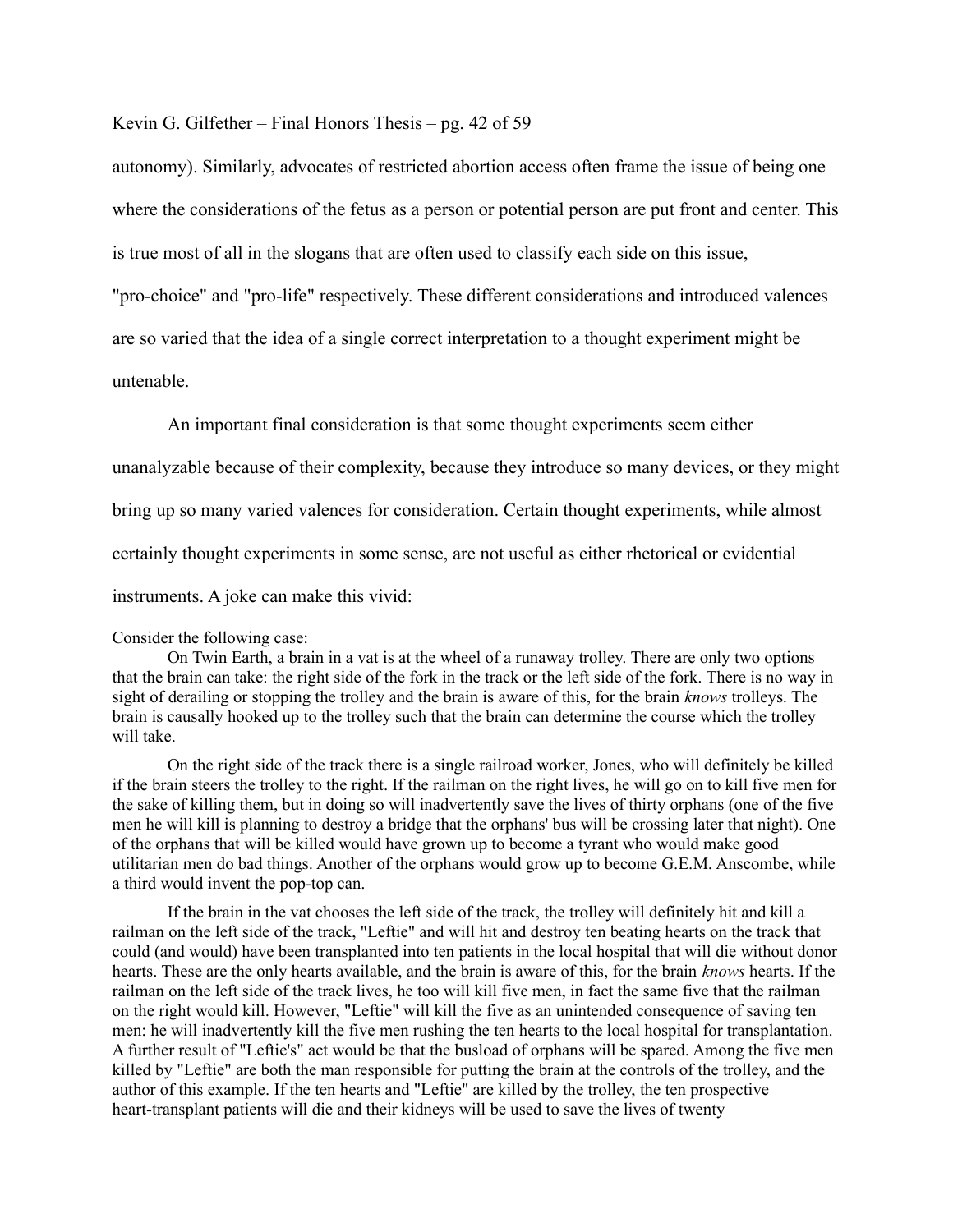#### Kevin G. Gilfether – Final Honors Thesis – pg. 43 of 59

kidney-transplant patients, one of whom will grow up to cure cancer, and one of whom will grow up to be Hitler. There are other kidneys and dialysis machines available, however the brain does not *know* kidneys, and this is not a factor.

Assume that the brain's choice, whatever it turns out to be, will serve as an example to other brains-in-vats and so the effects of his decision will be amplified. Also assume that if the brain chooses the right side of the fork, an unjust war free of war crimes will ensue, while if the brain chooses the left fork, a just war fraught with war crimes will result. Furthermore, there is an intermittently active Cartesian demon deceiving the brain in such a manner that the brain is never sure if it is being deceived.

OUESTION: What should the brain do? $62$ 

Though this case is clearly a ridiculous joke, it can sharpen some of what has been introduced heretofore. First, it brings into focus a critique of thought experiments as contrivances which might not tell us important truths about the world. Second, even if thought experiments can tell us something useful about the world, it does not follow that all or even most thought experiments are going to be able to do so. This thought experiment seems like as good a candidate as any for the label "uninformative." However, the thought experiment is clearly informing my discussion here, although not in the way that typical thought experiments are supposed to do. I will try to assess each of these points in turn.

Thought experiments being a contrived method is no great new critique. Indeed, one wonders if all the talk of trolleys, banks, brains-in-vats, alien invasions, and regicide is constructed in such a way that it does not really correspond to the world outside of philosophical theorizing. I think that there are skeptical and non-skeptical versions of this point. The non-skeptical versions would probably say something like the devices and metaphors which thought experiments in philosophy use to make their points are reductive. They do not give us an accurate map of the landscape, for the landscape is not so easily reduced to the scale of the map. This way of thinking about thought experiments comports with one sort of view about

<span id="page-43-0"></span><sup>62</sup> Patton, Michael F., "Can Bad Men Make Good Brains Do Bad Things?"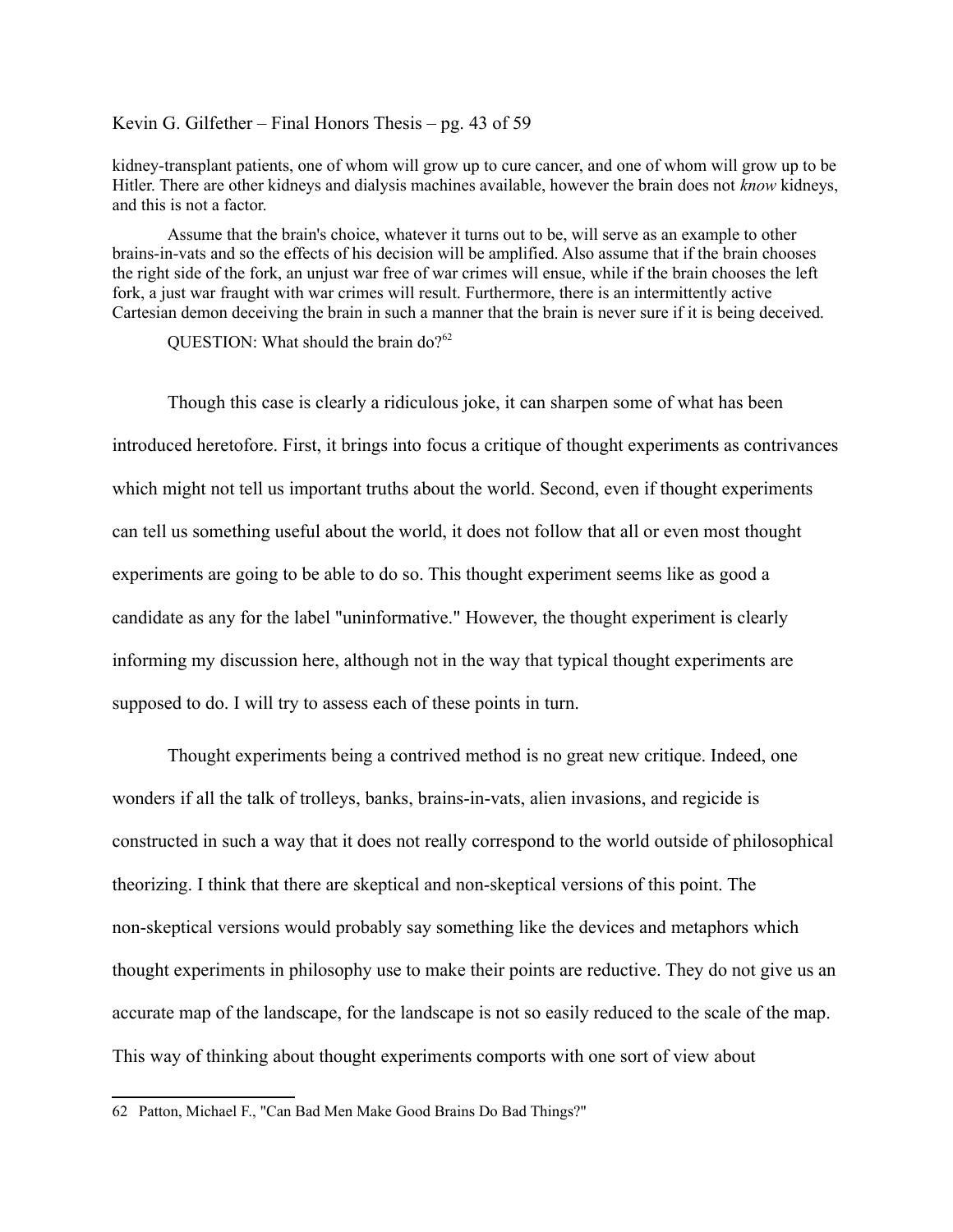#### Kevin G. Gilfether – Final Honors Thesis – pg. 44 of 59

philosophy that philosophy is either (depending on which way you like the metaphor) taking a very small everyday problem and building it up, or that it is taking a very large set of issues and trying to examine them atomistically, outside of their context. I think that both Williamson and Malmgren's positive proposals are attempts to deal with this non-skeptical criticism of thought experiments by making the classic notion of thought experiment more robust. The skeptical challenge is that philosophy is being corrupted by thought experiment. Thought experiments take very complex situations and attempt to categorize or classify them in a way that not well-suited to saying anything useful. The skeptic might say that thought experiments do not track the world, they track our (maybe very fallible and wrongheaded) thinking about the world. Williamson's anti-mentalism argument deals with this sort of view in some more depth. Malmgren does not deal with this sort of argument. I do not intend to deal with this skeptical critique either. The skeptical critique is still important, but I just do not have the space here.

Could Patton's thought experiment be uninformative? I think both Williamson and Malmgren would answer that it is. In fact, I think most philosophers would think that it, along with our intuitions about it, gives us no strong reason to think that we could answer the question of what the brain should do. So many considerations are brought up that one wonders how you would even tell what your intuitions are. (Maybe this is what Williamson had in mind when talking about overly stipulated and heavy thought experiments?) Malmgren might be a bit more sensitive to the philosophical value of the joke thought experiment as a thought experiment, but constructing a really robust reading of the joke is certainly a bit boggling. Maybe, upon really understanding the example, our intuitive judgements about it might render whether it tells us something about the metaphysical possibility of the judgement. This could be true in spite of the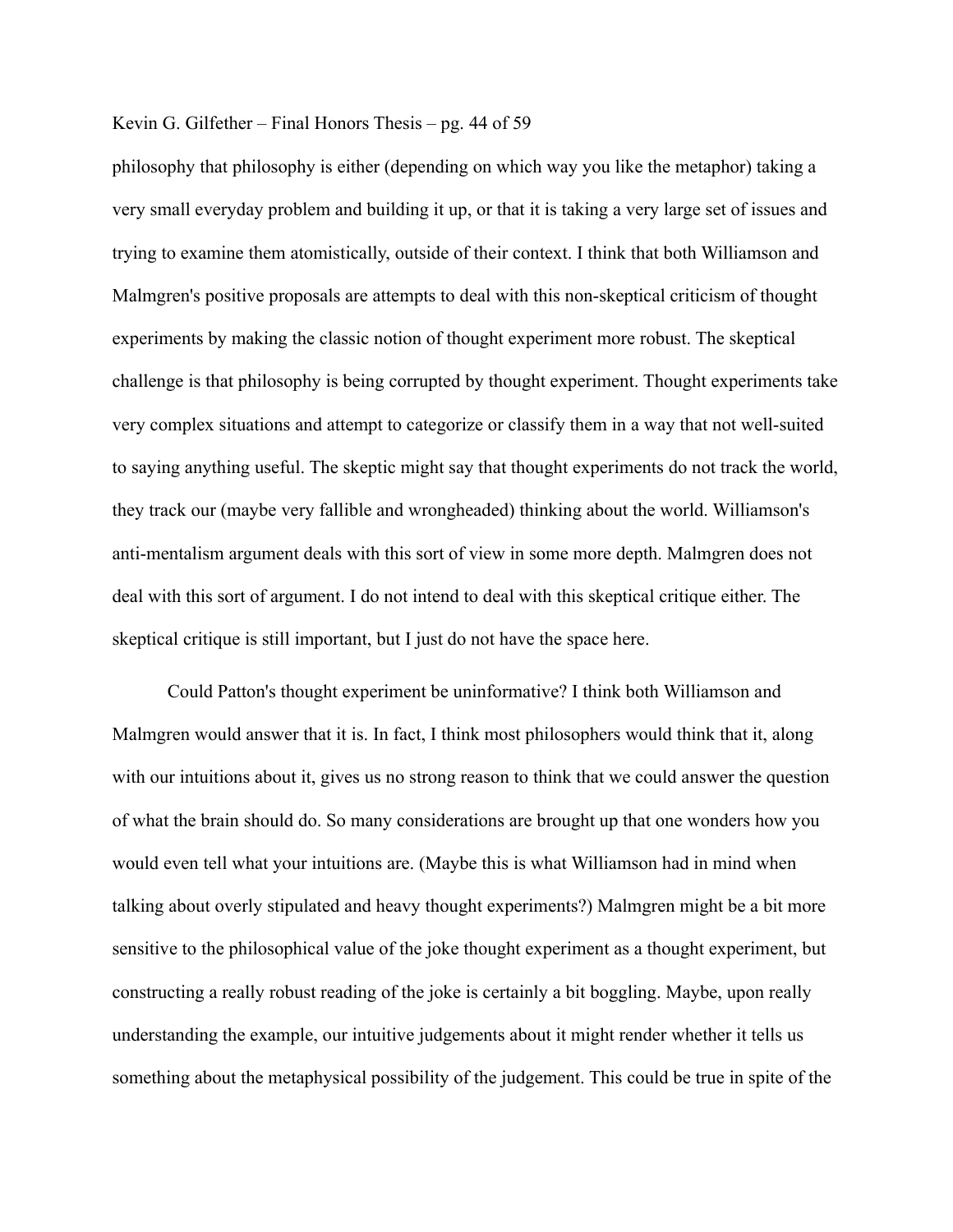Kevin G. Gilfether – Final Honors Thesis – pg. 45 of 59 example being difficult to assess.

From a different perspective though, the joke thought experiment might be really informative. For instance, it is useful now as a device to demonstrate that thought experiments might need a certain amount of unstipulated lightness. Part of its philosophical value might come from the ways in which it demonstrates that certain constraints are necessary for good thought experiments. Or it might have a philosophical moral of showing that the peculiar devices and affectation philosophers adopt to talk about thought experiments are really just a contrived code. (Patton certainly thinks that all the people who truly appreciate this example need to have had "at least five years in philosophy graduate school.")<sup>[63](#page-45-0)</sup> Let me be clear that I do not think Patton intended this joke thought experiment to have all these different considerations associated with it. I just think that when this example is examined critically that it has some value beyond the comedic.

# **Avoiding the Dilemma:**

Williamson and Malmgren work with the same spirit in a significant sense. Both seem to have some worries about skeptical critiques of philosophy tossing the baby out with the bathwater. Similarly, I think the naturalized leaning of Williamson's picture of philosophy also hold some sway for Malmgren. None of Malmgren's theorizing presents decisive evidence for the wrongness of Williamson's picture of philosophical methodology. But overall, I think Malmgren's points spell out that, at the current state of debate, there are a few plausible challenges to some of the details of Williamson's picture of philosophy. What fallbacks or refinements might be made to Williamson's current argument? I make one suggestion to refine

<span id="page-45-0"></span><sup>63</sup> Ibid.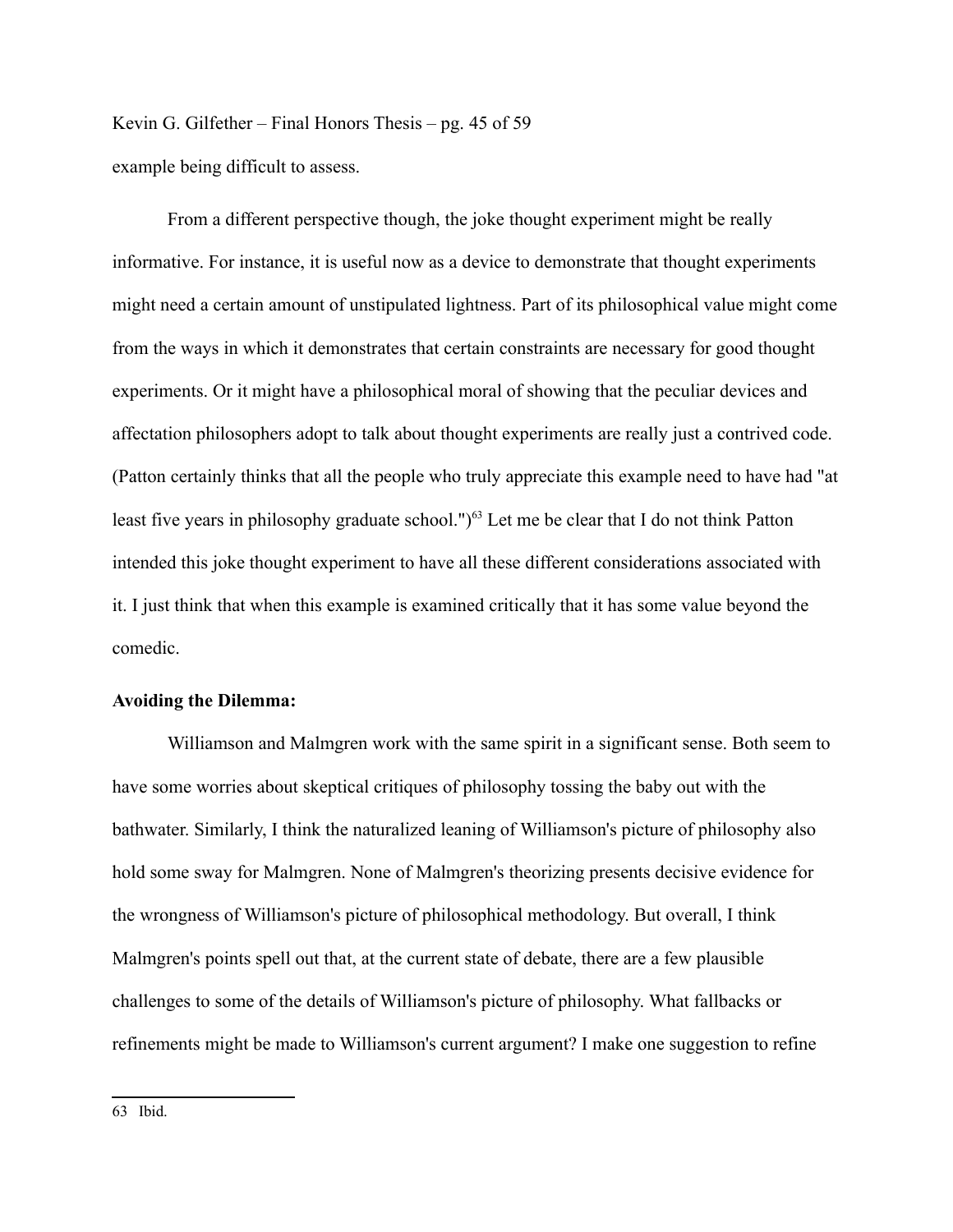#### Kevin G. Gilfether – Final Honors Thesis – pg. 46 of 59

parts of his proposed philosophical methodology with evidence from empirical psychology on imagined rational choice cases and another that philosophical context matters in Williamson's account. To this end, I suggest that some ideas forwarded by Gendler, Earlenbaugh, and Molyneux are compatible with much of what Williamson and Malmgren have laid out.

Let us start with one way that Williamson might have to go into making his general capacity to consider counterfactual conditionals account of thought experiments more compelling. Here, I wish to sharpen a bit of what Williamson has to say on conversational context and stipulation's role in thought experiments. Instead of just conversational context, I think we should also be interested in philosophical context of thought experiments. In fact, I suspect Williamson might have sensitivity to philosophical context already, although any leanings he has are not as explicit as I make them here.

What is philosophical context then? Different sorts or subfields of philosophy often have very different stipulated or assumed elements than others. Much of this practice comes just from the way that modern sub-fields of philosophy have taken to doing their work. Certain principles are taken for granted in some branches of philosophy which might not be taken for granted in others. For instance, in philosophy of mind, few ever entertain the hypothesis that there is no external world. This is not to say the hypothesis that there is no external world holds no bearing on the topic; surely, if it were true that there was no external world, then many of the entities posited in many common theories in philosophy of mind would not obtain. And the same is true for many other disciplines in philosophy: hypotheses common in one branch of inquiry are not broadly considered in another, even if they have some bearing on the theorizing done therein. But that is not itself seen as a reason to weigh against some hypothesis, quite often. The skeptics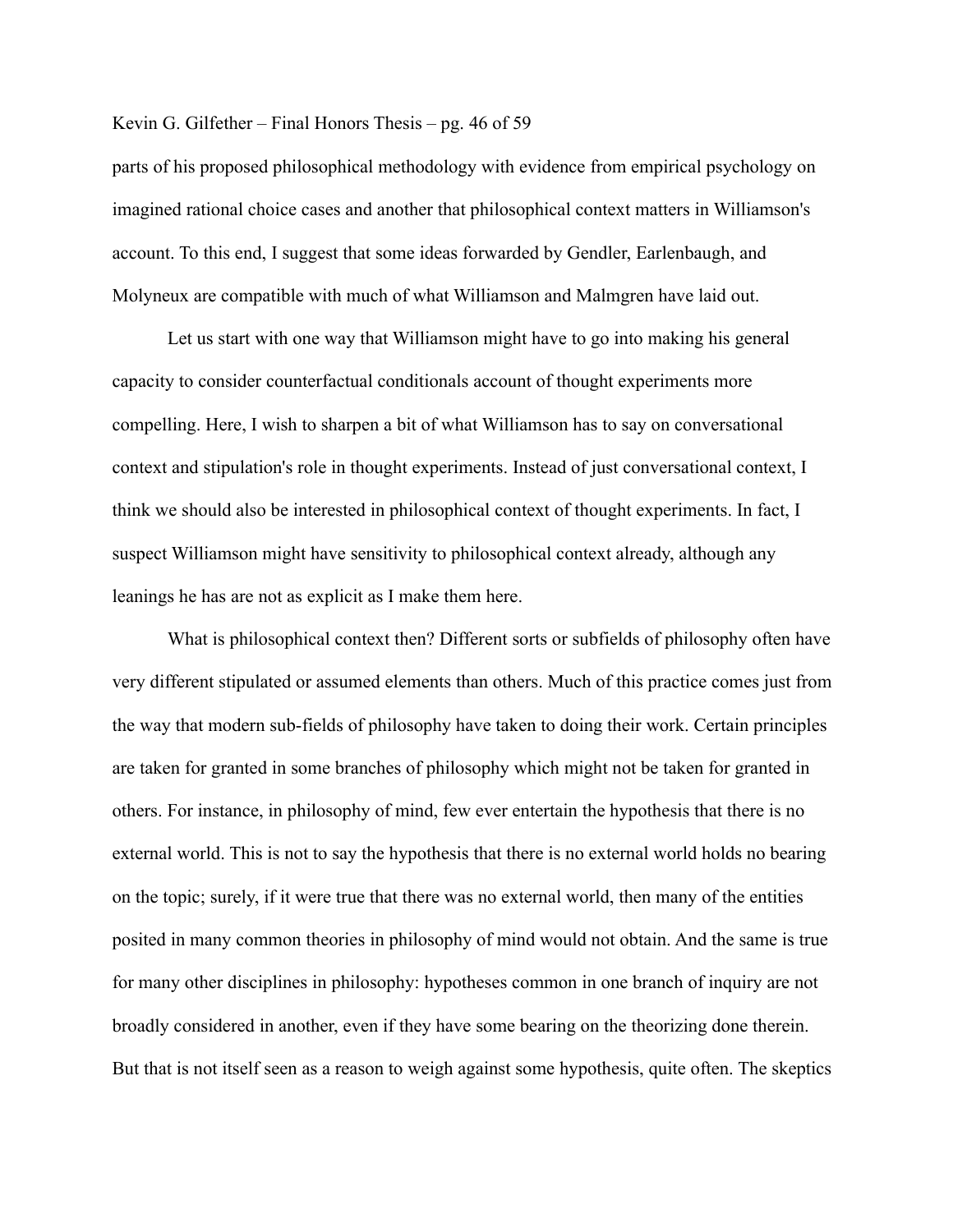# Kevin G. Gilfether – Final Honors Thesis – pg. 47 of 59

might dig in, saying to a philosopher of mind, "Look, none of this theorizing about language of thought matters, because all this might be an illusory experience. After all, the world might not exist." But such a claim does not really persuade us very often that philosophy of mind is a void field.

I think there are two reasons why such skeptical concerns do not sway us. First, philosophers seem quite comfortable allowing subfields of philosophy to have specific foundational principles. (Certain areas of discourse in certain sub-fields might have yet more specific givens. For instance, theorists in a specific branch of epistemological research might have similar precommitments; theorists in a specific branch of metaphysics might have different precommitments.) These givens should not be inarguable: sometimes philosophers might bring hypotheses from certain sub-domains of philosophy into a realm where they are not normally considered with great success. Further, these givens are not likely immutable either. As discourses and sub-fields develop, certain givens might change, and become more or less "popular." For instance, consequentialist approaches occupied the position of primary foil in a large portion of ethical discourse; arguments were structured quite often with "the consequentialist" as the primary opponent or consequentialism as the view ultimately affirmed. Now though, Rawlsian theory, bioethical intuitionism and arguments over relativism or objectivity of ethics are ascendant (though certain versions of consequentialism are still quite healthy). In metaphysics, over a longer period, Cartesian dualism went from being widespread to being fairly uncommon. That it was so bespeaks a certain orthodoxy, which has shifted.

Second, the seeming unattainability of philosophical first principles might be a worry. For instance, in order to do epistemology, you might need to first have certain tools in logic. But to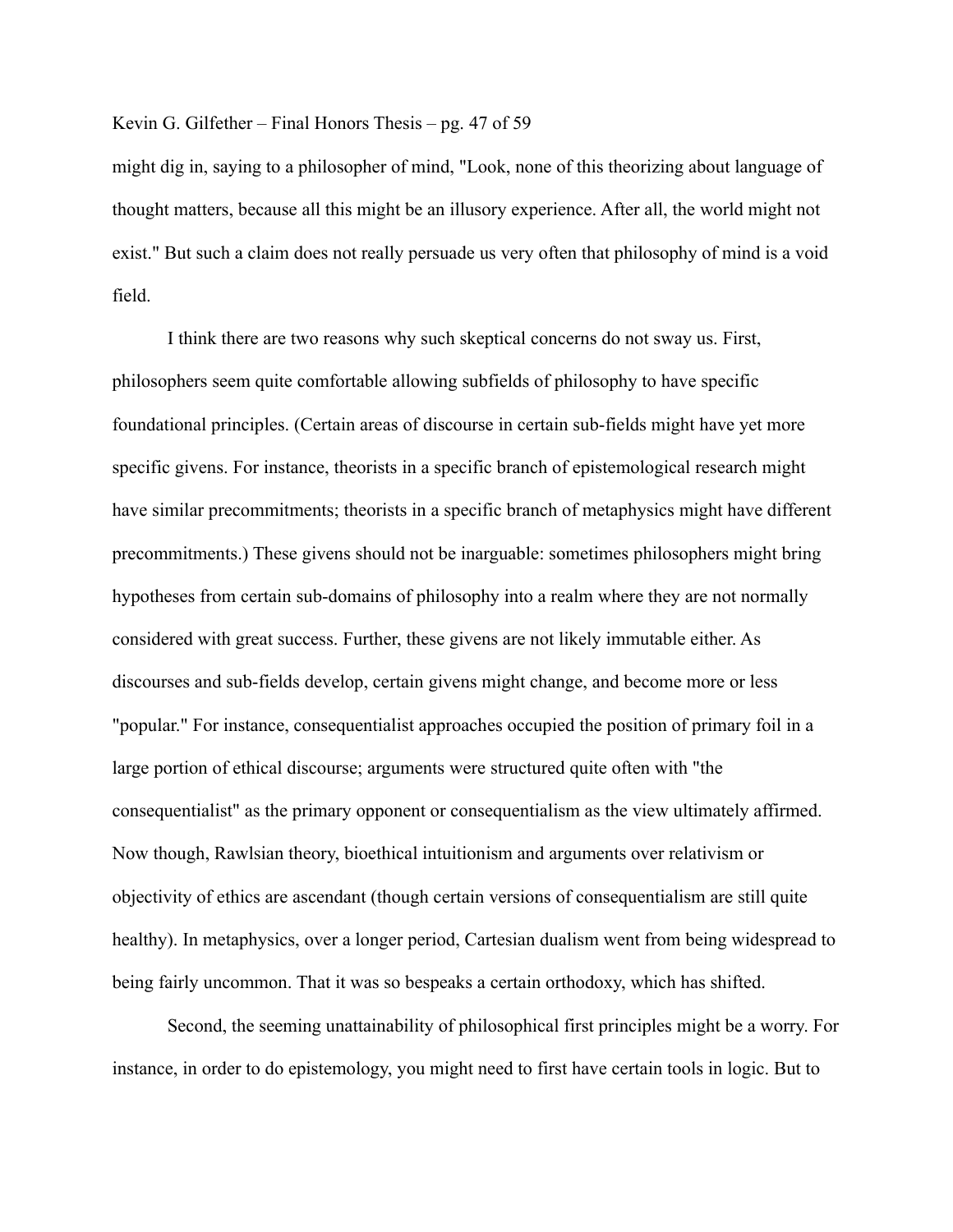### Kevin G. Gilfether – Final Honors Thesis – pg. 48 of 59

have those tools in logic, you might need to have a theory in metaphysics accounting for them. Our acceptance of a certain theory of metaphysics might depend on value theory, and how well that metaphysical theory accords with our notions of the way things should be categorized. That value theory might just be reducible to evolved views. And so on, all the way down, or around, if our justifications are circular. Where you would stop this regression is a hard sort of question. An important upshot is that we cannot expect every philosopher to get explicit in proving, or even in establishing, every single assumption vital to whatever they seek to have as part of their philosophical projects. Just as the physicist is not generally expected to defend their assumption scientific realism or that one and one make two, philosophers of specific sub-fields are not generally called to accounts to perfectly defend all the specific aspects of their given principals. Keeping (non-skeptical) philosophical context in mind can cut down on the stipulations, which make awkward and complex thought experiments (like Patton's joke).

I think that Williamson might actually be very inclined to believe something like my philosophical context suggestion already. First, he creates room for an account of counterfactual thought experiments which is nuanced in such a way that different counterfactual possibilities are evaluated more or less reliably due to the power of our general capacity.<sup>[64](#page-48-0)</sup> If indeed we have a general capacity to consider counterfactuals, which developed evolutionarily, then it follows that are capacity might have some serious shortcomings in certain areas, like certain more extreme metaphysics thought experiments. Roughly, things closer to the actual world are probably more likely to be easily computable by our general capacity to consider counterfactuals. The philosophical context of subfields of philosophy which are more alien to our ability to consider counterfactuals are probably more open to debate than those fields which are more in line with

<span id="page-48-0"></span><sup>64</sup> Williamson, Timothy., pg. 164.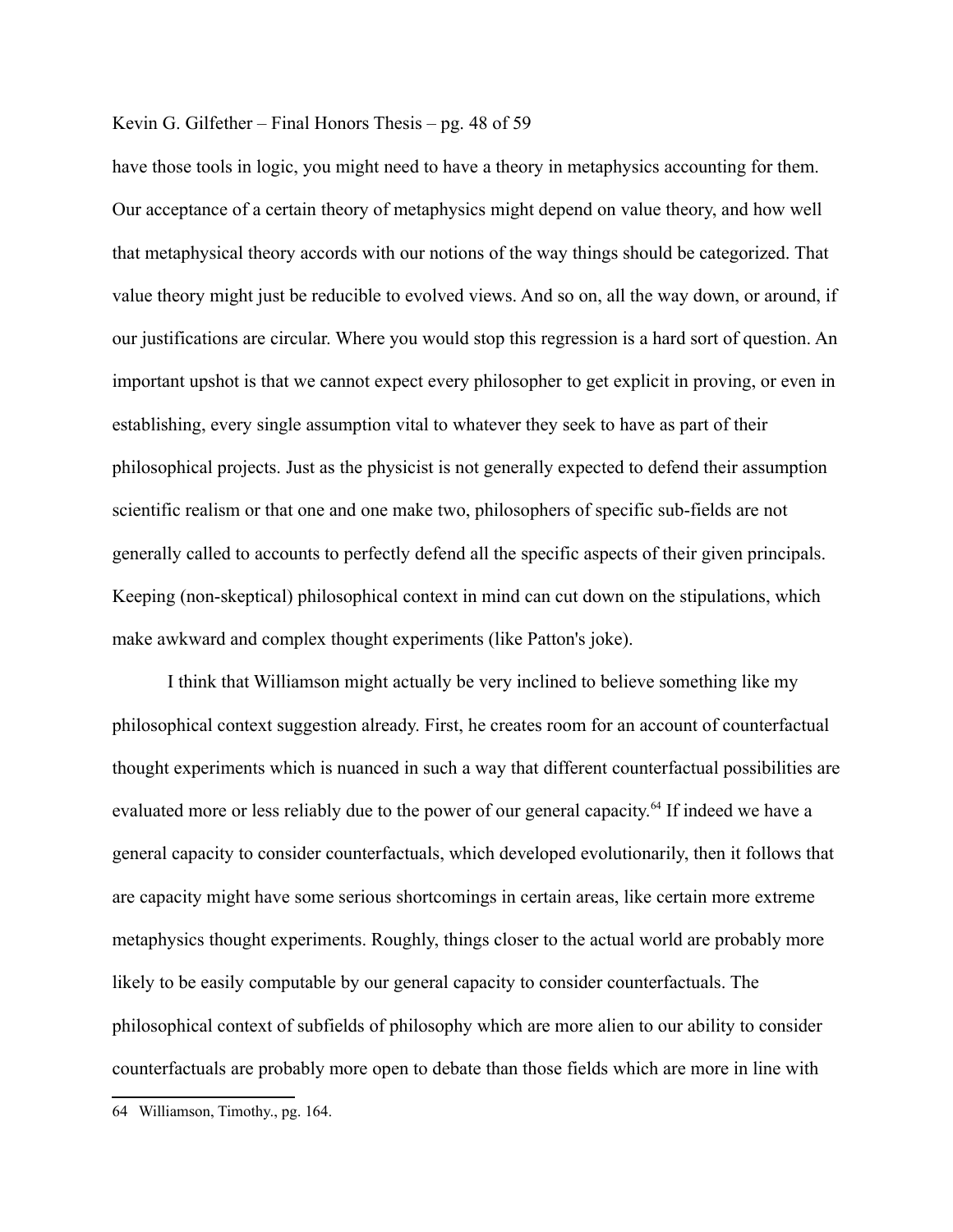Kevin G. Gilfether – Final Honors Thesis – pg. 49 of 59 our ability to consider counterfactuals.

I think that Williamson's philosophical anti-mentalism also makes philosophical context limiting the bounds of thought experiments a likely argumentative strategy for him. If we are concerned not just with ideas, concepts, or terms in language, but the thing in world, does it not make sense that we are interested in thought experiments which tell us about the way things are in the world? Williamson's strategy of resisting a conceptual analysis view of thought experiments is a good example of his anti-mentalist views making him sympathetic to philosophical context.[65](#page-49-0) There he spells out that it is not *just* epistemological accounts that we are interested in when we are considering an area of philosophy around a particular subject; we do not *just* want to know the epistemic properties of moral truths, say. The metaphysics of the subject of a particular subfield are important in studying that field. To put a contextual gloss on this, the metaphysics of specific philosophical subfields can help clarify what is or is not contextually relevant.

Last off, it is worth considering that there is yet debate about whether or not we have a general capacity to consider counterfactuals, if there is a conceptual core to philosophy, or even if there is anything wrong with philosophical methodology. Or even if those are appropriate questions around which to frame a debate, they might not be the only ways that a plausible account of intuitive judgements around the subject of thought experiments might be framed. Tamar Szabó Gendler, Joshua Earlenbaugh and Bernard Molyneux make some points about thought experiments that I think Williamson could incorporate into his specific account for how thought experiments are supposed to work. I intend to just very briefly describe their works, and then to offer an account of how Williamson might incorporate them.

<span id="page-49-0"></span><sup>65</sup> Williamson, Timothy., pg. 207.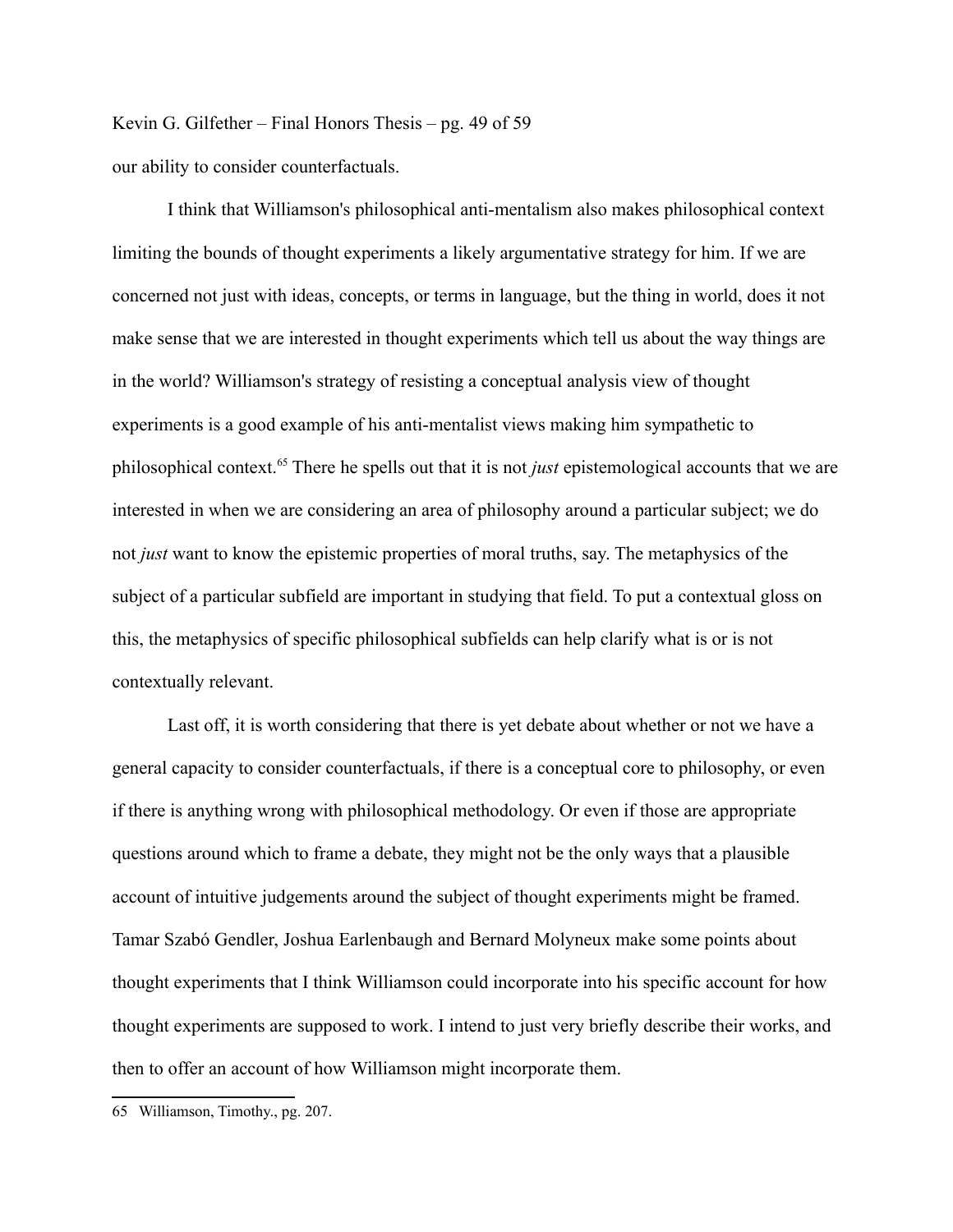Kevin G. Gilfether – Final Honors Thesis – pg. 50 of 59

Earlenbaugh and Molyneux's primary aim in "If Intuitions Must Be Evidential then Philosophy is in Big Trouble" is to avoid a methodology with an evidential account of intuitions/intuitive judgements altogether. Earlenbaugh and Molyneux share Williamson's skepticism of mentalism, and similarly want to have an account of philosophy where philosophy tells us about things which are "troublingly extra-mental."[66](#page-50-0) Their account of intuitions and intuitive judgements is that they should not be seen as giving evidence (giving reason to believe), but rather as pointing to psychological inclinations to believe.<sup>[67](#page-50-1)</sup> In this way, intuitions might come into play as important elements of the "socio-rhetorical" aspect of making arguments appropriately plausible.[68](#page-50-2) Thus, in all sorts of domains, including those beyond philosophy, aligning an argument appropriately with common intuitions might make it an "easier pill to swallow" even if the intuitively held elements are wrongheaded. Though this account deals with intuitive judgements beyond just thought experiments, if one follows Williamson and Malmgren in thinking that thought experiments are supposed to have an intuitive character, then I think that this account is plausible.

Tamar Szabó Gendler considers different thought experiments and many articulations of similar thought experiments in "Philosophical Thought Experiments, Intuitions, and Cognitive Equilibrium." The basic idea that Gendler forwards is that seemingly similar thought experiments presented differently might inspire different conclusions. That is differently articulated thought experiments, or different ways of framing similar thought experiments might draw on different processing mechanisms, especially as we fill out relevant details left unstipulated.<sup>[69](#page-50-3)</sup> Much of what Gendler considers is empirical evidence for this hypothesis from

<span id="page-50-0"></span><sup>66</sup> Molyneux, Bernard., pgs. 39-40.

<span id="page-50-1"></span><sup>67</sup> Molyneux, Bernard., pg. 44

<span id="page-50-2"></span><sup>68</sup> Molyneux, Bernard., pg. 38.

<span id="page-50-3"></span><sup>69</sup> Gendler, Tamar Szabó. "Philosophical Thought Experiments, Intuitions, and Cognitive Equilibrium.," pg. 69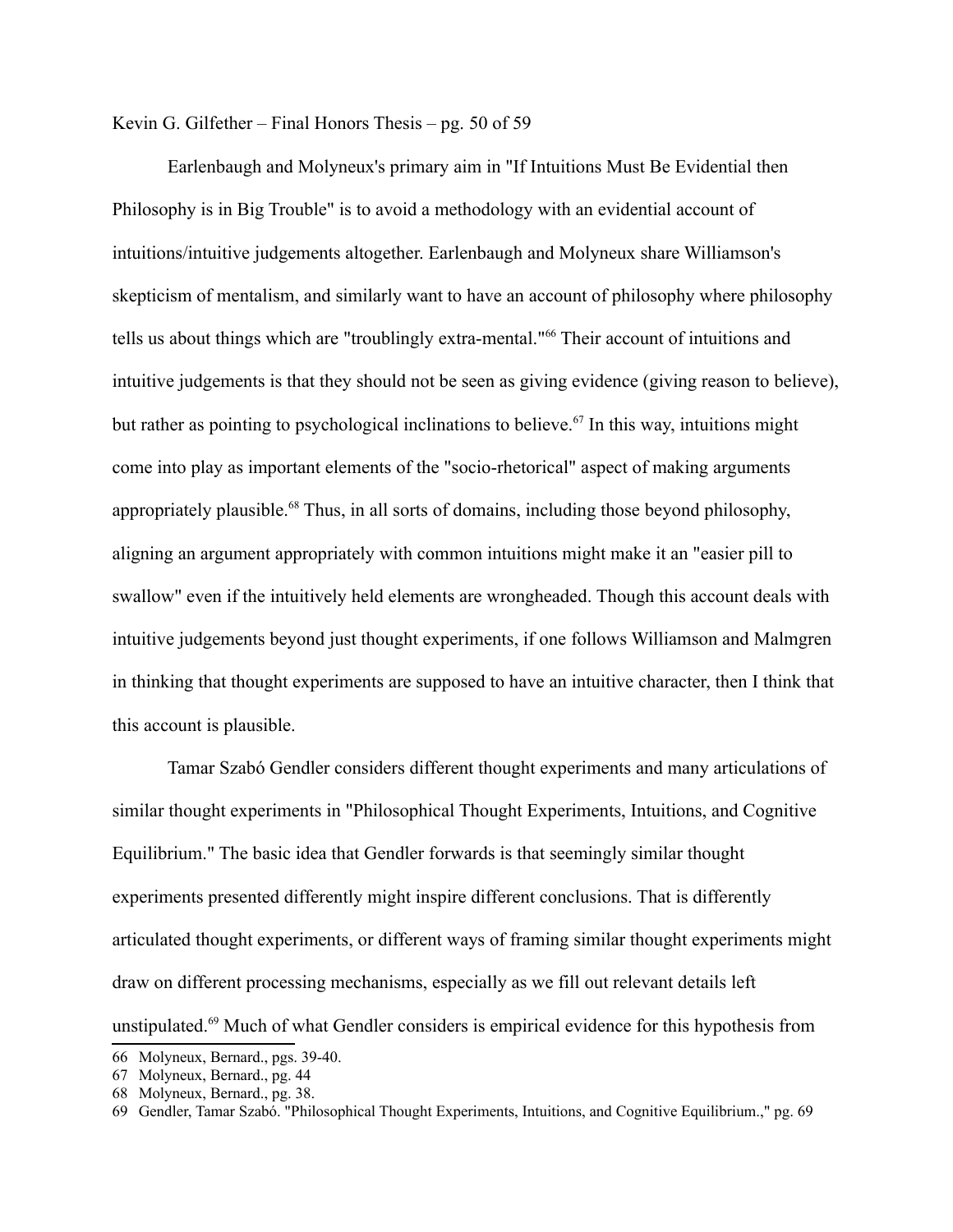Kevin G. Gilfether – Final Honors Thesis – pg. 51 of 59

psychological research where similar thought experiments with different forms (such as different presentations of Rawls' "Original Position" or Foot's "Trolley Case") seem to lead to different *prima facie* correct conclusions.<sup>[70](#page-51-0)</sup> An idea or example presented one way might inspire different conclusions than one presented a different way.

I think that part of what makes this hypothesis so compelling is that there has already been significant psychological research on rational choice and framing effects. Most of that evidence seems to suggest that environmental factors and background features of agents significantly affect the abilities of those agents to make decisions and assessments. For instance, one psychological study looked at errors in algebraic reasoning among students presented with identical problems depicted with different symbols. (One group might get the traditional "*x*" and "*y*" representing variables, while another gets a somewhat less utilized "*b1*" and "*b2*" or similarly nonstandard symbols.) In this study, the error rates for the groups using non-standard notation were twenty-eight percent, compared to standard notation group's six percent.<sup>[71](#page-51-1)</sup> Similar studies using syllogistic reasoning with unfamiliar and familiar forms bore out similar results.

This is not to say that familiarity with the form is the only factor in determining the abilities of typical persons to accurately solve different problems. Some syllogistic tests had logically supported conclusions deemed wrong or illogical by test respondents because they had independently plausible, but logically unsupported conclusions.<sup>[72](#page-51-2)</sup>

Consider the following syllogism test, with these two premises:

1. If police dogs work hard, then all highly trained dogs are police dogs.

2. Police dogs work hard.

<span id="page-51-0"></span><sup>70</sup> Gendler, Tamar Szabó. "Philosophical Thought Experiments, Intuitions, and Cognitive Equilibrium.," pgs. 76-79, 84-85.

<span id="page-51-1"></span><sup>71</sup> Gendler, Tamar Szabó. "Philosophical Thought Experiments, Intuitions, and Cognitive Equilibrium.," pg. 70.

<span id="page-51-2"></span><sup>72</sup> Gendler, Tamar Szabó. "Philosophical Thought Experiments, Intuitions, and Cognitive Equilibrium.," pg. 71.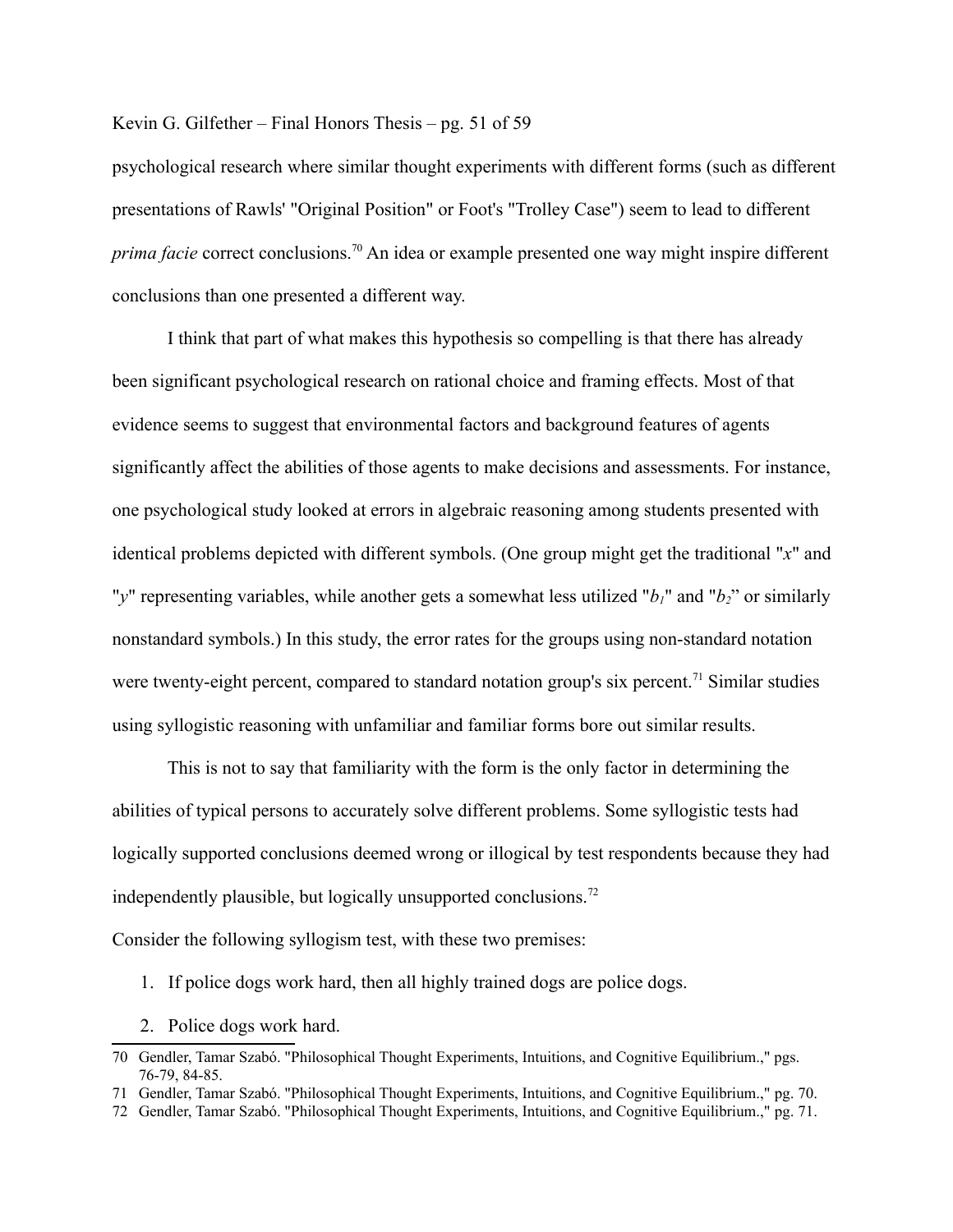Kevin G. Gilfether – Final Honors Thesis – pg. 52 of 59

Respondents might then be asked to pick which of the following two choices are logically supported by that syllogism:

- 3. All highly trained dogs are police dogs.
- 4. Not all highly trained dogs are police dogs.

Though claim 3 is logically supported by the syllogism by way of simple *modus ponens*, it is far less likely to be selected by test respondents than claim 4. This is true even after they are reminded that the test assessors are only interested in knowing which premise the person thinks is supported by the rules of syllogistic logic. Presumably, this is because claim 4 is more independently plausible than claim 3 (which is clearly empirically false, consider therapy dogs, for instance).

The inverse of the above finding from empirical psychology seems true as well: logically supported, but independently implausible conclusions are less likely to be selected. Consider this brief syllogism test, again with two premises:

- 1. If some vitamin tablets make you ill, then some vitamin tablets are not nutritional.
- 2. Some vitamin tablets make you ill.

Respondents might again be asked to pick which of the following two choices are logically supported by that syllogism:

- 3. Some vitamin tablets are not nutritional.
- 4. Vitamin tablets are nutritional.

Again, claim 3 is logically supported by the syllogism by way *modus ponens*, but it is far less likely to be selected by test respondents. Again, even after test respondents are reminded that the test assessors are only interested in which premise is supported by rules of syllogistic logic,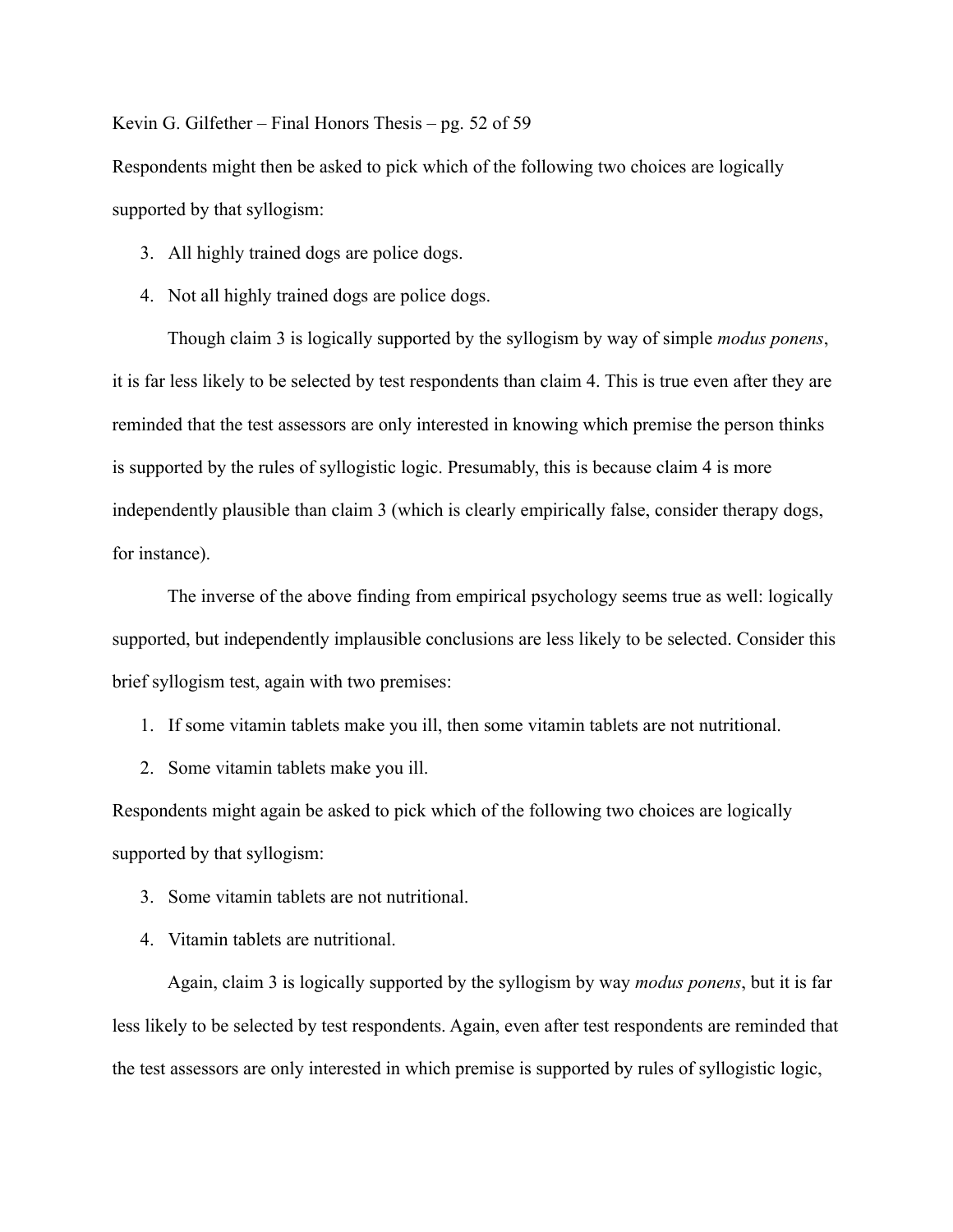#### Kevin G. Gilfether – Final Honors Thesis – pg. 53 of 59

logical errors are common. So, the independent implausibility of a logically supported conclusion seems to make it a more likely candidate for selection. One might think that philosophers are exceptional in that they would be better at such tests. Maybe such a view is right. Theorists like Gendler wonder, with good reason I think, if philosophers might not be so paradigm rational as we might hope, though. Even assuming that philosophers can develop the capacities to exceed on those tests, one might still worry that they do so in spite of normal human psychological functioning.

Many other psychological experiments in "rational choice" have brought out similar conclusions: it seems that there are situations where normal people might make logical errors or not behave in a paradigm rational fashion. This is true even when those people are reminded of common errors, mistakes, or false assumptions which people make. The origin or causes of these logical errors is a great question, but not the one I will focus on here. The upshot for our purpose is coming up with a "good" solution in a rational choice sort of situation would likely involve some thinking about the "form" of the situation, and the specific capabilities and skills we might have in dealing with that form or the question itself. The subject of the question, the way the question is framed, our capabilities for understanding the question and dealing with the subject matter it raises all impinge on our decision-making.

These pieces of evidence are useful for theorizing about thought experiments in philosophy because seemingly similar psychological or even cognitive processes are at play in consideration of philosophical thought experiments. Let us consider the Philippa Foot's "trolley problem," as presented by Judith Jarvis Thomson:

Some years ago, Philippa Foot drew attention to an extraordinarily interesting problem (Foot 1978). Suppose you are the driver of a trolley. The trolley rounds a bend, and there come into view ahead five track workmen, who have been repairing the track. The track goes through a bit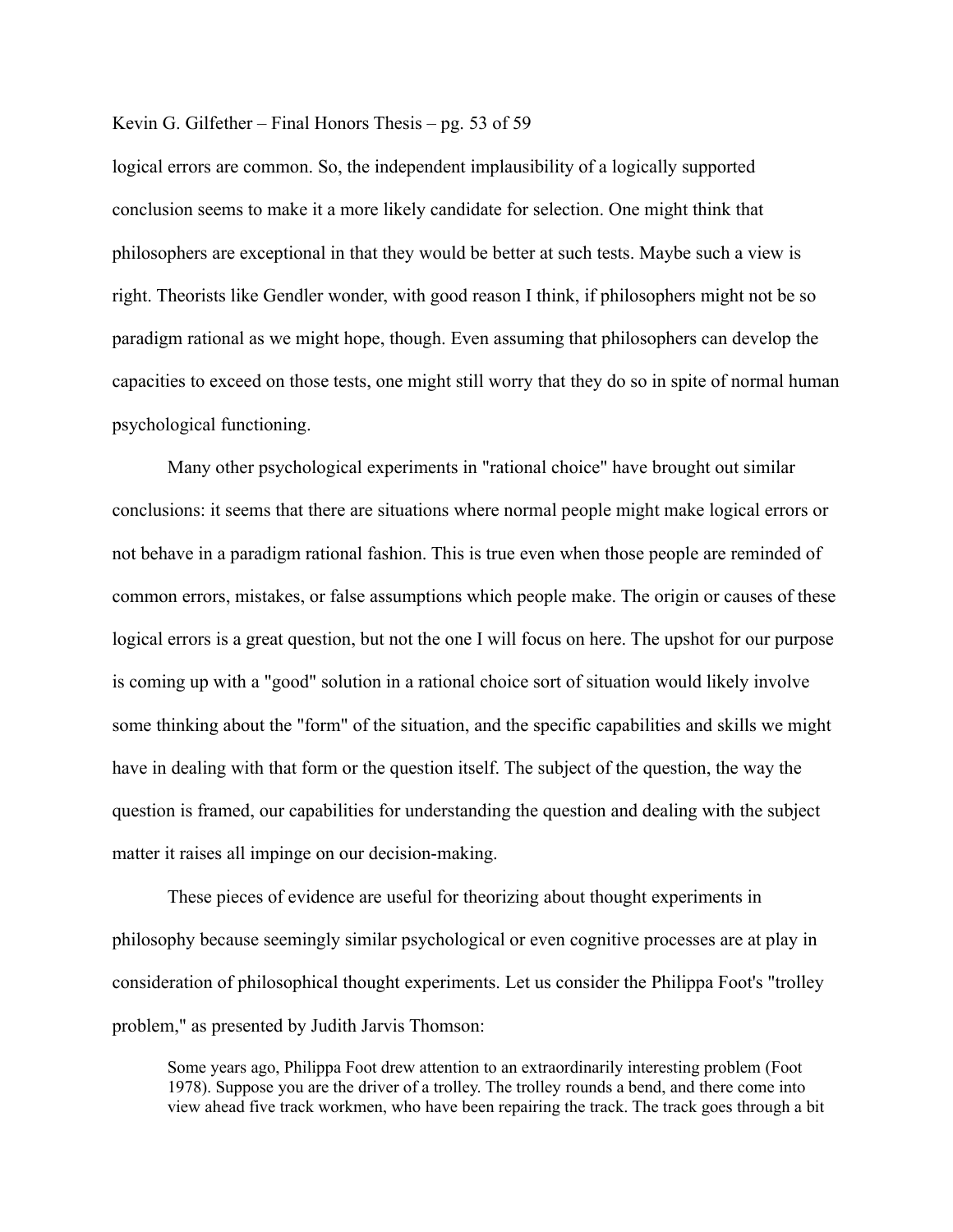#### Kevin G. Gilfether – Final Honors Thesis – pg. 54 of 59

of valley at that point, and the sides are steep, so you must stop the trolley if you are to avoid running the five men down. You step on the brakes, but alas they don't work. Now you suddenly see a spur of track leading off to the right. You can turn the trolley onto it, and thus save the five men on the straight track ahead. Unfortunately, Mrs. Foot has arranged that there is one track workman on that spur of track. He can no more get off the track in time than the five can, so you will kill him if you turn the trolley onto him. Is it morally permissible for you to turn the trolley? Everyone to whom I have put this hypothetical case says, Yes, it is.<sup>[73](#page-54-0)</sup>

Thomson goes on to assess all sorts of different articulations and framings of the trolley problem, trying to find underlying moral principles. One is the "fat man" scenario, where instead of throwing a switch to change the path of the trolley such that it would kill the one, you must push a fat man into the path of the trolley if you wish to save the five. Commonsense intuitive theorizing seems to suggest that throwing the lever to save the five is acceptable, while pushing the fat man into the path of the trolley is not.<sup>[74](#page-54-1)</sup> There could very well be cogent moral reason for this. For instance, a significant moral difference between killing and letting die in more or less direct ways might be able to explain the difference in intuitive judgement. But what about changes to seemingly morally irrelevant factors? Would they change the moral theorizing of people drawing conclusions about the thought experiment?

It turns out that changes in morally irrelevant factors might change intuitions, and that psychological experiments have been conducted which suggests that they do. Here is Gendler on one such experiment:

Psychologist David Pizarro presented subjects with "fat man" trolley cases that differed only in the nature of the sacrifice involved: In the one case, a man named Chip Ellsworth III could be thrown off a bridge to stop a trolley hurtling toward 100 members of the Harlem Jazz Orchestra; in the other, a man named Tyrone Peyton could be thrown off to save 100 members of the New York Philharmonic. Subjects were significantly more likely to consider it morally acceptable to sacrifice Chip to save the Harlem Jazz Orchestra than to sacrifice Tyrone to save the New York Philharmonic (presumably an overcorrection of an initial instinctively racist response).<sup>[75](#page-54-2)</sup>

<span id="page-54-0"></span><sup>73</sup> Gendler, Tamar Szabó. "Philosophical Thought Experiments, Intuitions, and Cognitive Equilibrium.," pgs. 76-77.

<span id="page-54-1"></span><sup>74</sup> Gendler, Tamar Szabó. "Philosophical Thought Experiments, Intuitions, and Cognitive Equilibrium.," 77.

<span id="page-54-2"></span><sup>75</sup> Gendler, Tamar Szabó. "Philosophical Thought Experiments, Intuitions, and Cognitive Equilibrium.," pg. 78.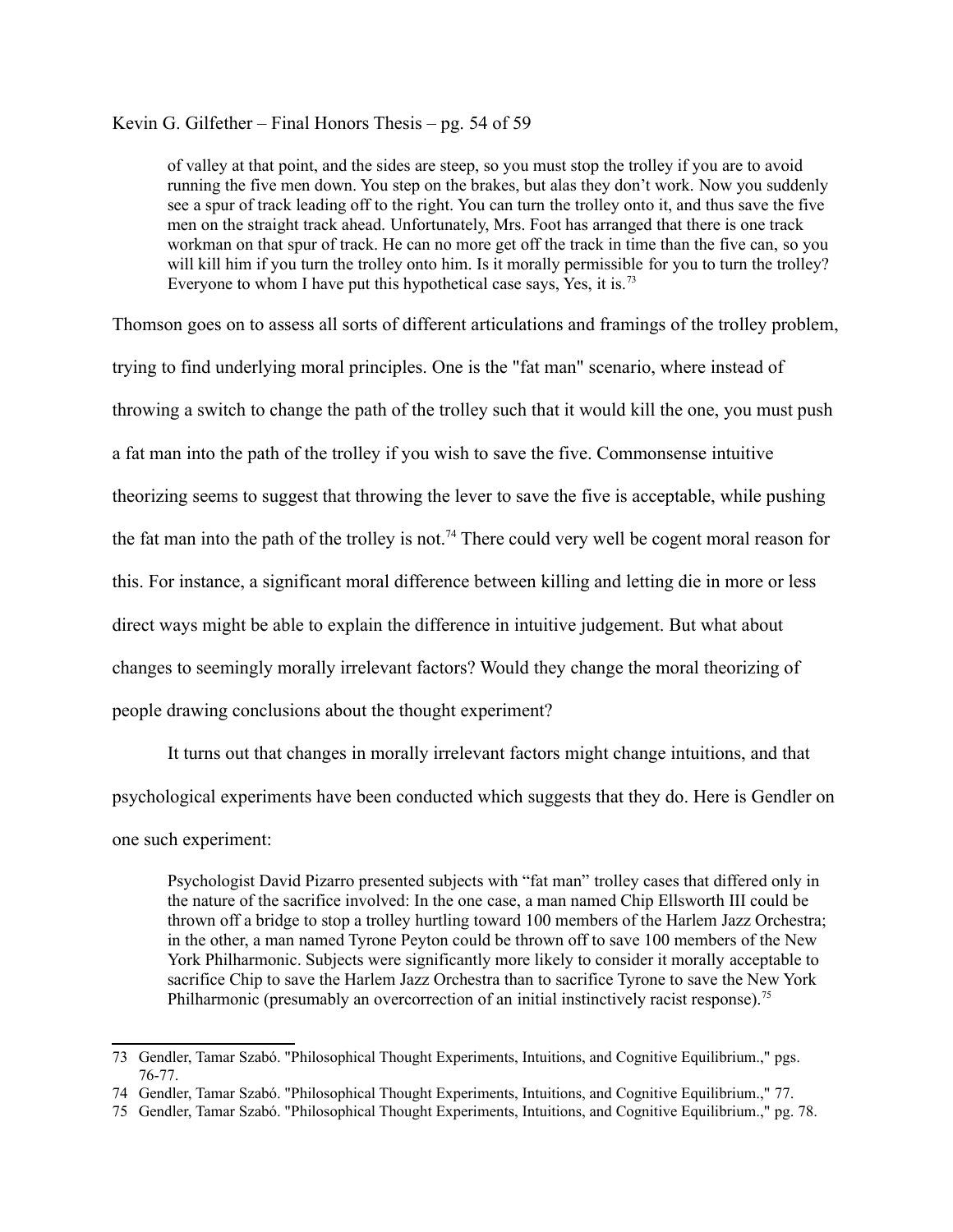#### Kevin G. Gilfether – Final Honors Thesis – pg. 55 of 59

There are a few things to say about this. First, one might wonder if perceived races of those saved or killed really is not morally relevant. That statistically significant numbers of people report different intuitions might point to an argument for genuine moral differences between the cases of Chip being pushed and Tyrone being pushed. Whether or not it really is a morally irrelevant difference, Pizarro's evidence definitely points to ways in which the framing of thought experiments can impact conclusions that thinkers might have about them.

What can philosophers thinking about thought experiments do with this information about framing? One solution might be something like Thomson's exercise with the trolley case: re-articulate thought experiments in new forms, and try to find out which differences intuition does and does not track. One problem which this method would likely not address is the way in which differently framed thought experiments might lead the same person to unconsciously make different realizations, because the person is not considering the thought experiment adjacent to every possible way of framing it. There is probably no way that a philosopher will have the cognitive power to consider all possible relevant different articulations of the same thought experiments. Another problem is that the consideration of different versions of the same thought experiments in a similar context is a frame of a sort! It is definitely plausible to me that if the subjects of Pizarro's experimenting were confronted with both the "throwing Chip" and the "throwing Tyrone" cases that they might have similar theorizing about both of them. The danger would come from a rationalizing view: whichever realization that a person might have about one would likely affect their realization about the other case framed with no significant moral difference. In fact, Malmgren makes the good point that we seem rationally bound to have similar judgements in relevantly similar cases, because we would almost certainly be using the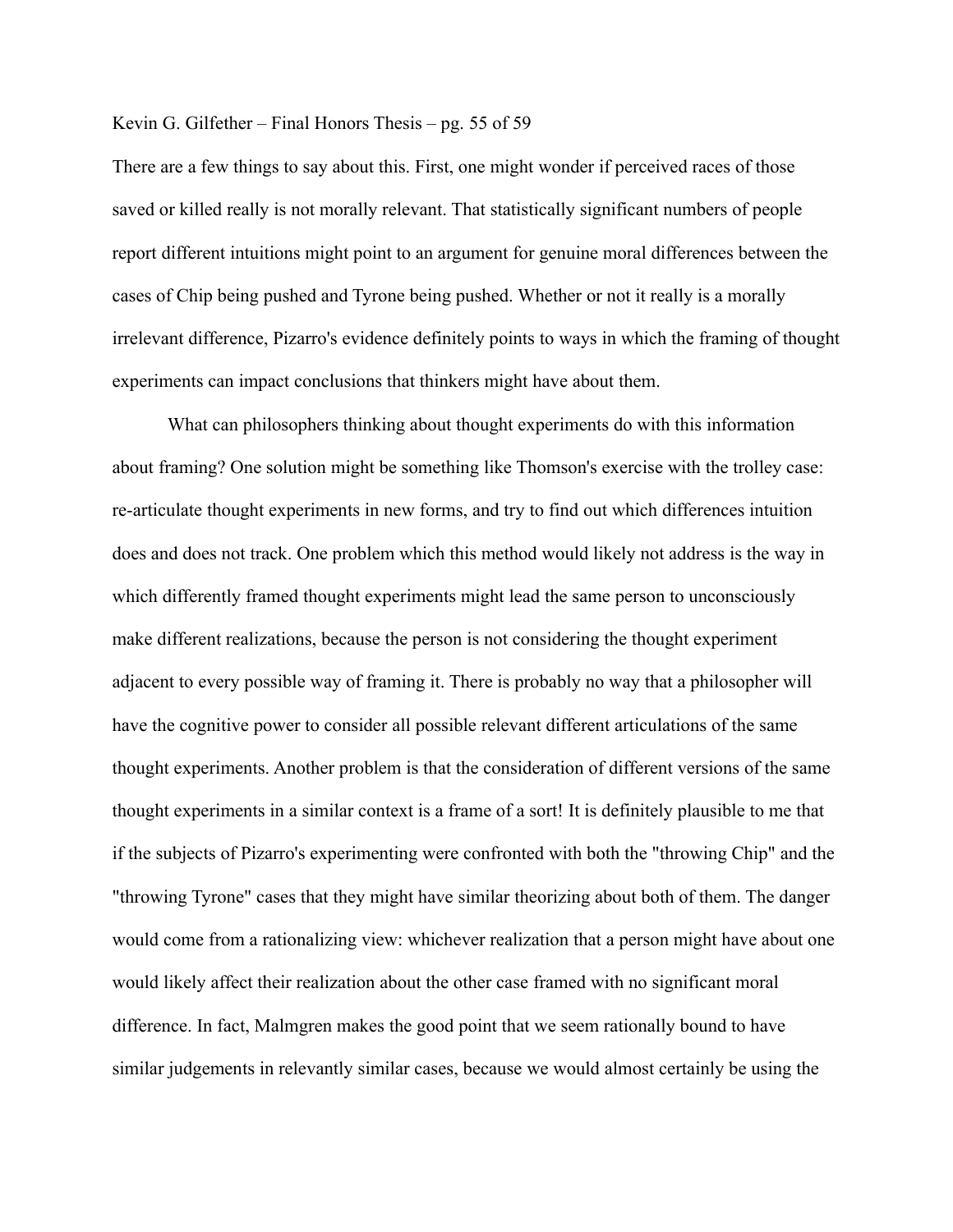#### Kevin G. Gilfether – Final Honors Thesis – pg. 56 of 59

same set of general rules.<sup>[76](#page-56-0)</sup> After all, how likely does it seem that someone might say on the basis of moral differences, "Well, I am not sure about throwing this Tyrone, but I might throw Chip." The worry I have, though, is that whichever case is presented first in a specific engagement might be the one to spur the creation of the rule. And, if the way that rule is created is contingent on the frame of the example, the intuitive judgments of the assessor, and numerous social or biological inclinations of the assessor, then it seems that we might worry about the rule created not according properly with each example on its own merits. To be sloganeering, we might be less paradigmatically rational, and more rationalizing.

Similar cases might abound in other philosophical considerations where when two appropriately similar cases are considered together: a person might reach a conclusion about both of them that is different than the conclusion they might have had about just one presented in isolation. One solution might be to try to find more "neutral" translations of thought experiments which do not have the same sorts of problems which more bias-provoking frames might. However, then there is the large problem of determining what is "neutral" and the problem of flattening certain philosophical situations so that they lose their original force. None of the issues which Gendler raises are insurmountable, but they do ask philosophers to reconsider their self-image as highly trained concept analyzers or paradigm rational explorers of seemingly intractable issues. Though philosophers might try to minimize the effect of though experiment framing by performing Thomson's exercise of thought experiment iteration, or attempting to find more neutral forms of thought experiments, framing almost certainly affects philosophical conclusions those philosophers reach. These worries have consequences for any attempts Williamson might make to adopt more contextual sorts of details into his general ability to

<span id="page-56-0"></span><sup>76</sup> Malmgren, Anna-Sara., pgs. 291-292.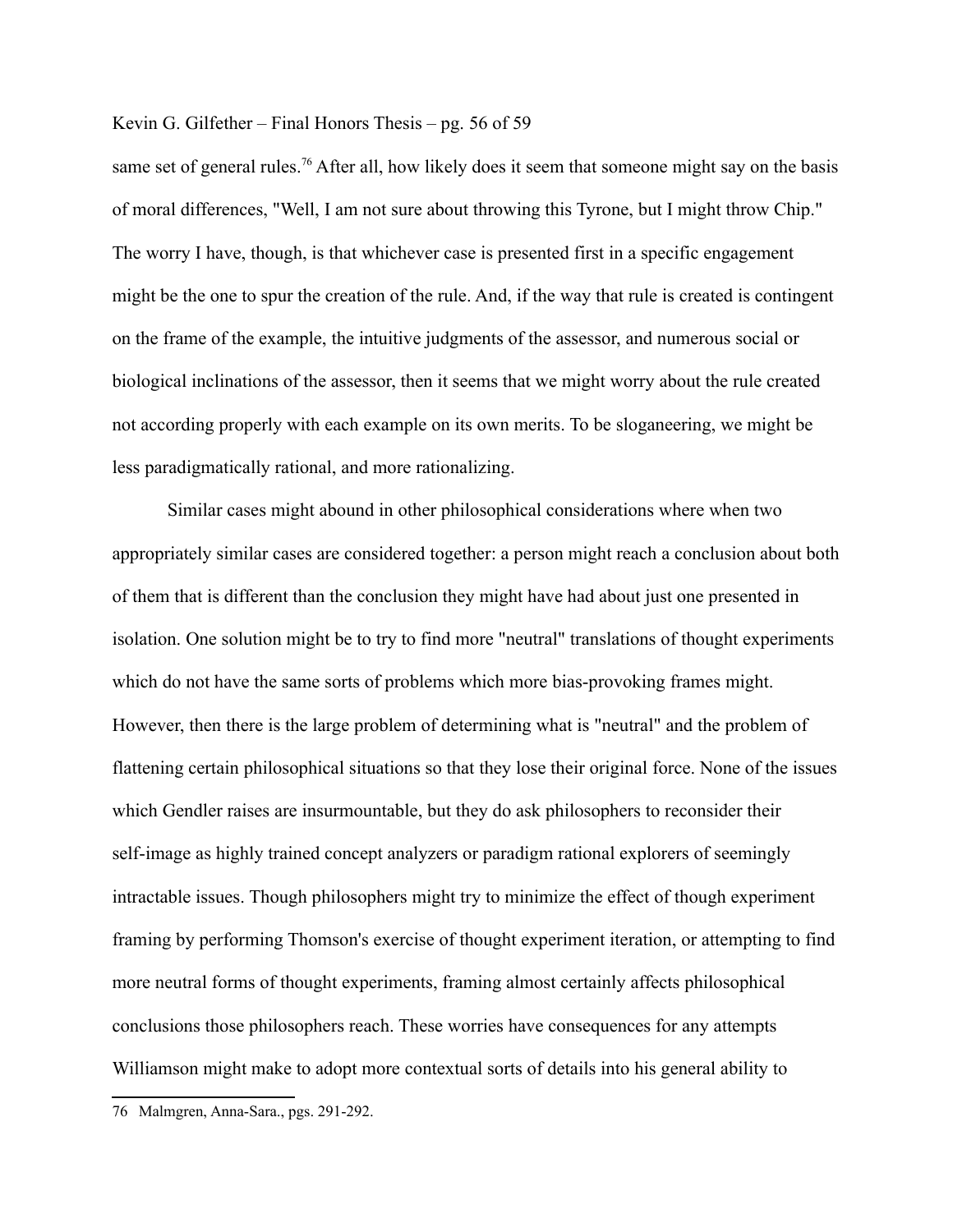Kevin G. Gilfether – Final Honors Thesis – pg. 57 of 59

consider counterfactuals account because some frames and contexts seem as though they would be more or less easily assessed by our alleged general capacity to consider counterfactuals.

# **Conclusion**

While it is not my goal here to examine Gendler, Earlenbaugh, and Molyneux to the same level of scrutiny as Williamson, I think their views' plausibility and empirical backing presents an interesting material for Williamson. Earlenbaugh and Molyneux's point is, I think, directly counter to Williamson's, but Williamson could almost certainly adopt a modified version where some intuitions are non-evidential, or say that his version of a general capacity to consider counterfactuals presents intuitions which somehow track situations in the world. In that way, the spirit might be similar to something that Williamson could accept. To me, Williamson's view that imagination might irreducibly warrant certain premises seems like it is a form of this view. And this seems *prima facie* plausible for many cases; if we are interested in saying what a thing would be like if it were a different color, then it seems pretty clear that we must somewhere in out reasoning using intuitions or intuitive judgements. I think Williamson could accept Gendler's view with fewer modifications. Different thought experiments of a similar sort engendering different realizations is definitely in line with his views on the boundedness of a general capacity to consider counterfactual. Further, Gendler's empirical details for this hypothesis could help neutralize objections that Williamson's hypothesizing about the general capacity to consider counterfactuals is too abstract. Then Williamson might be able to avoid some of Malmgren's criticisms that his abstractness hinders his argument against the rationalist. At any rate, my view is that incorporation of some views from framing or philosophical context might help Williamson against some of Malmgren's criticisms.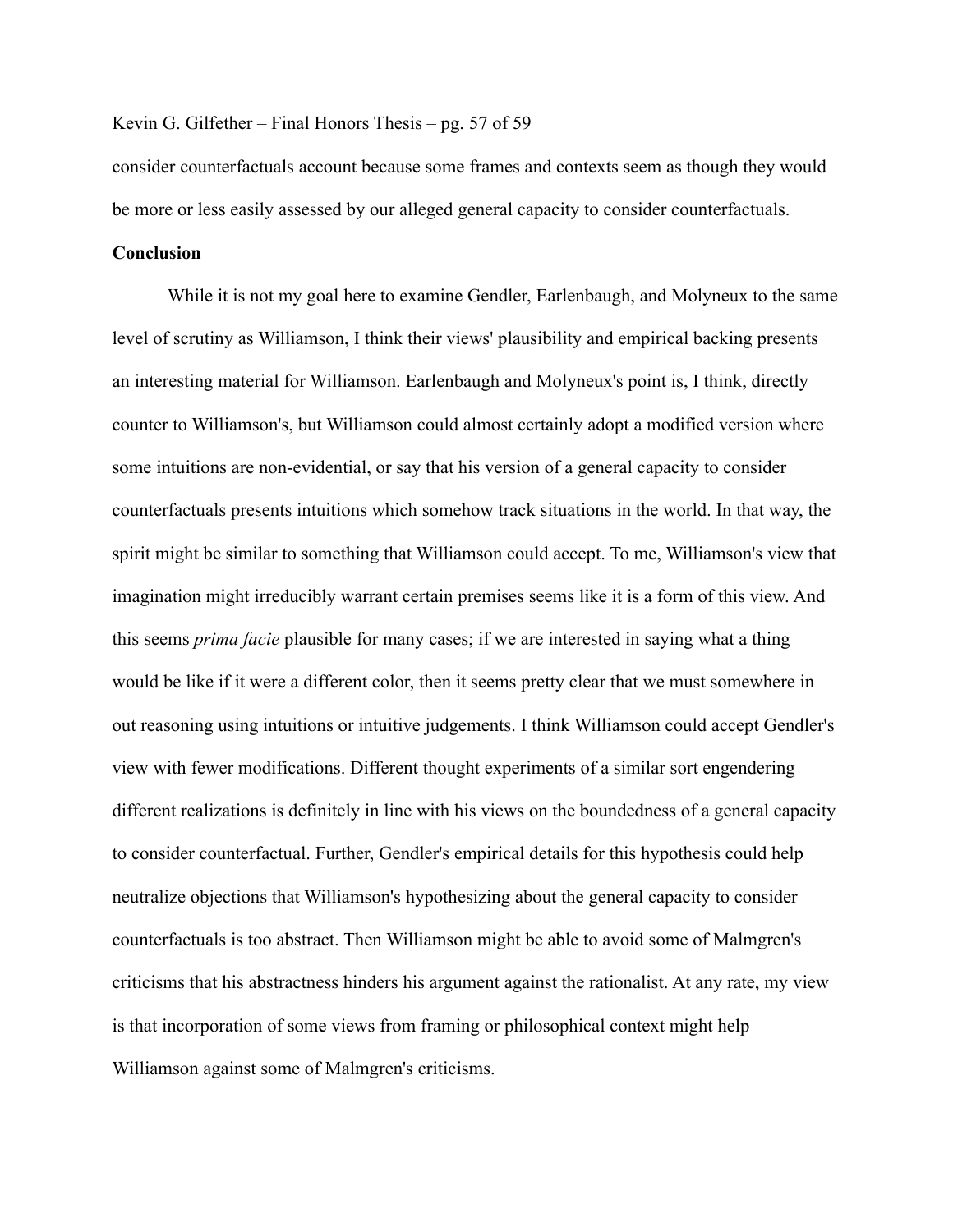Kevin G. Gilfether – Final Honors Thesis – pg. 58 of 59

I think there are three interesting ways that this research could be taken. One might be looking more explicitly at the structures of thought experiments, and their content. Williamson's "general capacity to consider counterfactuals" and Malmgren's "metaphysical possibility" claim proposals are both interesting, but many other proposals could also be forwarded, including some where intuitions might not be implicated at all. A sort of apples-to-apples comparison of the many different accounts of thought experiments might be able to highlight some ways in which different accounts of thought experiments could better explain general features of thought experiments. Another way to go might be more consideration of psychological or neuroscientific literature on human cognition. If we are naturalists about our ability to do philosophy, then we might well find interesting points in such research. A third option might be to pitch the conversation into more general methodological discussions other than thought experiments. I expressed anxiety earlier that good "first principles" could ever be found, but I might be wrong. Maybe the best way to tighten up philosophical methodology is more consideration of what all philosophers must have in common methodologically, or what essential norms philosophy must follow. I think such a project is untenable, as it invites too much circularity and navel-gazing. But it would certainly be nice to be wrong.

#### Works Cited

Malmgren, Anna-Sara. "Rationalism and the Content of Intuitive Judgements," *Mind* 120. (2011): 263-327.

Gendler, Tamar Szabó. "Thought Experiments Rethought – and Repercieved." *Philosophy of Science*. 71. (2004) 1152-1163.

Gendler, Tamar Szabó. "Philosophical Thought Experiments, Intuitions, and Cognitive Equilibrium." *Midwest Studies in Philosophy*. 36. (2007) 68-89.